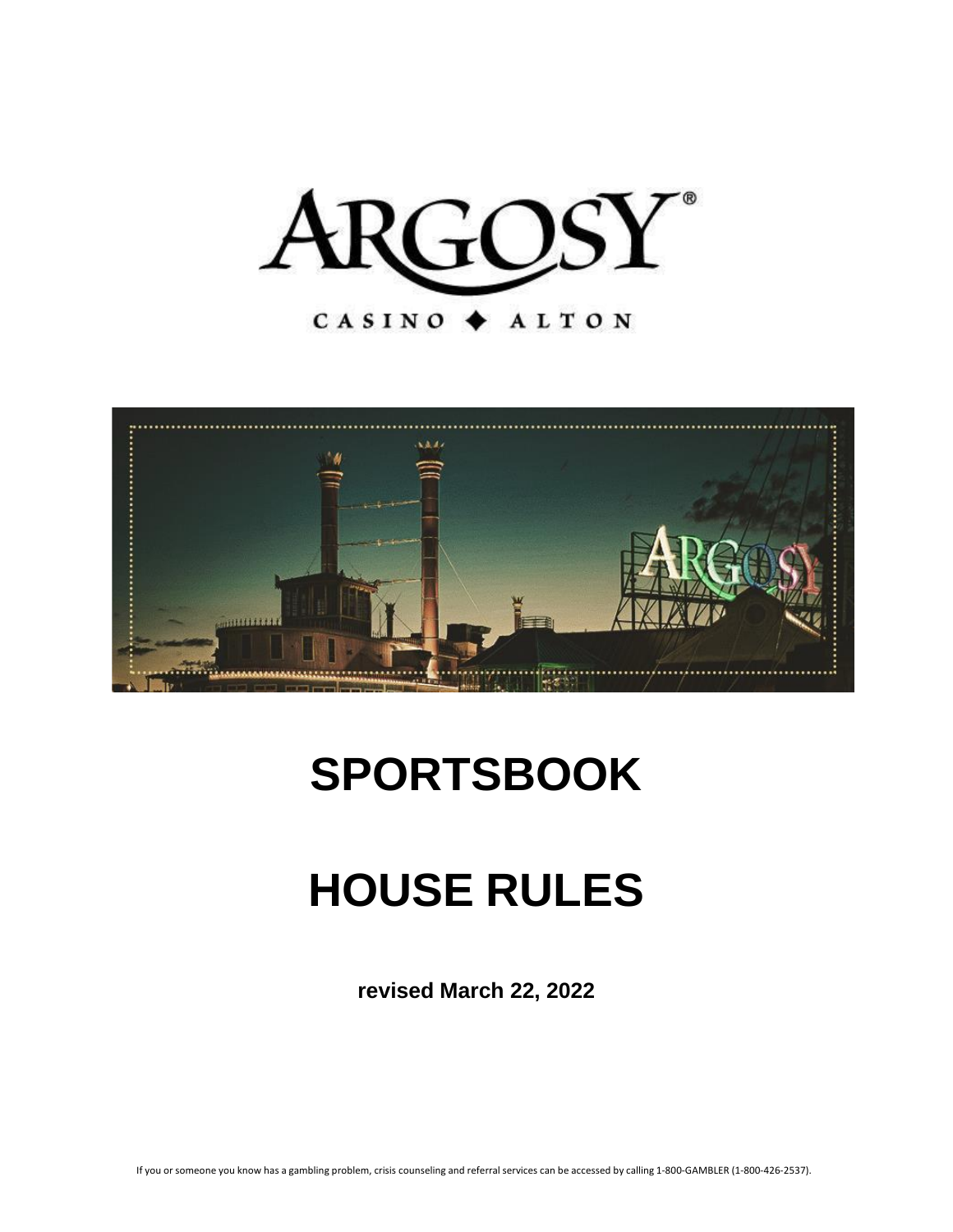

# **A. Conditions of Agreement**

# *1. Introduction*

- 1) This set of House Rules govern the use of the Sportsbook at Argosy Casino Alton (the "Operator").
- 2) The use of this Sportsbook is subject to the regulations imposed by the Illinois Gaming Board ("IGB").
- 3) Any dispute relating in any way to the use of this Sportsbook can be made in person in a form provided by the Operator or can be emailed to [SportsBookAlton@pngaming.com](mailto:SportsBookAlton@pngaming.com)[.](mailto:SportsBookAlton@pngaming.com) The Sportsbook will investigate each such complaint and provide a response within ten (10) calendar days. For complaints that cannot be resolved to the satisfaction of the patron related to patron accounts, settlement of wagers, and/or illegal activity, copies of the complaint and operator's response, including all relevant documentation, will be provided to the IGB.
- 4) Patrons can report any allegations of prohibited conduct, criminal behavior, or violations of the Act or Rules via the IGB website at [www.igb.illinois.gov.](http://www.igb.illinois.gov/)
- 5) The Operator reserves the right to make changes to the site, betting limits, payout limits, and offerings.
- 6) The Operator reserves the right to refuse any wager or delete or limit any selection(s) prior to the acceptance of the wagers.
- 7) The Operator may update, amend, edit, and supplement these House Rules at any time.
- 8) With the exception of wagers being made through a BYOD, the use of two-way electronic communication devices while you are placing a wager is prohibited.
- 9) Please check your ticket for accuracy as all tickets go as written after you leave the wagering counter. With the exception of voided wagers containing erroneous terms as described below, once a wager is accepted by both parties, tickets will not be altered or voided except in accordance with these House Rules, at the discretion of the Operator, and with the approval of both parties.
- 10) The Operator is not responsible for lost, stolen, altered, or unreadable tickets. For all honored lost or stolen tickets, once the rightful owner of a winning ticket has been determined, if possible, payment will be made as soon as possible. For all lost, stolen, or unreadable tickets where the rightful owner cannot be immediately determined, the waiting period for honored claims will be one year after the date of the event.
- 11) Expiration of any winning ticket will be one year after the date of the event.
- 12) Patrons can fund wagers using cash, vouchers, winning tickets or, when applicable, promotional funds.
- 13) Winning tickets can be redeemed at the Sportsbook during operational hours, at the casino cage during the hours the Sportsbook is closed, or via mail as described below. Winning tickets can also be redeemed for a voucher at the self-service kiosks, which can be cashed at the Sportsbook during operations hours or casino cage. Vouchers will be issued for winning ticket redemptions at the selfservice kiosks. U.S. currency will be issued for winning ticket redemptions at the Sportsbook and at the casino cage. Patrons may request a check for all redemptions of \$1,000 or greater, which will be issued at the casino cage.
- 14) Winning tickets may be mailed in for redemption to the address below. See the reverse side of the wagering ticket for mail-in collection instructions and address. If a self-addressed envelope is not included, a processing fee may be charged.

Argosy Casino Alton Sportsbook

#1 Piasa Street

Alton, Illinois 62002

- 15) The following persons are prohibited from placing wagers at the Operator's Sportsbook:
	- The Operator or IGB Self-Excluded Patrons (for information regarding the IGB Voluntary Statewide Self-Exclusion Program, please contact Security or visit www.igb.illinois.gov.)
	- Operator banned patron.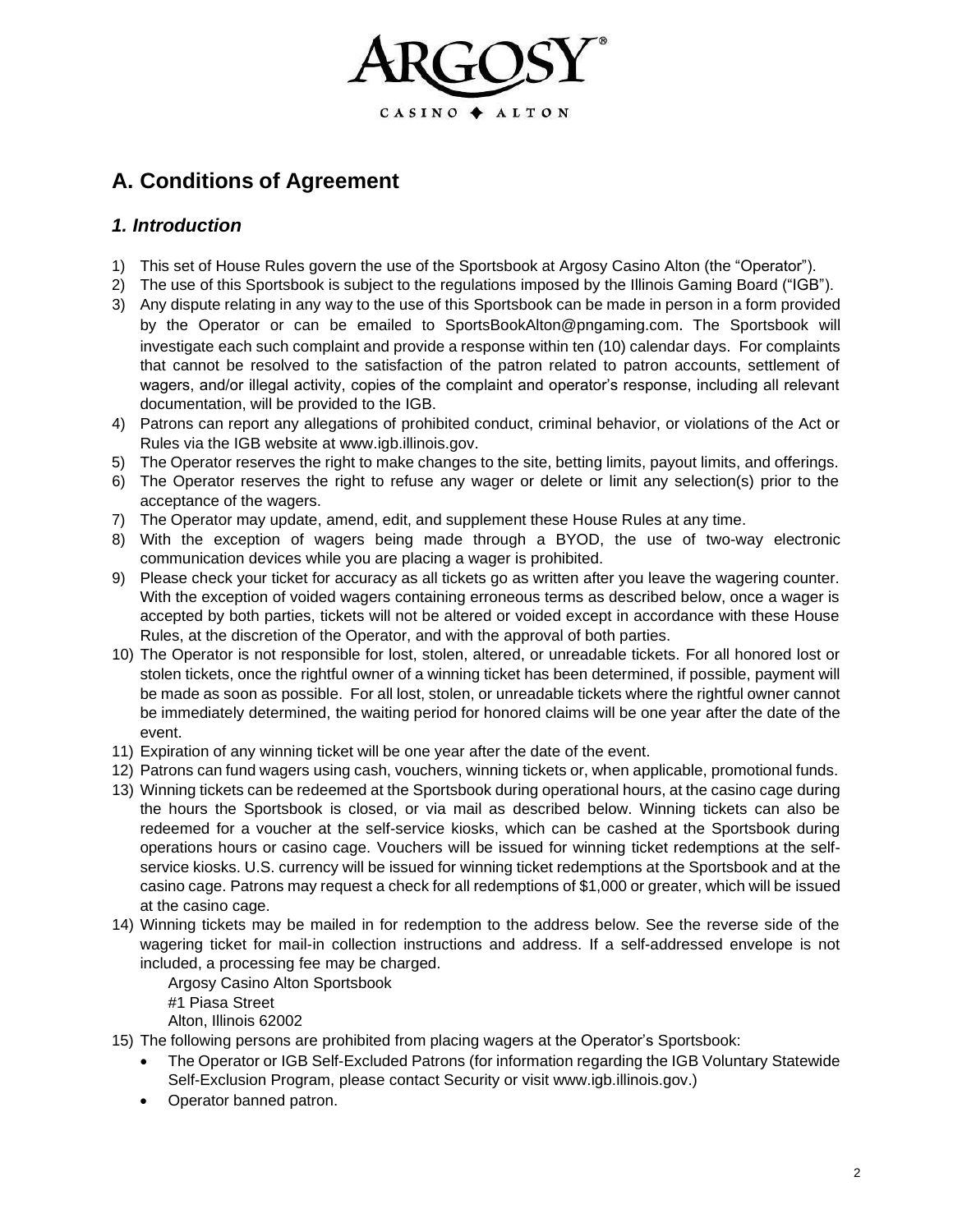

- Operator key person or employee, or their spouse, parent, child, or household member.
- Anyone under the age of 21.
- Athlete, competitor, referee, official, coach, manager, medical professional or athletic trainer or employee or contractor of a team or athletic organization who has access to nonpublic information concerning an athlete or team may engage in sports wagering on an event or the performance of an individual in an event in which the person is participating or otherwise has access to nonpublic or exclusive information.
- 16) Any reference in these House Rules to words/objects that appear in singular also applies to plural. References to gender are non-binding and to be treated for information purposes only.
- 17) Odds and prices displayed on odds sheets may change, and wagers may be accepted at other than the posted odds. Patrons are encouraged to inquire with a ticket writer as to the current price or odds offered and to also check their ticket(s) prior to leaving the window or self-service kiosk.
- 18) Wagers are not transferrable between patrons.
- 19) Wagers on events that are cancelled, postponed or rescheduled to a different date prior to completion of the sports event will be cancelled and refunded.

# *2. Definitions*

- 1) "Error" is a mistake, misprint, misinterpretation, mishearing, misreading, mistranslation, spelling mistake, technical hazard, registration error, transaction error, manifest error, force majeure and/or similar. Examples of errors include, but are not limited to:
	- bets accepted during technical problems that would otherwise not have been accepted;
	- bets placed on events/offers that have already been started or decided;
	- bets on markets containing incorrect participants;
	- bets placed at odds that are materially different from those available in the general market at the time the bet was placed;
	- bets offered at odds which reflect an incorrect score situation; or,
	- odds being clearly incorrect given the chance of the event occurring at the time the bet was placed.
- 2) "Influence Betting" is an act, prohibited by the Operator, where a patron, or parties acting in association with a patron, can influence the outcome of a match or an event - directly or indirectly.
- 3) "Syndicate Betting" is an act, prohibited by the Operator, where patrons act together to place a series of bets on the same event or competition. Where there is evidence of patrons acting together in this manner, the Operator reserves the right to make the relevant bets void and/or withhold payment of returns pending the outcome of subsequent investigations.

#### *3. Bet Acceptance*

- 1) Unless accepted in Error, once accepted, a bet will remain valid and cannot be withdrawn. It is the responsibility of the patron to ensure details of the bets placed are correct. Under no circumstance will the Operator accept any responsibility for any mistakes (perceived and actual), deriving from either Errors or any other reason, such as but not limited to, incorrect listing of the odds/betting objects.
- 2) No winning wager will be paid without the patron copy of the wagering ticket, except for lost, stolen or unreadable tickets which will be honored as stated below.
- 3) Operator is not responsible for lost, stolen, altered or unreadable tickets. For all honored lost or stolen tickets, once the rightful owner of a winning ticket has been determined, if possible, payment will be made as soon as possible. For all lost, stolen or unreadable tickets where the rightful owner cannot be immediately determined the waiting period for honored claims will be one year after the date of the event.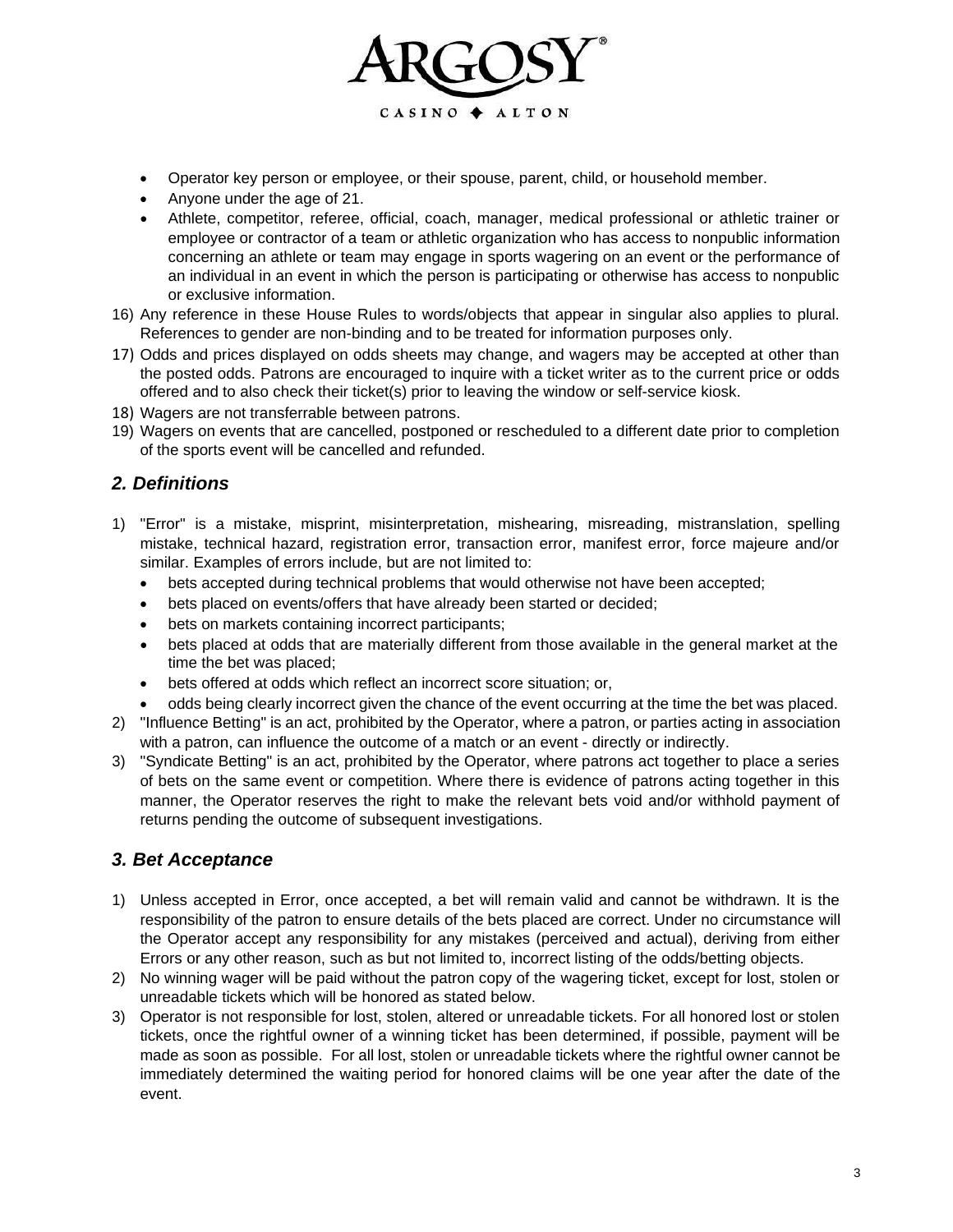

4) Should a dispute arise about the acceptance (or lack thereof) of any transaction, the transaction log database will be the ultimate authority in deciding such matters.

# *4. Betting and Payout Limitations*

- 1) The Operator reserves the right to limit the net payout (the payout after the stake has been deducted) on any bet or combination of bets by one patron by reducing the amount the patron is permitted to place on the wager. This limit may be lower depending on the specific sport, league, and type of bet offer. For further information, it is recommended to consult the Sport Specific Limits in the House Rules.
- 2) All bet selections are subject to pre-imposed limits set solely at the Operator's discretion which may be lower than the limits mentioned in these House Rules. Should this limit be reached, the patron has the right to ask for it to be exceeded by means of a request effected through the Operator's Sportsbook. The Operator reserves the right to accept (fully or partially) or reject the said request without any prior notice and further explanation.
- 3) The Operator reserves the right to decline, solely at its own discretion, all, or part of, any bet requested. This includes the possibility that a "System bet" as defined herein is not accepted in full, either in terms of stakes or combinations included in said "System bet".
- 4) All bets placed through any the Operator's Sportsbook, also including bets requesting manual approval, may be subject to a time delay prior to acceptance, the length of which may vary. Such delay is to be determined by the Operator at its sole discretion.
- 5) The Operator reserves the right to withhold payment and/or to declare bets void on an event (or series of events), if there is sufficient evidence that any of the following has occurred:
	- a. the integrity of the event has been called into question;
	- b. the price(s) or pool has been manipulated;
	- c. Match-rigging has taken place, or the match is under investigation for such.

Evidence of the above may be based on the size, volume or pattern of bets placed with the Operator across any or all of its betting channels, as well as information received from other betting providers or officially recognized organizations.

- 6) All odds offered are subject to variation. Such fluctuation is determined solely at the Operator's discretion. Bets are accepted only at the odds available in the betting grid at the time the bet was accepted by the Operator, irrespective of any other claim or previous publication present on the website or any other media detailing otherwise.
- 7) All payout calculations when settling bets will be done based on decimal odds, irrespective of any other format displayed/chosen at time of bet placement,

# *5. Voided or Cancelled Wagers*

#### **Voided Wagers**

- 1) Voided wagers will be settled at odds of 1 to 1.
- 2) Wagers may be voided, partially or fully, if the bet was:
- 3) Made by a patron prohibited from wagering;
- 4) Offered or accepted due to a human error;
- 5) Placed while the Sportsbook was encountering technical problems, that would cause the bet to otherwise not be accepted;
- 6) Unreadable due to equipment failure;
- 7) Placed with incorrect odds;
- 8) On an event listed with an incorrect participant(s);
- 9) Pre-match wagers that have been placed after the event has started;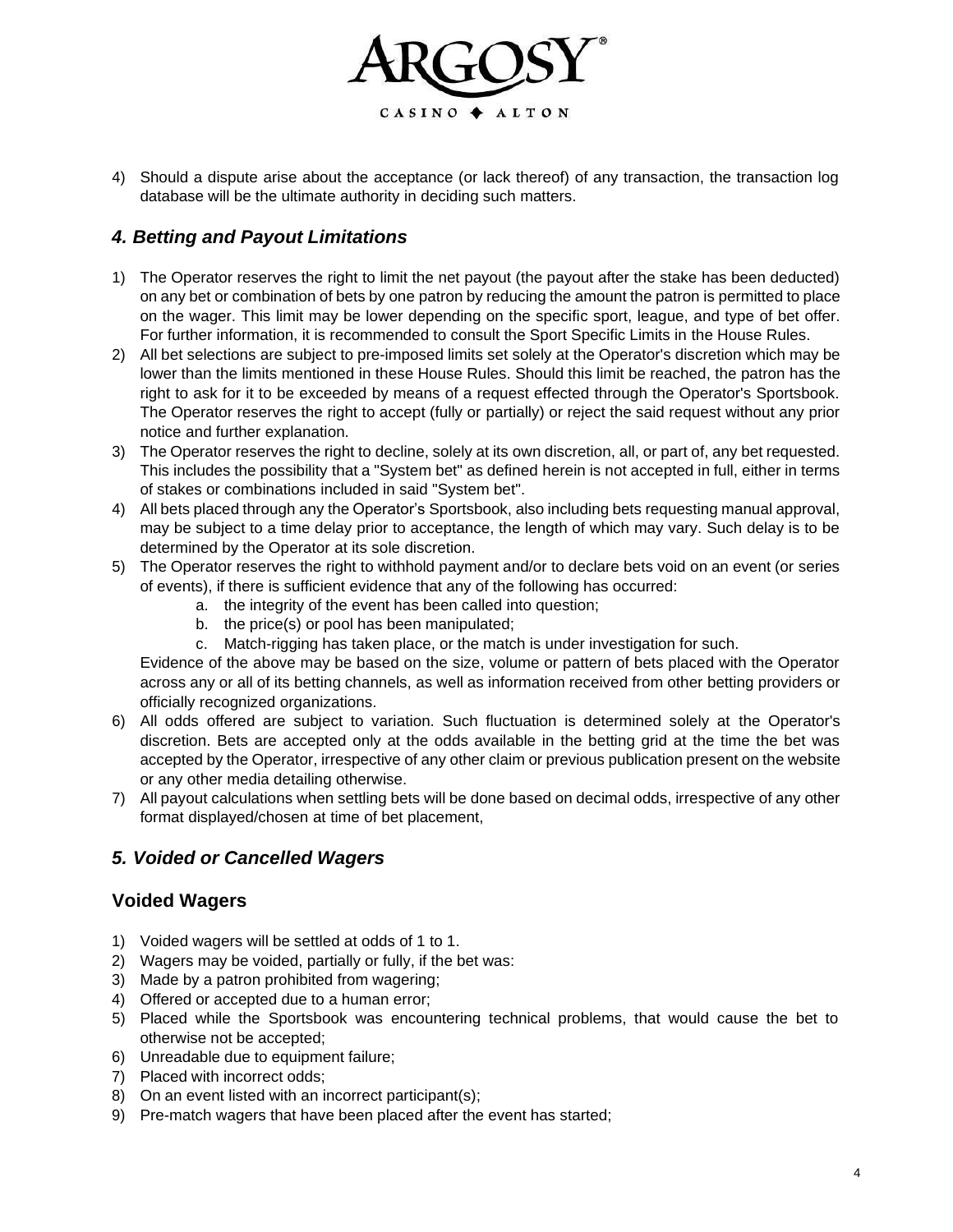

10) A Sportsbook Supervisor is required to approve all voided wagers.

# **Cancelled Wagers**

- 1) Cancelled wagers will be settled at odds of 1 to 1.
- 2) Wagers shall be cancelled under the following circumstances:
- 3) Any wager where a sports event that is the subject of the wager is cancelled, or postponed or rescheduled to a different date prior to completion of the sports event;
- 4) Any Tier 1 sports wager in a non-team event when an individual athlete or competitor fails to participate in a sports event and the outcome of the wager is solely based upon that one individual's performance;
	- "Tier 1 sports wager" means a sports wager that is determined solely by the final score or final outcome of the sports event and is placed before the sports event has begun.
- 5) Any Tier 2 sports wager when an individual athlete or competitor fails to participate in a sports event and the outcome of the wager is solely based upon that one individual's performance;
	- "Tier 2 sports wager" means a sports wager that is not a tier 1 sports wager.
- 6) When ordered by the Administrator pursuant to Rule 1900.1170;
- 7) A request to cancel a wager not listed above is approved by the Administrator;
- 8) All cancelled wagers must be redeemed prior to the expiration of the redemption period of the wager.

# *6. Disclaimer and Priority*

- 1. The Operator reserves the right, at its own discretion, to adjust a payout credited to a patron if it is obvious that the payout has been made in Error.
- 2) Any complaints/disagreements towards settlement of any bet offer, should reach the Operator within 7 days of the initial settlement to require a full investigation. All other complaints will only be considered if indisputable evidence of an inaccurate settlement is presented by the Patron.
- 3) the Operator reserves the right to suspend access to the Sportsbook until it completes any investigations it deems necessary.
- 4) These rules are applicable to all transactions with the Operator's Sportsbook and may be supplemented with other Rules. In the event of ambiguity, priority should be considered in the following order:
	- a) Rules and conditions published in conjunction with an offer and/or campaign;
	- b) Should these be inconclusive, reference will be made to the General Sportsbook Rules, unless Sport-Specific Rules declare otherwise.
- 5) In cases where it deems that these Rules are inconclusive, the Operator reserves the right, according to its own discretion, to settle offers on an individual basis on the basis of equity, attaining itself to generally accepted betting norms, customs and definitions.
- 6) Adaptations into other languages of these House Rules, or any other text which can be associated with bet offers, are done for purely informative purposes. Although all necessary precautions have been taken to assure the most faithful rendition of these terms in the specific language, the Operator will not accept any liability for any incompatibility between the English version and any other language. Thus, in case of discrepancy between the English edition and the respective translation, the former will be deemed as binding and will be the basis upon which the offers will be settled.
- 7) Any data provided or accessible in, from or related to the Sportsbook may be used by the patron for private, non-commercial use only and any use or attempted use of such data for commercial purposes is strictly prohibited.
- 8) The Operator has the right to enforce a term of the contract relating to the Sportsbook against any Patron.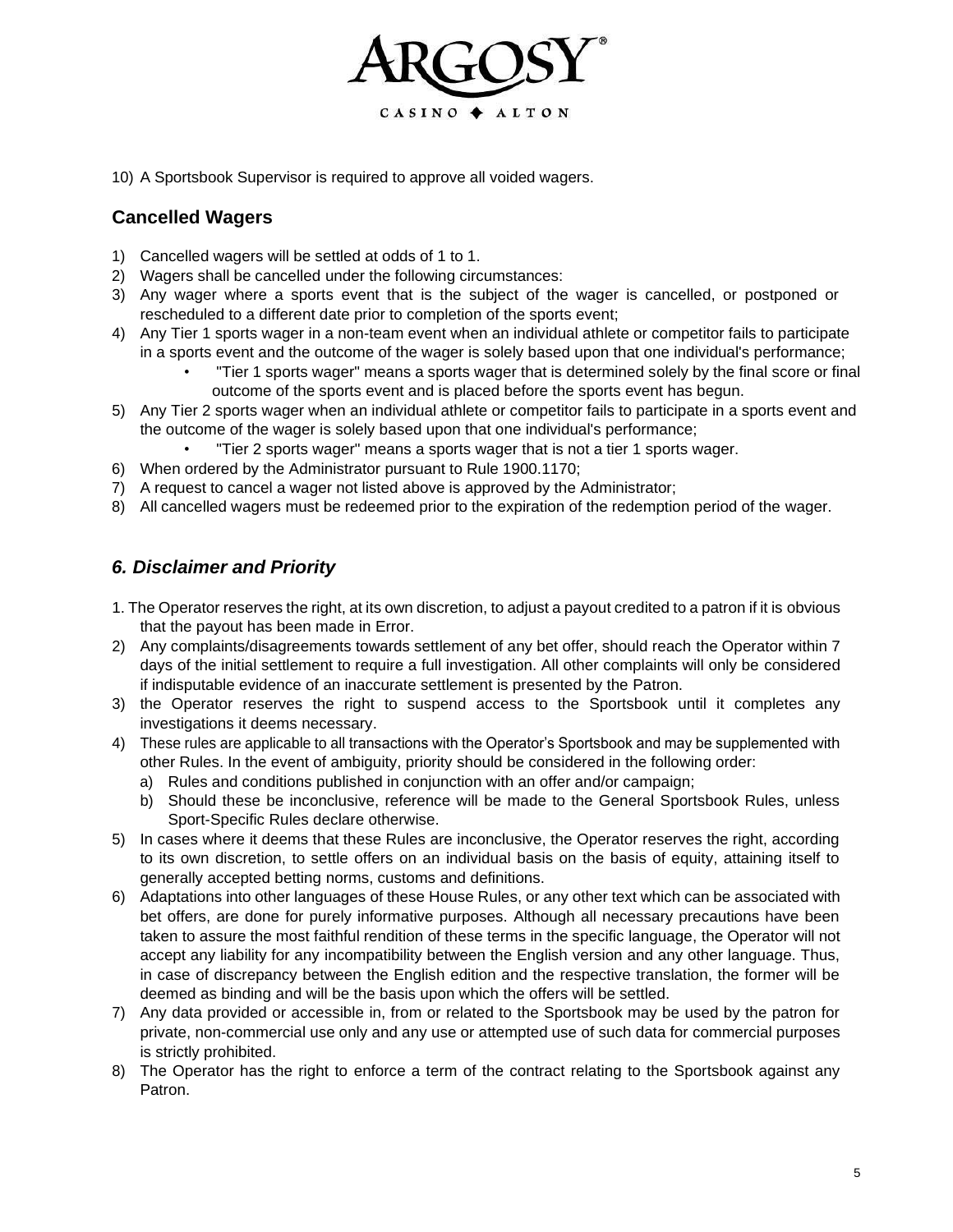

# **B. General Betting Rules**

#### *1. Common Terms of Reference*

- 1. Unless listed either in conjunction with the bet offer, or else in the Sport Specific rules, all bets should be considered valid for the result at the end of the "Regular Time" or "Full Time" only. "Regular Time" or "Full time" is defined as interpreted by the official rules published by the respective governing association. For example, in soccer, full time is stipulated to be 90 minutes including injury time, and in ice hockey it is stipulated as the  $3 \times 20$  minute periods. Should the governing association decide to stipulate, before the start of the event, that the said event is to be played over a different duration, this will be treated as being the official rules for the event (for example, soccer played with  $2 \times 40$  minutes). Nonetheless, such occurrence is limited to the "regular" playing time and does not include any prolongation such as extra time or overtime, unless explicitly stated.
- 2. "Live Betting" is where it is possible to bet during an ongoing match or event. the Operator does not acknowledge or accept any liability whatsoever if it not possible to place a bet or the live score update is not correct. At all times it is the patron's responsibility to be aware of the match and the events surrounding it such as the current score, its progression and how much time remains before the match is completed. the Operator does not accept any liability for changes to the Live Betting schedule or interruption of the Live Betting service.
- 3. The "Participant" is an object constituting part of an event. In "Head-to-Head" and "Triple-Head" the Participant only refers to objects that are subject to the "Head-to-Head" or "Triple-Head" event in question.
- 4. The deadline (cut-off time) shown on any Sportsbook displays is to be treated for information purposes only. the Operator reserves the right, at its own discretion, to suspend, partially or completely, the betting activity at any time where it deems necessary.
- 5. Statistics or editorial text published at the Operator's site are to be considered as added information, but the Operator does not acknowledge or accept any liability whatsoever if the information is not correct. At all times it is the patron's responsibility to be aware about circumstances relating to an event.
- 6. Theoretical return in fixed odds betting to the player is given by the odds from all possible outcomes in the offer. The theoretical payback to a player on a bet offer with 3 outcomes a, b and c can be calculated as follows.
- Theoretical % =  $1/(1/\text{ }^{\prime}\text{odds}$  outcome a" +  $1/\text{ }^{\prime}\text{odds}$  outcome b" +  $1/\text{ }^{\prime}\text{odds}$  outcome c") x 100

# *2. Bet Types*

- 1) "Game" (aka Moneyline) is where it is possible to bet on the (partial or definite) outcome of a game or event. The options are: "1" = Home team/Player 1, or the participant listed to the left side of the offer; "X" = Draw/Tie, or the selection in the middle; "2" = Away team/Player 2, or the participant listed to the right side of the offer. In particular instances or specific competitions, the Operator might display an offer in the so-called "American" format (i.e.: Away Team @ Home Team), where the host team is listed following the visiting team. Irrespective of the positioning of the teams on the board/betslip, the references to "Home" and "Away" teams will always refer to the actual teams playing at home (host) and away (visitor) respectively, as determined by the official organization.
- 2) "Correct Score" (aka Result Betting) is where it is possible to bet on the (partial or definite) exact score of a match or event.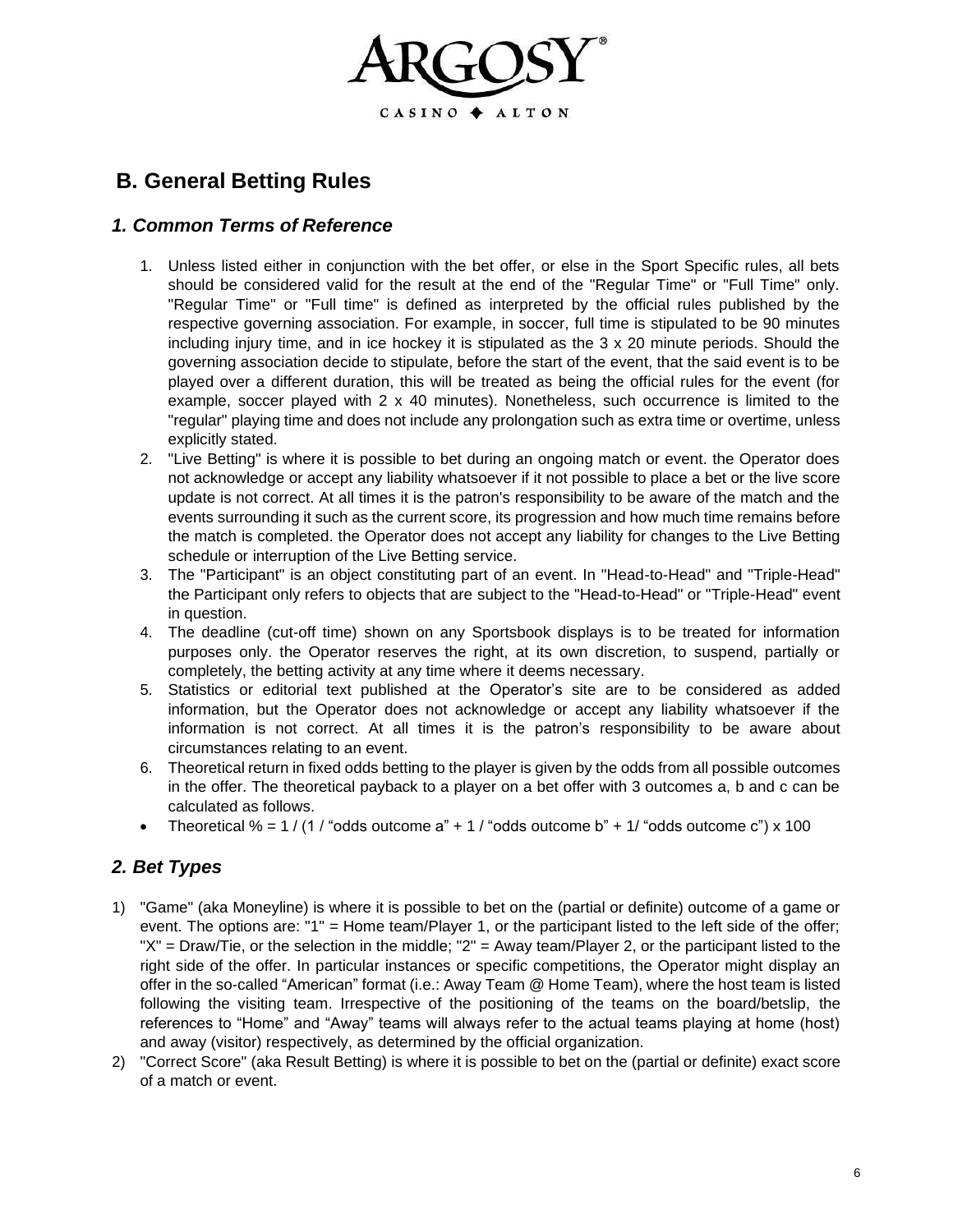

- 3) "Over/Under" (aka Totals) is where it is possible to bet on the (partial or definite) amount of a predefined occurrence (e.g. goals, points, corners, rebounds, penalty minutes, etc.). Should the total amount of the listed occurrences be exactly equal to the betting line, then all bets on this offer will be declared cancelled. Example: an offer where the betting line is 128.0 points and the match ends with the result 64-64 will be declared cancelled.
- 4) "Odd/Even" is where it is possible to bet on the (partial or definite) amount of a predefined occurrence (e.g. goals, points, corners, rebounds, penalty minutes, etc.)."Odd" is 1,3,5 etc.; "Even" is 0,2,4 etc.
- 5) A "Head-to-Head" and/or "Triple-Head" is a competition between two or three participants/outcomes, originating from either an officially organized event, or else, as virtually defined by the Operator.
- 6) "Half time/Full time" is where it is possible to bet on the result in half time and the final outcome of the match. E.g. if at Half time the score is 1-0 and the match ends 1-1, the winning outcome is 1/X. The bet is cancelled if the regular time of the match is played in a different time format than those listed in the bet (i.e. other than two halves).
- 7) "Period betting" is where it is possible to bet on the outcome of each separate period within a match/event. E.g. If the period scores in an ice hockey match are 2-0 / 0-1 / 1-1, the winning outcome is 1/2/X. The bet is cancelled if the regular time of the match is played in a different time format than those listed in the bet (i.e. other than three periods).
- 8) "Draw No Bet" is where it is possible to bet on either "1" or "2" as defined in <Section B, Para 2.1>. It is also common practice to refer to "Draw No Bet" in cases where no draw odds are offered. Should the specific match contain no winner (E.g. match ends as a draw), or the particular occurrence not happen (E.g. First Goal, Draw No Bet and match ends 0-0) the stakes will be refunded.
- 9) "Handicap" (aka Spread) is where it is possible to bet on whether the chosen outcome will be victorious once the listed handicap is added/subtracted (as applicable) to the match/period/total score to which the bet refers to. In those circumstances where the result after the adjustment of the handicap line is exactly equal to the betting line, then all bets on this offer will be declared cancelled. Example: a bet on -3.0 goals will be declared cancelled if the team chosen wins the match by exactly 3 goals difference (3-0,4-1, 5-2, etc.). Any reference in this section to the term "margin" is intended to be understood as the outcome emerging from the subtraction of the goals/points scored by the 2 teams/participants.

Unless otherwise stated all handicaps listed on the Operator site are to be calculated based on the result from the start of the listed match/period to the end of the specified match/period. It is however customary that for certain handicap bet offers in specific sports (Asian Handicap in Football), only the outcomes obtained from the time of bet placement until the end of the listed timeframe will be taken into consideration, thus disregarding any goals/points scored before the time the bet was placed and accepted. Any bet offer with these characteristics will be clearly displayed on site and highlighted in the punter's Bet History with the score at the time of bet placement. There are 3 different "handicap betting" formats:

2-way Handicap: Team A (-1.5) vs Team B (+1.5)

Example:

- Team A is given a -1.5 goal handicap in the match. For the bet to be won, Team A must win the match with a margin equal or bigger than the listed handicap (i.e. 2 goals or more).
- Team B is given a +1.5 goal advantage in the match. For the bet to be won, Team B must either win the match, match finish in a draw or not lose with a margin equal or bigger than their listed advantage (i.e. lose with a 1 goal margin).

3-way Handicap: Team A (-2) Draw (Exactly 2) Team B (+2) Example: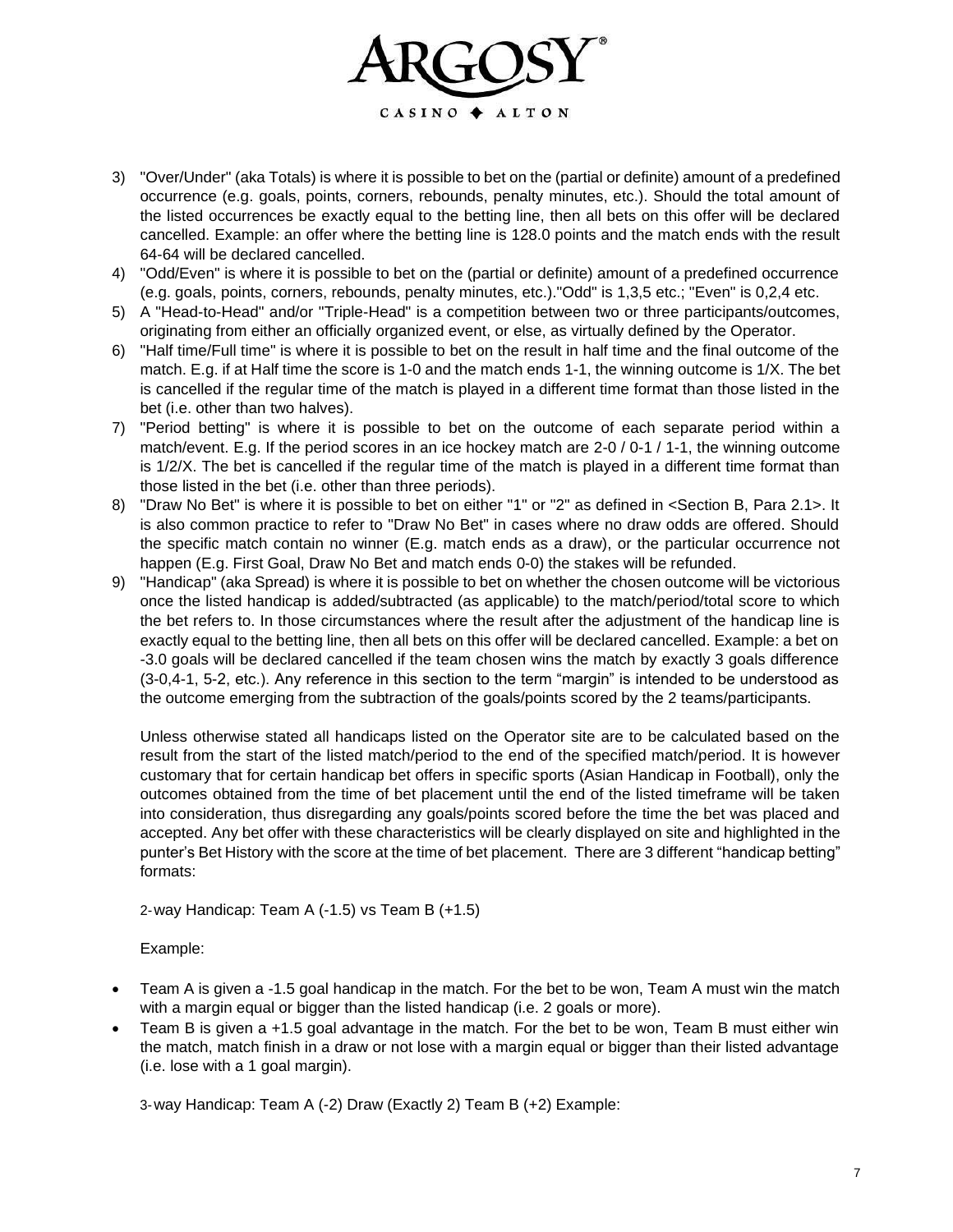

- Team A is given a 2 goal handicap in the match. For the bet to be won, Team A must win the match with a bigger margin than the listed handicap (i.e. 3 goals or more).
- Draw would be the victorious outcome should the match end up with exactly the listed margin (i.e. match ends with results such as 2-0, 3-1 and 4-2).
- Team B is given a 2 goal advantage in the match. For the bet to be won, Team B must either win the match, match finish in a draw or not lose with a margin equal or bigger than their listed advantage (i.e. lose with only a 1 goal margin).

Asian Handicap: Team A (-1.75) vs Team B (+1.75) Example:

- Team A is given a -1.75 goal handicap in the match. This means that the stake is divided into 2 equal bets and placed on the outcomes -1.5 and -2.0. For the bet to be fully paid out at the listed odds, Team A must win the match with a bigger margin than both of their listed handicaps (i.e. 3 goals or more margin). In the eventuality that Team A wins with only a 2 goal margin, the bet will be considered as partially won with a full payout on the -1.5 part of the bet and a refund on the -2.0 side since the outcome on that part of the bet would be considered a "tie". Should the match produce any other outcome, including a Team A victory with only 1 goal of margin, the whole stake would be lost.
- Team B is given a +1.75 goal advantage in the match. This means that the stake is divided into 2 equal bets and placed on the outcomes +1.5 and +2.0. For the bet to be fully paid out at the listed odds, Team B must either win the match, match finish in a draw or not lose with a margin equal or bigger than any of their listed advantages (i.e. lose with only a 1 goal margin). In the eventuality that Team B loses with exactly a 2 goal margin, the bet will be considered as partially lost with a refund on the -2.0 part of the bet and a loss on the -1.5 part of the bet. Should the match produce any other outcome which results in a defeat of Team B with a margin of 3 or more goals, the whole stake would be lost.
- 10) "Double Chance" is where it is possible to bet simultaneously on two (partial or definite) outcomes of a match or event. The options are: 1X, 12 and X2 with "1", "X" and "2" as defined in <Section B, Para  $2.1$
- 11) "Outright" or "Place" betting is where it is possible to choose from a list of alternatives and bet on the eventuality that a participant wins or places within a specified position in the classification of the listed event/competition. Should two or more participants share finishing positions, the settlement will be based as per the definition in <Section B, Para 5.14>.
- 12) An "Each Way" bet (aka EW) refers to a bet where the chosen selection must either Win or else Place within the payout terms. The bet is divided in two parts (the "Win" part and the "Place" part) of an equal stake. Settlement of such bets will take into account the applicable rules governing the "Win" and "Place" bets, namely the Sport-specific rules as well as <Section B, Para 5, Clause 11>.
- 13) "Goal minutes" is where it is possible to bet on the sum of the minutes when the goals have been scored. When settling such bets, goals scored in injury time of both halves are to be considered as having been scored in the 45th minute in case the goal was scored in the first half injury time and the 90th minute in case the goal was scored in the second half injury time. Own goals will not count towards the settlement of individual player's 'goal minutes'.
- 14) From time to time the Operator might decide to publish offerings referring either to the single performance of a participant/team; or offerings which combine the potential outcomes of 2 or more teams/participants (aka Parlays) (ex. Enhanced multiples), at higher odds than those normally available. the Operator reserves the right to withdraw such offers, edit the respective odds and effect any further changes the Operator might deem necessary at its sole discretion.

Settlement of these offers will be based on the following criteria: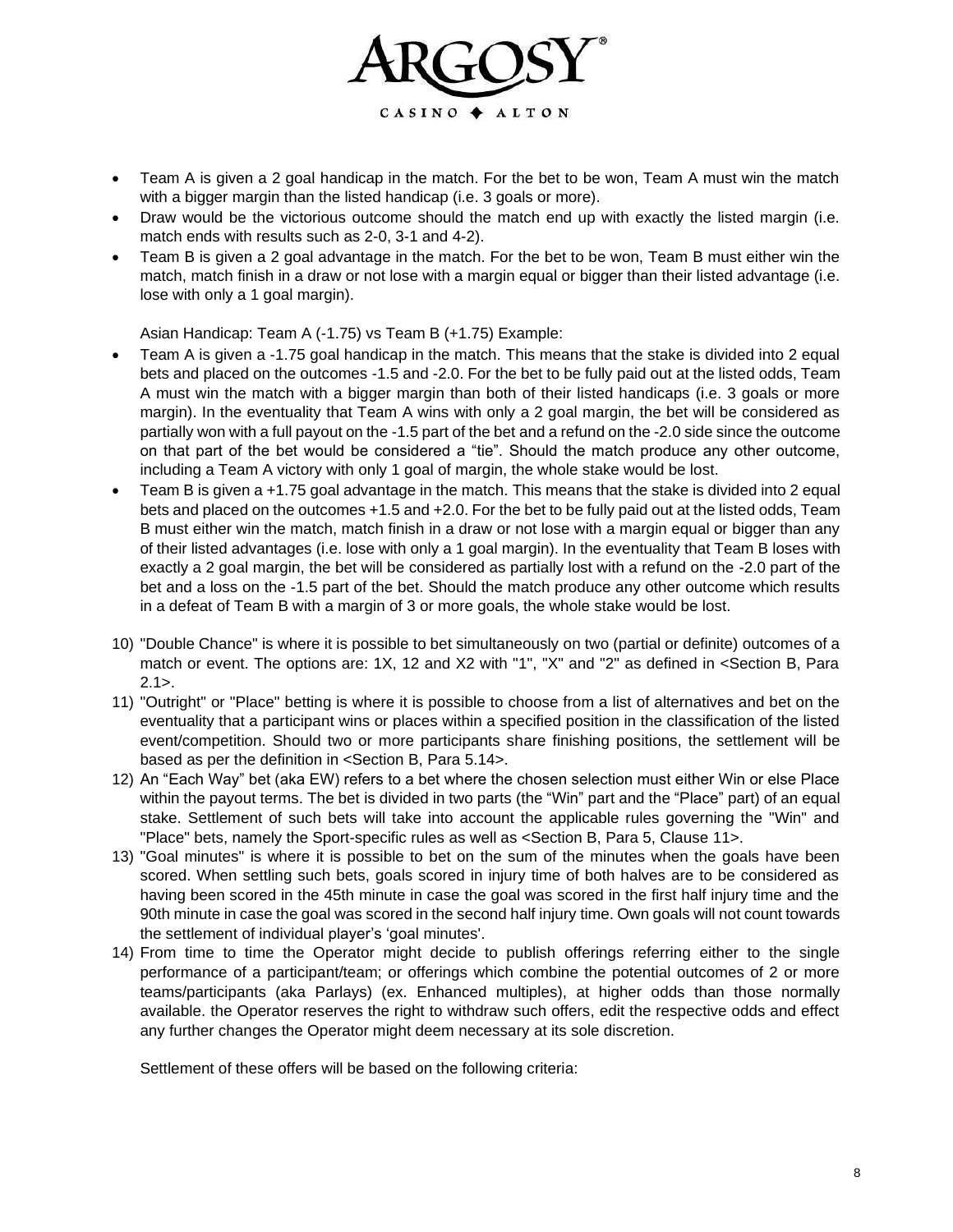

- 1. Unless specifically stated the bets refer to the next official match/event/round (as applicable) that the listed participants/teams are scheduled to take part in.
- 2. All relative events must be completed within the same day/session (as applicable) as listed in conjunction with the offer. Should this not be the case, stakes placed on the offer will be fully refunded except for those offers the outcomes of which has been decided prior to the abandonment and could not possibly be changed regardless of future events, which will be settled according to the decided outcome unless otherwise specified in the sport specific rules
- 3. Results for these offers will only take into account occurrences deriving from the actual play. Results attributable to walk-overs as well as other decisions as specified in clauses 2, 3 and 4 of <Section B, Para 5> will not be taken into consideration.
- 4. All connotations related to the bet must be fully and unquestionably complied with for the bet to be deemed as winning, regardless of any possible conflict with the Sport-Specific rules or with any potential interpretation based on previous or current presentation of offers related to events in that particular sport and the way these are normally presented in the Operator Sportsbook. Bets will be settled as cancelled should it still be impossible to determine a winning outcome.

While all necessary precaution has been taken by the Operator to ensure a superior user experience, it is to be understood that markets might fluctuate in such a way that at any given point in time these do not present an enhanced value comparable to related bet offers currently present on site.

15) "Teaser+" allows the user the possibility to allocate the same pre-set amount of points to all outcomes present in a parlay (combination) containing Spreads (Handicaps), Totals (Over/Unders) or a combination of both. Example: User combines NFL Team X +6.5 points in a parlay with Over 41 points in the NFL game between Team Y and Team Z. By choosing the "Teaser+ Football 6 points" option, the lines and odds get recalculated into a parlay featuring Team  $X +12.5$  points (previously  $+6.5$ ), combined with Over 35 points (previously Over 41). Should any part of a "Teaser+" bet be settled as cancelled (push), that particular selection will be excluded from the parlay and the computation of odds/payout will be re-adjusted accordingly.

# *3. Betting Props*

- 1) Fantasy/Virtual "Matches" or "Head to Heads" are implicit match-ups where the performances of two or more participants/teams which are not directly confronting each other in the same match/event/round are compared. Settlement will be based on the number of times each participant records a predefined occurrence (e.g. goals) in the respective match. The following criteria will be used to determine the settlement of these type of offerings:
	- a. Unless specifically stated the bets refer to the next official match/event/round (as applicable) that the listed participants/teams are scheduled to take part in.
	- b. All relative matches/events must be completed on the same day/session which the match/event/round is scheduled to be completed for bets to stand, except for those offers the outcomes of which has been decided prior to the abandonment and could not possibly be changed regardless of future events, which will be settled according to the decided outcome unless otherwise specified in the sport specific rules.
	- c. Results for these offers will only take into account occurrences deriving from the actual play. Results attributable to walk-overs as well as other decisions as specified in clauses 2, 3 and 4 of <Section B, Para 5> will not be taken into consideration.
	- d. Should the aforementioned criteria be inconclusive in determining the outcome for these offers, the following criteria will be progressively referenced to in order to settle the offering: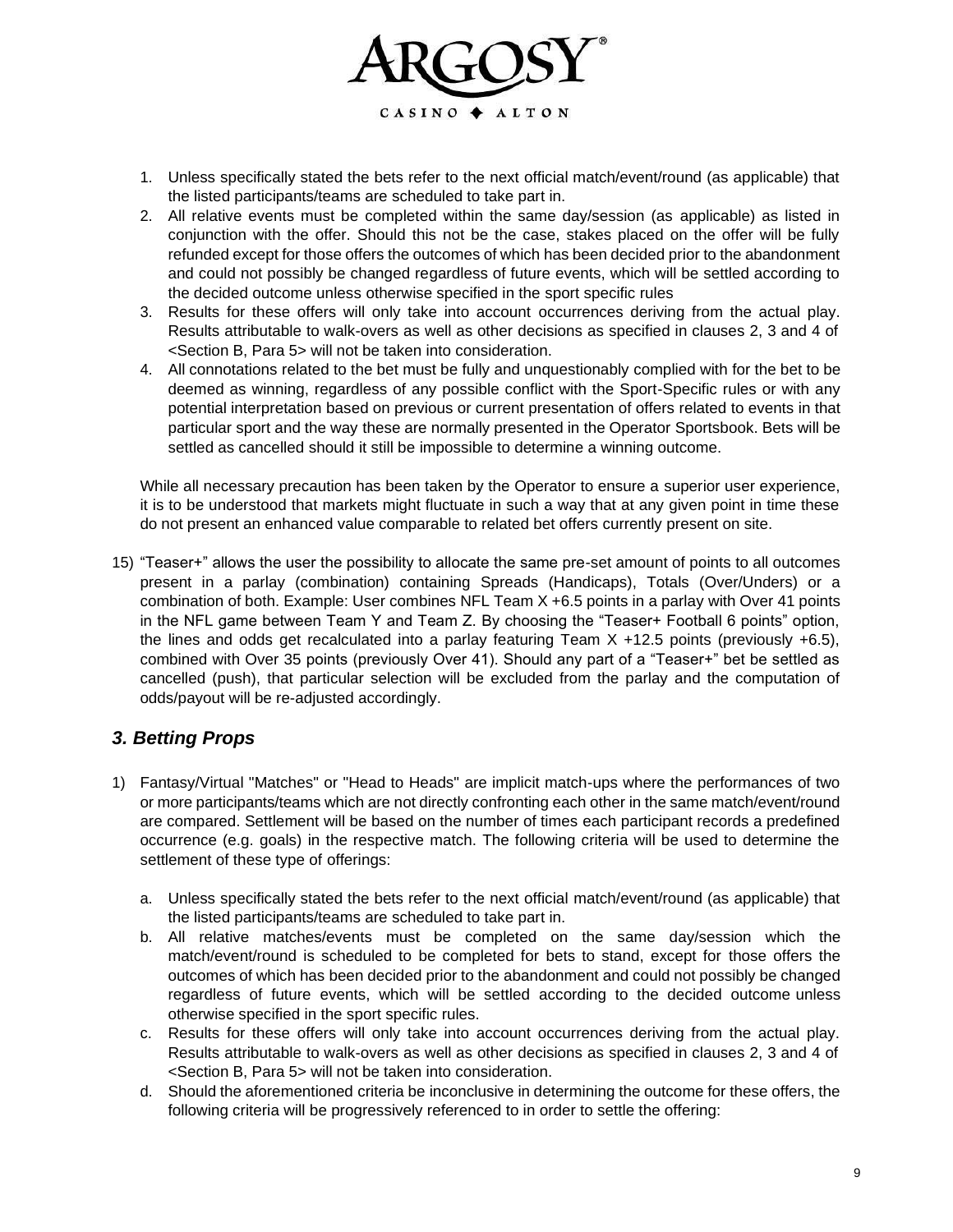

(i) the applicable Sport-specific rules as listed in <Section C>

(ii) Result Settlement rules as listed in <Section B, Para 5>.

Bets will be settled as cancelled should it still be impossible to determine a winning outcome.

- 2) "Grand Salami" is where it is possible to bet on the total number of listed occurrences (Example: Total Goals, Total Runs) happening in a collection of matches/events on a specified round/day/match day. All relative matches/events must be completed for bets to stand except for those the outcomes of which have been decided prior to the abandonment and could not possibly be changed regardless of future events, which will be settled according to the decided outcome.
- 3) Over/Under bets on classification of participants in performances/events must be interpreted as follows: "Over" means a worse or lower position while "Under" means a better or higher position. Example: A bet on a player's classification in a tournament with an Over/Under line 2.5 will be settled as Under if the player classifies first or second. All other placements will be settled as Over.
- 4) Bets on "Quarter / Half / Period X" refer to the result/score achieved in the relevant timeframe and does not include any other points/goals/events tallied from other parts of the event/match. Bets will be cancelled if the match is played in any other format but the one stipulated in the offer.
- 5) Bets on "Result at end of Quarter / Half / Period X" refer to the result of the match/event after termination of the stipulated timeframe and will take into account all other points/goals/events tallied from previous parts of the event/match.
- 6) Bets on "Race to X Points / Race to X Goals..." and similar offers refer to the team/participant reaching the earliest the particular tally of points/goals/events. If the offer lists a timeframe (or any other period restriction) it will not include any other points/goals/events tallied from other parts of the event/match which are not related to the mentioned timeframe. Should the listed score not be reached within the stipulated timeframe (if any), all bets will be declared cancelled, unless otherwise stated.
- 7) Bets on "Winner of Point X / Scorer of Goal X" and similar offers refer to the team/participant scoring/winning the listed occurrence. For the settlement of these offers, no reference to events happening prior to the listed occurrence will be taken into consideration. Should the listed event not be scored/won within the stipulated timeframe (if any), all bets will be declared cancelled, unless otherwise stated.
- 8) Bets referring to the happening of a particular occurrence in a pre-defined time order, such as "First Card", or "Next Team to receive penalty minutes" will be settled as cancelled should it not be possible, without any reasonable doubt, to decide the winning outcome, for example in case of players from different teams which are shown a card in the same interruption of play.
- 9) "Team to score first and win" refer to the listed team scoring the first goal in the match and going on to win the match. Should there be no goals in the match all bets will be settled as cancelled.
- 10) Any reference to "clean sheet" indicates that the listed team must not concede any goal during the match.
- 11) "Team to win from behind" refers to the listed team winning the match after having been at least 1 goal down at any point in the match.
- 12) Any reference for a team to win all halves/periods (e.g. Team to win both halves) means that the listed team must score more goals than its opponent during all the stipulated halves/periods of the match.
- 13) Any reference to "Injury Time" refers to the amount displayed by the designated official and not to the actual amount played.
- 14) Settlement of bets on offers such as "Man of the Match", "Most Valuable Player" etc. will be based on the competition's organizers' decision, unless otherwise stated.
- 15) Settlement of bets which make reference to terms such as "decisive goal" will be settled based on the scorer of the goal that at the end of the match/tie (as applicable) proves to be the one that has produced an unassailable lead, following which any further goals would prove to be irrelevant towards the final outcome. For a bet to be settled as "YES" the listed player's team must be declared winner of that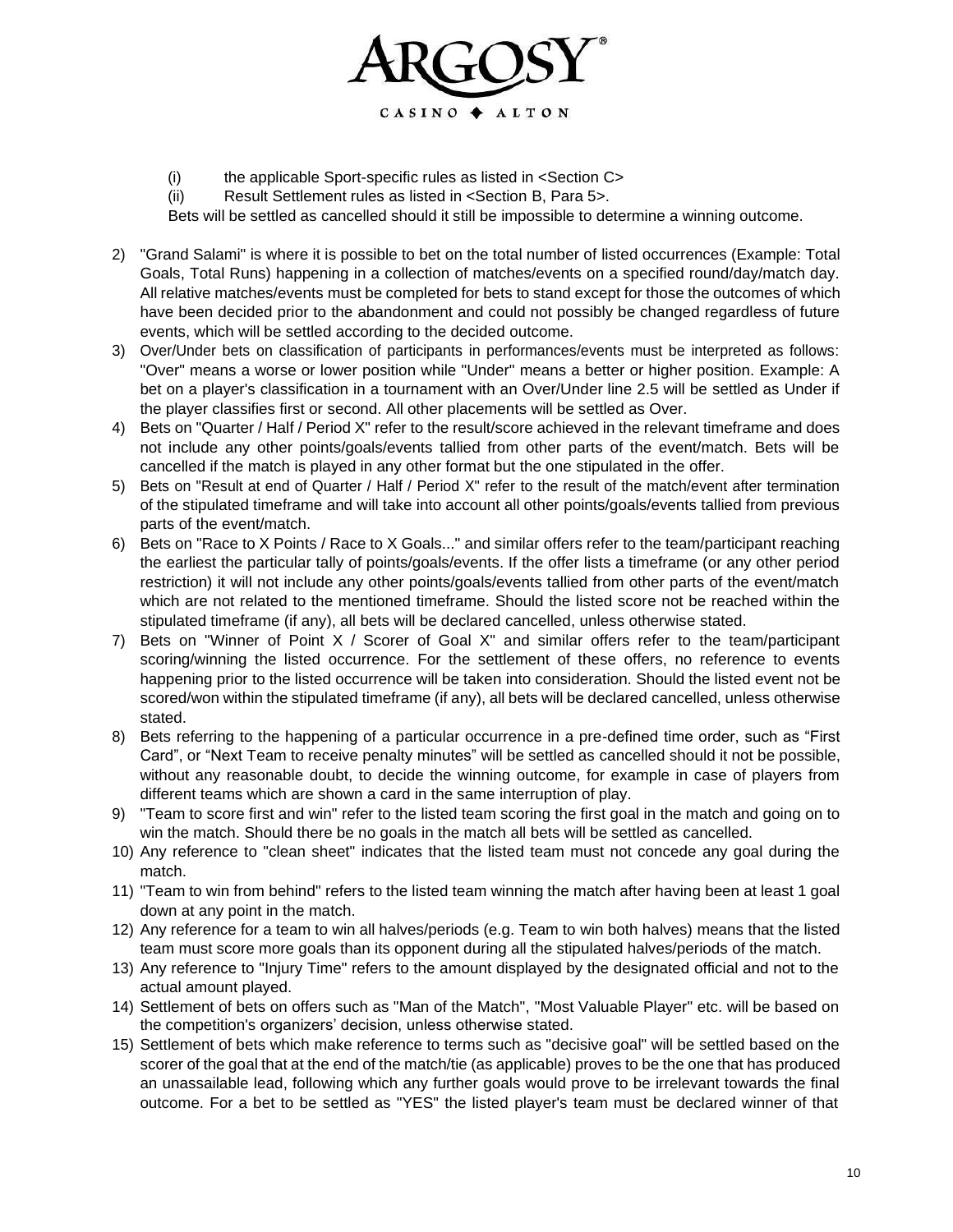

particular match (in case of one match) or progressing to the next round/winning the competition. Goals scored in Regular Time and Extra Time count but not Penalty Shoot outs.

- 16) Bets on events which feature a selection of episodes that could happen in a match (e.g. "What will happen first to the player? with options "Score a Goal, Get a Yellow/Red Card, Be Substituted) will be settled as cancelled should none of the listed events/outcomes occur.
- 17) Settlement of Transfer bets will also take into account players signed by the club on loan deals.
- 18) Bets referring to Managerial changes refer to the individual in the Head Coach/Manager role (as applicable) who steps down/is removed from the position for any reason. Bets are valid even in cases where a joint responsible (if any) leaves their position and will be settled accordingly. In case that no more changes are happening between the time the bet is placed and the last league fixture (excluding play-offs, play-outs, post season, etc.) the bets placed after the last Managerial change (if any) will be cancelled, unless a suitable option has been offered for betting.
- 19) Offers referring to which team/participant will achieve a particular accomplishment against another team/participant (E.g. Next team to beat Team X) as well as offers which refer to the classification on a certain date, will stand and be settled regardless of any eventual fixture changes and number of games/rounds played.
- 20) Settlement of offers referring to which team/participant will be the first to achieve a particular accomplishment against other team(s)/participant(s) (E.g. Team to score first in Matchday X) will be based upon the timeframe in the respective match in which the feat has been accomplished. Example: Team A plays on Saturday and score their first goal in the 43rd minute while Team B plays on Sunday and score their first goal after 5 minutes, then Team B will be settled as winner.
- 21) From time to time the Operator, at its sole discretion and without prejudice to related contingencies as described in these House Rules, might decide to publish offerings referring either to the single performance of a participant/team or offerings which combine the potential outcomes of 2 or more teams/participants (example: Enhanced Multiples, Boosted Odds, etc), at higher odds than those normally available. Operator reserves the right to withdraw such offers, edit the respective odds and effect any further changes the Operator might deem necessary at its sole discretion. Settlement of these offers will be based on the following criteria in the listed order:

1. Unless specifically stated the offer refers only to the listed day(s) and/or next official match/event/round (as applicable) that the listed participants/teams are scheduled to take part in at the time the offer is published;

2. Results settled as per respective Sport-specific rules. All related events must be completed as scheduled within the applicable timeframes for bets to stand unless any other outcome in the offer would incontrovertibly determine the outcome of the offer in a way that completion (or lack of thereof) of the other events listed in the offer would not influence the outcome of the offer. Such markets will be settled according to the already determined outcomes;

3. Unless explicitly stated within the offer, result settlement will only take into account occurrences deriving from the actual play. Results attributable to walk-overs, protests, changes to the first official result, etc will not be taken into consideration. Stakes will be refunded should it be impossible to determine a winning outcome in accordance with the respective Sport-specific rules;

4. All connotations related to the offer must be fully and unquestionably complied with for the bet to be deemed as winning, regardless of any possible conflict with the Sport-Specific rules or with any potential interpretation based on previous or current presentation of offers related to events in that particular sport and the way these are normally presented in the Operator's Sports Book. Where applicable, should the offer include any outcome the result of which ties exactly the chosen Over/Under or Spread line (aka PUSH) this will not be considered as having accomplished the listed occurrence and will result in the bet being settled as LOST.

While all necessary precautions have been taken by the Operator to ensure a superior user experience, it is to be understood that markets might fluctuate in such a way that, at any given point in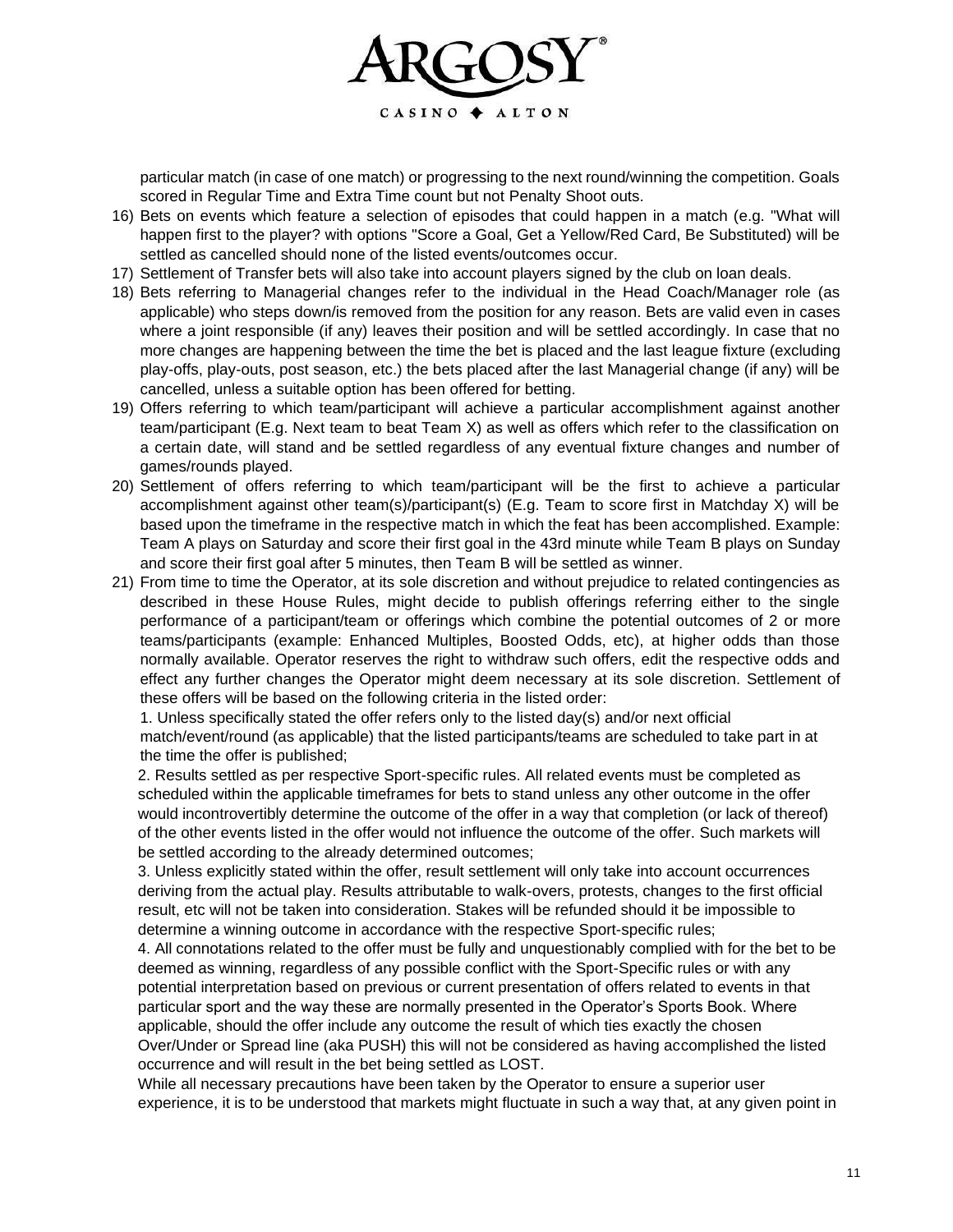

time, these markets do not represent an enhanced value comparable to related bet offers currently present on the Operator's Sportsbook. All bets remain valid regardless of these eventual fluctuations. During selected events, the Operator will provide users with functionality to place bets combining outcomes and occurrences from the same event (aka Intra-Event Parlays), through pre-established parlays present in its Sportsbook (excluding Enhanced Multiples, Boosted Odds, etc for which <*Section B, Para 3, Clause 21>* applies). Such functionality is only present at the Operator's sole discretion and without prejudice to related contingencies as described in these House Rules. Settlement will be based on the respective Sport-specific rules. All related occurrences must be fully accomplished for a bet to be considered as having happened and eventually paid out at the odds struck. Stakes will be refunded should any part of the parlay be settled as VOID. Where applicable, should the parlay feature any outcome the result of which ties exactly the chosen Over/Under or Spread line (aka PUSH), such part of the parlay will be removed from settlement calculation and bets will be paid out taking into consideration only the other parts of the parlay.

- 22) "Teaser+" allows the user the possibility to allocate the same pre-set number of points to all outcomes present in a parlay containing Spreads (Handicaps), Totals (Over/Unders) or a parlay of both. Example: User combines NFL Team X +6.5 points in a parlay with Over 41 points in the NFL match between Team Y and Team Z. By choosing the "Teaser+ Football 6 points" option, the lines and odds get recalculated into a parlay featuring Team  $X +12.5$  points (previously  $+6.5$ ), combined with Over 35 points (previously Over 41). Should any part of a "Teaser+" bet be settled as void (push), that particular selection will be excluded from the parlay and the computation of odds/payout will be re-adjusted accordingly.
- 23) Bets referring to "Rest of the game" or similar will consider only outcomes and occurrences obtained from the time of bet placement until the end of the listed timeframe, thus disregarding any occurrences registered before the time the bet was placed and accepted.
- 24) Bets on specific timeframes/intervals (example: Game result between 60:00-89:59), will consider only outcomes and occurrences accumulated during the specified timeframe/interval. Settlement will not take into account any other points/goals/events tallied from other parts of the event/game outside the specified timeframe/interval, including stoppage/injury time, unless specified.

#### *4. System Bets*

- 1) In Pre-match betting, it is possible to combine up to twelve (12) different offers on a single coupon.
- 2) In Live Betting it is possible to combine up to twelve (12) different offers on a single coupon as an accumulator bet. All selected matches/offers in an accumulator must be included in the coupon and no other multiple options (Example: singles, doubles, etc.) which exclude 1 or more matches/offers are available.
- 3) The Operator reserves the right to limit the amount of combinations due to what is known as outcome dependency, as defined in <Section A, Para 5.4>. and also other factors, solely at its own discretion.
- 4) It is possible to include one or several matches as 'bankers' which means that the selected matches/events will be included in all coupons.
- 5) For display purposes, when necessary, the second digit after the decimal point of the odds is shown as rounded up in the Patron's bet history to the nearest decimal number. The payout will however be effected based on the actual odds multiplied by the stake, disregarding the aforementioned rounding.

#### *5. Result Settlement*

1) When settling results the Operator will do its utmost to attain itself to information obtained first hand (during or exactly after the event has been concluded), through TV transmissions, streaming (webbased and through other sources) as well as official sites. Should this information be omitted from first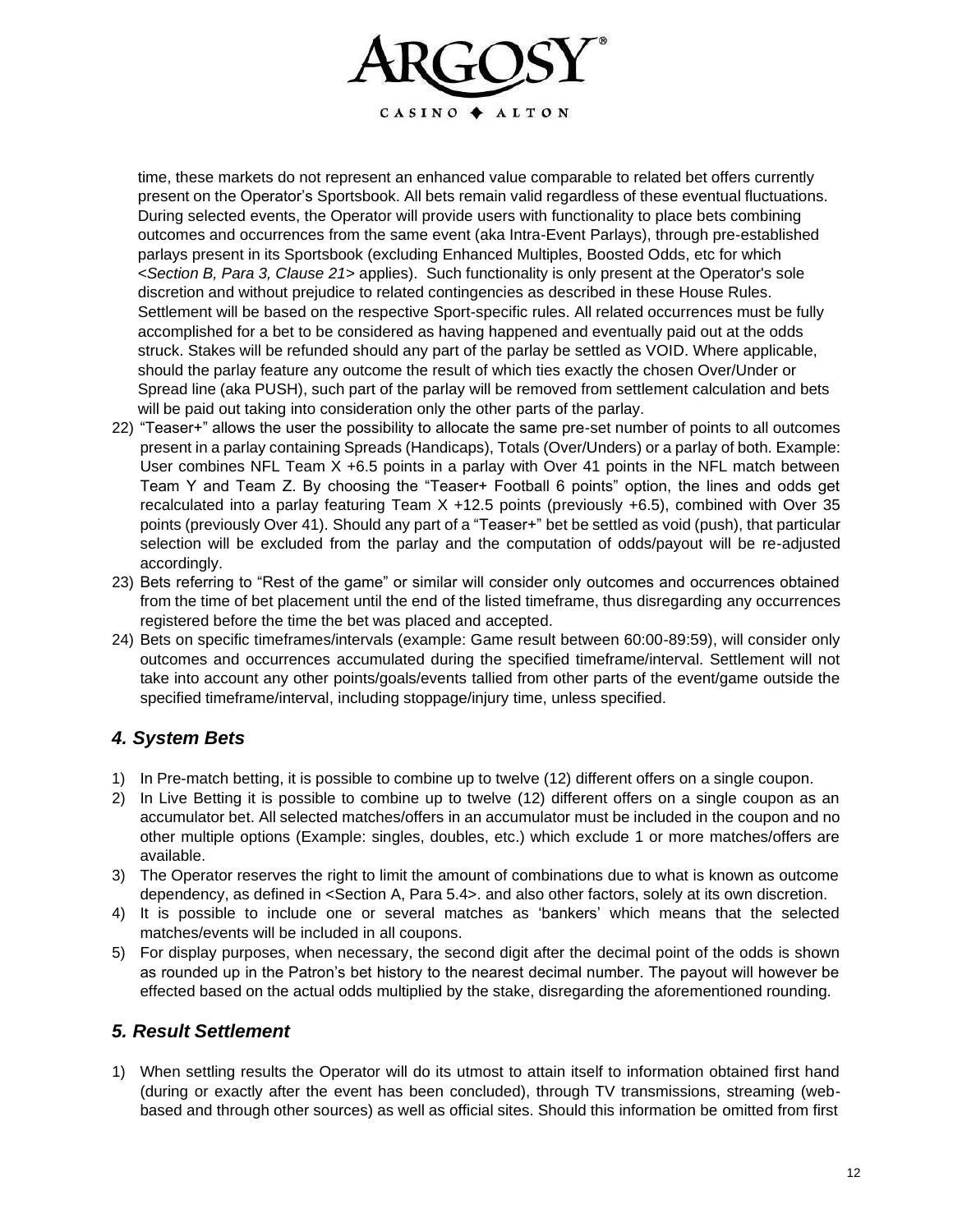

hand viewing and/or official sources and/or there is an obvious Error in the information included in the sources above, the settlement of the bet offer will be based on other public sources.

- 2) Settlement of bets will not include any changes deriving from and/or attributable to, but not limited to: disqualifications, penalizations, protests, sub judice results and/or successive changes to the official result after the event has been completed and a result has been announced, even preliminarily. For bets referring to competitions which span over more than 1 round/stage (E.g.: Season Bets), only amendments effecting bets which settlement has not been decided yet will be taken into consideration. Such measures must be announced by the governing association before the last scheduled round/stage will be considered. Any changes effected after this date, or else referring to bets which have already been settled based on events happening during the event/competition will not be considered.
- 3) Unless otherwise specified within the offer, implied by the official competition rules or announced beforehand as being the official format for that particular event, any changes from the default sport/event/competition format that result in the Operator's offering odds/lines/totals which are incongruent with the revised playing format, will result in the voiding of the bets effected by the format change.
- 4) Offers where the format change does not preclude the organizing association from declaring a winner (ex.Season winner), irrespective whether there will be a continuation of play or not, revised length of season/competition, etc, will be settled according to the result issued by the governing association granted that said result is issued as per the timeframes listed below and is congruent to the odds/lines/totals available at time of offer publishing. The following settlement provisions apply in such cases:
	- a. Should the governing association declare a relevant outcome within 3 months from the last match played before the interruption (be it final classification, cancellation or intentions to resume play), markets will be determined accordingly.
	- b. In case no applicable official communication/result is issued within 3 months from the last match played before the interruption, markets will be settled in accordance with the last classification/rankings available, regardless of number of matches played/current stage/phase of the competition.
	- c. Markets which refer to whether a team/participant will reach a subsequent phase of the competition (example: Play-Offs) will be settled as void should there be any changes to the format/number of participants scheduled to contest that particular phase or that particular phase is not played at all, unless an outcome based on the market connotations at time of bet publishing has already been determined and the change in number of applicable matches bears no influence the outcome of the offer.
	- d. Markets which odds are dependent/based on a full schedule of matches being played (example: Over/Under Wins in the Regular Season/Points in the League), will be declared void should the number of matches played end up being different than originally scheduled at the time of bet publishing, unless an outcome has already been determined and the change in number of applicable matches bears no influence the outcome of the offer.
- 5) Occurrences which have not been sanctioned and/or acknowledged by the match/event officials (e.g. disallowed goals) will not be taken into account towards the settlement of the bet. As a general rule, and unless the offer specifies otherwise, the Operator will settle offers based on the exact time that the flow of play was interrupted/resumed (as applicable) by the occurrence in question (e.g. ball went out of play for a throw-in/goal kick or crosses the line for a goal). Bets referring to the accumulation of a particular occurrence (e.g. Total corners) and/or the execution of a particular action, will require said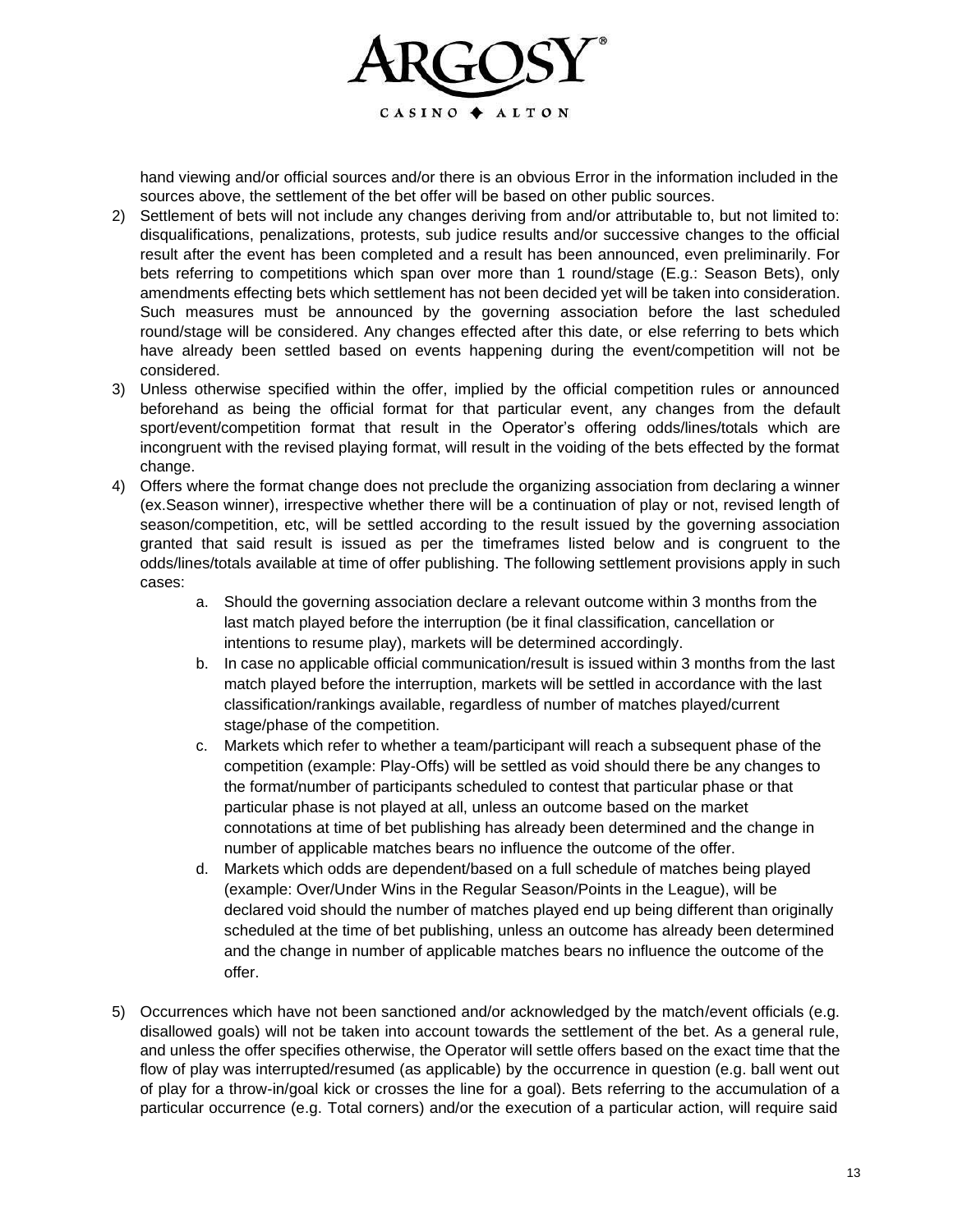

occurrence to actually take place during the time interval specified (e.g. the corner being kicked). In such instances, should the occurrence be only awarded and not taken, it will not be considered for settlement purposes.

- 6) All bet offers related to matches/events which do not take place at all or are awarded a result through a walk-over decision will be declared cancelled.
- 7) In case of an abandoned event, all bet offers that have been decided prior to the abandonment and could not possibly be changed regardless of future events, will be settled according to the decided outcome. Should the abandoned event not resume within 12 hours of its start time, all pending offers related to the event will be settled as cancelled.
- 8) In case an event is abandoned and is scheduled to restart from the beginning, all bets placed before the initial game which could not be settled through the outcomes deriving from the play prior to abandonment, will be declared cancelled regardless of whether or when the game is continued
- 9) Unless otherwise specified in the sport specific rules, any event which does not start within 12 hours from the kick-off time as last issued by the governing association will be declared cancelled. This includes cases like games which are postponed due to bad weather, crowd trouble or similar scenarios. Exception to this are cases of events whose starting times had not been officially defined yet by the governing association at time of bet placement, or those which are moved due to scheduling conflicts/tv broadcasts but are to be played within the same game day (where applicable). In such cases bets will remain valid granted that the listed event is the next official commitment from that particular tournament/league/competition scheduled for all participants in the offer.
- 10) In cases of events which have not been completed before their natural conclusion, and a result is issued through a decision by the association not more than 12 hours from the event's start, the Operator will use the issued decision as the official result for offers related to the event's outcome, such as Game, Draw No Bet and Double Chance granted that the issued decision does not change the outcome of the said bet offers at the time of the abandonment. In that case the stakes will be refunded. All offers referring to the tallying of particular occurrences (example: Total Goals, Handicaps, etc.) will be declared cancelled except for those the outcomes of which have been decided prior to the abandonment and could not possibly be changed regardless of future events, which will be settled according to the decided outcome.
- 11) All bet offers related to uncompleted matches/events where the official governing body is not previously acknowledged (e.g. Club Friendlies) will be declared as cancelled unless at least 90% of the stipulated Regular/Full time is played, see in <Section B, Para 1.1>. Should the match/event be abandoned after 90% has been completed, the settlement will be based on the current score at the time when the match/event was stopped.
- 12) Settlement of bet offers, such as, but not limited to, shots, shots on target, ball possession, assists, rebounds, etc. will be based according to the definition with which the official governing body issues said statistics. Unless backed by un-contradictory evidence, the Operator will not acknowledge any complaints which derive from a personal interpretation of such terms.
- 13) When placing "Outright" or "Place" bets, stakes will be refunded on participants/outcomes that are not participating or withdraw from an event prior to the beginning of the entire event (including qualifying events), unless otherwise stated. The Operator reserves the right, at its own discretion, to apply Tattersalls Rule 4, as explained in <Section B, Para 6>, on any competition and this will be stated in correlation to the bet offer and/or the relevant Sport-specific rule (available upon request).
- 14) No refunds of bets will apply, even if the winning outcome of a match/event is a participant/outcome that has not been listed for betting purposes. For the avoidance of doubt, this includes any matches/events where unlisted Illinois collegiate teams are not listed a participant/outcome. If an unlisted Illinois collegiate team wins the match/event, the outcome is a loss for the bettor. On all bet offers the Patron has the possibility to ask for a price on a non-listed participant/outcome that is not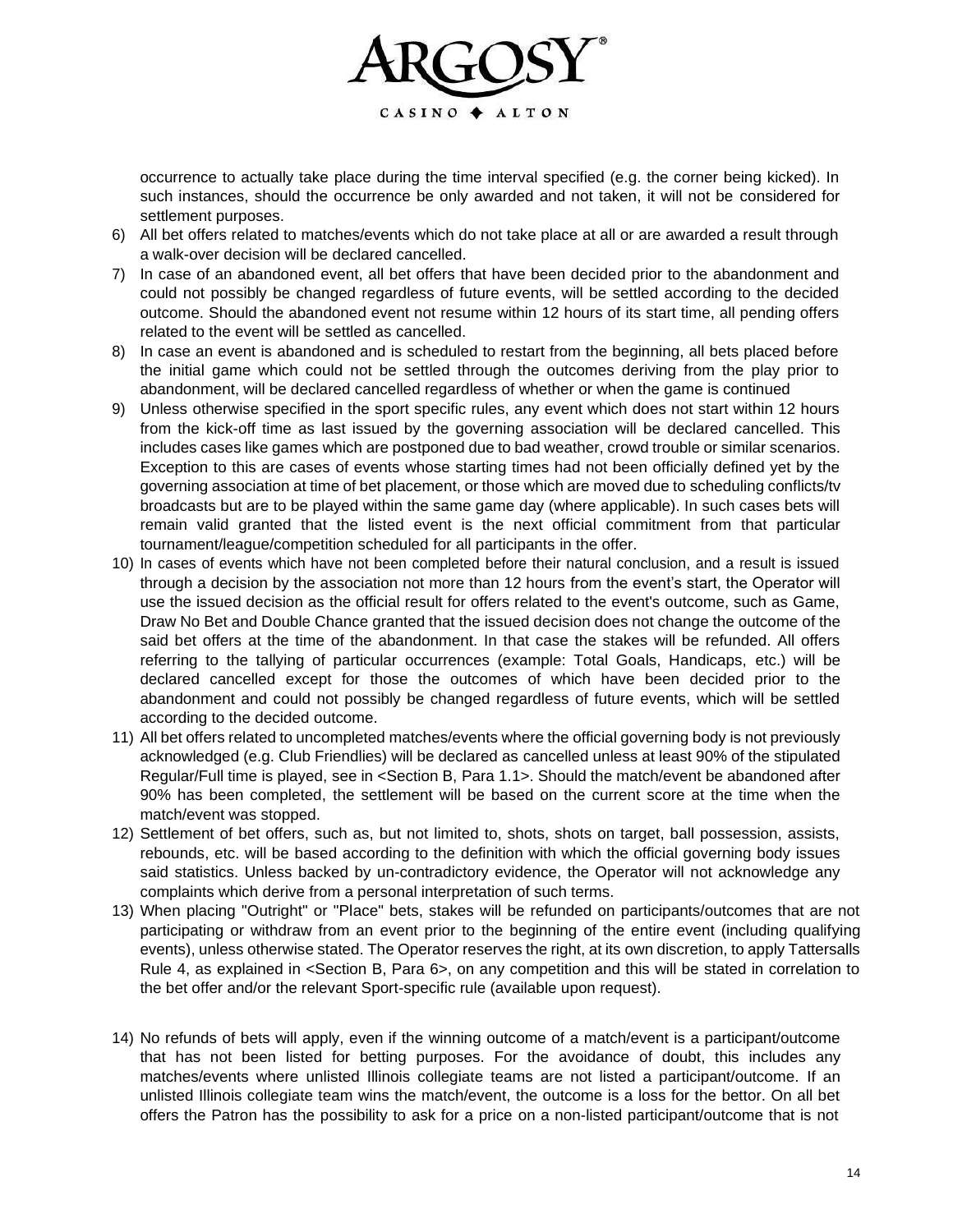

otherwise precluded by applicable Illinois law. The Operator reserves the right, at its own discretion, to decline such requests.

- 15) In case a participant is disqualified/withheld/banned from taking part in a subsequent part/phase of an event/competition, the disqualification will be considered to have taken place at the time of the participant's removal from the event. No alterations will be made to previous results, regardless of any modifications due to said actions.
- 16) If two or more Participants share the applicable finishing positions and no odds have been offered for a drawn outcome, the payout will be calculated by dividing the stake by the number of participants sharing those certain positions and are settled accordingly. The payout will always be at least equal to the stake, except in cases of "Head to Heads", see <Section B, Para 2.5> and <Section B, Para 5.19>
- 17) In "Group Betting" (aka "Best of X"), all listed participants must start the event for bets to stand.
- 18) In "Group Betting" (aka "Best of X"), at least one participant from the selection list must successfully complete the event for bets to stand. Should that not be the case, and the governing association does not follow specific tie-breaking criteria, the bets will be declared cancelled.
- 19) In a "Head to Head" between two or three participants, all listed participants must start the particular round/event which the bet refers to, for bets to be considered valid.
- 20) In a "Head to Head" between two participants, all bets will be refunded if both participants share the same position/score or are eliminated at the same stage of the competition, unless the governing association follows specific tie-breaking procedures, in which case, these will be deemed valid.
- 21) In a "Head to Head" between three participants and more than one winning outcome, the odds will be divided by the outcomes sharing the winning position, irrespective whether the net outcome is lower than the Patron's stake.
- 22) If a "Head to Head" is offered between different rounds/stages, all participants must take part in the upcoming round/stage for bets to be valid.
- 23) Unless specifically stated, whenever the organizing association deems it fit to include any necessary rounds, matches, or series of matches (e.g. Play-offs, Play-outs, Postseason) following the end of the so-called Regular Season in order to determine the classification, league winners, promotion/relegation, etc., the Operator will take into account the results and outcomes deriving from these matches for settlement purposes of bets referring to the final league classification, promotion, relegation, etc. For example, seasonal bets on the team winning the NHL will refer to the Stanley Cup Winners.
- 24) Offers which confront against each other the performances of two or more individuals/teams over a stipulated timeframe/competition will only be settled based on the result of the listed participants, disregarding all other participants in the same competition/event.
- 25) Unless specifically stated, all offers referring to a single player's performance in a specific domestic league (such as Total Goals Scored by Player X in League Y) or "Head to Head" bet offers involving two players' performances in domestic leagues, will not take into account those events happening during eventual Play-offs/Play-outs/Post-season or any other matches, or series of, which would happen after the so-called Regular Season.
- 26) Offers related to a total amount of occurrences/events scored/tallied by a particular team, either in a single team performance in a specific domestic league (such as Total Goals Scored by Team X), or "Head to Head" bet offers involving two teams' performances in domestic leagues (E.g. Most Penalty Minutes in League X - Team Y vs Team Z), or a cumulative league performance (E.g. Team to receive Most Yellow Cards in League X) will not take into account those events happening during eventual Play-offs/Play-outs/Post-season or any other matches, or series of, which would happen after the socalled Regular Season, unless otherwise specified.
- 27) In a single player performance bet offer in a specific domestic league (such as Total Goals Scored by Player X in League Y) or "Head to Head" bet offers involving two players' performances in domestic leagues, should any of the following occurrences happen to either of the participants in the selection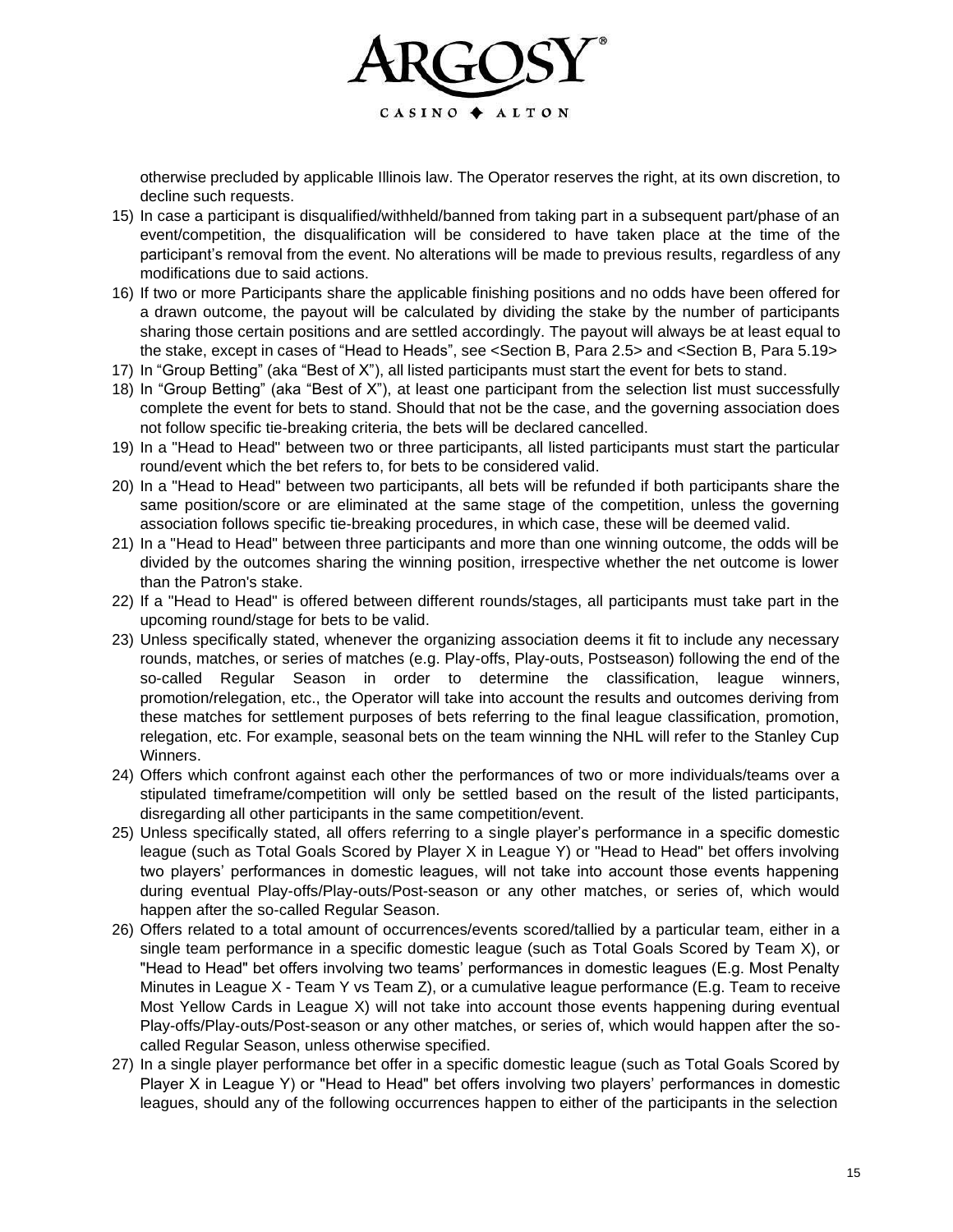

list, the bets will be considered cancelled: (i) does not take part in at least 50% of the stipulated matches (excluding eventual Play-offs/Play-outs/Post-season); (ii) does not take part in at least another match after the bet has been placed, (iii) totals the same amount as the other player.

- 28) In a single player performance bet offer in a specific event (such as Total Goals Scored by Player X in International Tournament) or "Head to Head" bet offers involving two players' performances in specific events, should any of the following occurrences happen to either of the participants in the selection list, the bets will be considered cancelled: (i) does not take part at all in the event (ii) does not take part in at least another match after the bet has been placed, (iii) totals the same amount as the other participant unless a draw/tie option has been offered.
- 29) During specific events the Operator might decide to offer for betting a reduced selection of participants and might also include betting options such as "any other", "the field", or similar. This option includes all unlisted participants except for the ones mentioned specifically as available.
- 30) Offers that make specific reference to a participant's/participants' performance in a particular event (e.g. Player X vs The Field) are to be considered cancelled if the mentioned participant(s) do(es) not take part in the competition.
- 31) Any form of a qualification ahead of the main event is considered to be a valid part of that competition. Thus any participant who is eliminated at qualification stage will be considered losing to anyone that is pre-qualified or is successful in the qualification part.
- 32) Bet offers which originally require participant(s) to compete in two or more stages/legs to advance into a subsequent phase/round of a competition, will remain valid regardless of any postponement/movement of the actual match dates, given that said match(es) actually takes place within the frame of the competition.
- 33) A bet on a "To Qualify" market originally requiring just one stage/leg to advance to a subsequent phase/round of a competition (including any eventual prolongations/additional matches, e.g. replays) will be declared cancelled if said match is not decided within more than 36 hours of its supposed start time.
- 34) Should an event be moved from its originally announced venue and/or have its playing surface changed, this will not be treated as a cause for the offers to be cancelled unless (i) the Sport-specific rules dictate such, and/or the new location in which the event takes place is the habitual "home" pitch of either participant involved in the game, except as dictated below. As a general principle, the Operator will refer to the Home team (host) and the Away team (visitor) in accordance with the definition issued by the governing association for that particular game/competition. Bets on games played on so-called "Neutral pitches" will remain valid regardless of whether such information has been detailed in the bet offer and/or the positioning of the teams on the betting board/display. In those cases where there is a discrepancy between the positioning of the teams/participants on the official website and their placement on the betting board/display, and such discrepancy causes a significant effect on the odds of the game/competition the Operator will cancel the affected bets. Such eventuality is contemplated only in cases where the discrepancy has a material and visible effect on the odds. For example, in cases of swapped Home and Away teams in an Ice Hockey game the Operator will cancel the bets. Nevertheless, the Operator will consider valid bets placed on events where the so-called home-field advantage is not considered and in cases of neutral venues. Examples of such cases include but are not limited to tennis tournaments, MMA fights, singles competitions in general, or specific events such as the final/late stages of team competitions being held in pre-established venues, like the Superbowl, the NCAA Final 4 or the Italian Football Cup Final even if the location can be deemed as a potential customary "home" pitch for either of the teams involved. In such cases, said events will be considered as being played in neutral venues and all bets stand regardless of the positioning of the teams/participants on the official website and their placement on the betting board/display.
- 35) Information referring to gender of the teams, age groups and youth teams, as well as various definitions of reserve teams (e.g. B and C teams), is to be treated as supplementary information. The inclusion (or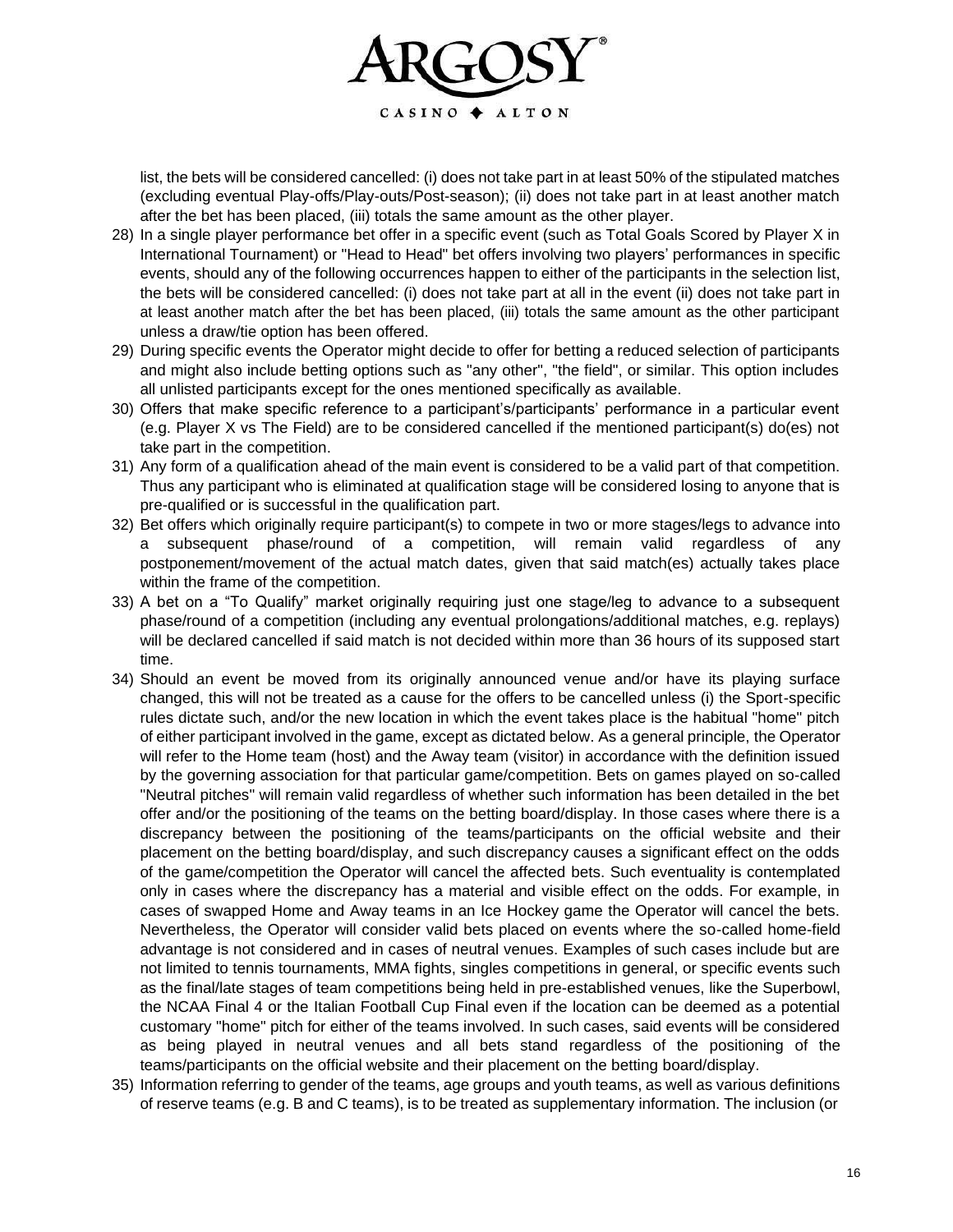

lack of) and correctness of such information will not be treated as sufficient cause for the cancelling of the offers related to the match/event, given that this does not cause an obvious inconsistency in odds offered.

- 36) While all necessary precautions are taken by the Operator to assure the most faithful rendition of all components involved in a bet offer, it is to be assumed that certain denominations could be represented differently due to different interpretations deriving from adaptations into another language. Such linguistic incongruence will not be treated as sufficient cause for the cancelling of the offers related to the match/event, given that it does not create uncertainty with other participants. The same applies for denominations referring to events, team names, sponsor names, etc.
- 37) In case of bets where there is reference to timeframes, they should be interpreted in the following way: "within the first 30 minutes" will include anything happening until 0 hours 29 minutes and 59 seconds; "between 10 to 20 minutes" will include anything happening from 10 minutes and 0 seconds until 19 minutes and 59 seconds.
- 38) Unless listed either in conjunction with the bet offer, or else in the Sport Specific rules, bets referring to event/match duration which include non-full integer digits (E.g. 88.5 minutes or X.5 rounds) require the full completion of the full integer of the listed duration for them to be considered won. For example: a bet on Over/Under 88.5 minutes in a Tennis match will be settled as Over only if at least 89 full minutes are completed.
- 39) The Operator acknowledges that some bets might require the rounding-up of percentages, units or other criteria which are decisive for the settlement of the bet. Should that be the case, the Operator reserves the right to adjust and settle accordingly.
- 40) Any reference to goals scored by specific players will not count if they are defined as 'own goals' (scored in their own goals) unless otherwise stated.
- 41) Any reference to confederation, nationality or similar will be subject to the definition by the governing association.
- 42) Any medals won by a team/nation per competition will count as one (1) single medal regardless of the number of team members.
- 43) Offers related to a total amount of occurrences/events scored/tallied by a particular player, in a single team performance in a specific competition (such as Total Goals Scored by Player X for Team Y) will only take into account total amount of occurrences/events scored/tallied by the particular player while playing for that team in that particular competition. Should any of the following occurrences happen to the listed player, the bets will be considered cancelled: (i) does not take part in at least 50% of the competition's stipulated matches (excluding eventual Play-offs/Play-outs/Post-season); (ii) does not take part in at least another match after the bet has been placed.
- 44) Offers on whether certain individuals will be occupying a specified position/title/job on a certain date (E.g. Minister X to still be Minister on date Y, Player/Coach to still be with Team Y on Date Z) refer to the individual in question to hold (or alternatively to be appointed in) the listed position uninterruptedly between the time the bet is placed and the specified deadline. Should the individual for any reason whatsoever leave the position before the specified deadline, the outcome of the bet will be considered as not having happened. This is valid even in cases where the individual is re- appointed/signed again in that same position/title/job and even if on the specified deadline the individual is occupying once more that same position/title/job to which the bet refers to. Settlements will also take into account players signed on loan deals.

#### *6. Tattersalls Rule 4*

1) In the event of one non-runner or one non-Participant, the odds on the remaining runners or remaining Participants are reduced in accordance with the so-called Tattersalls Rule 4.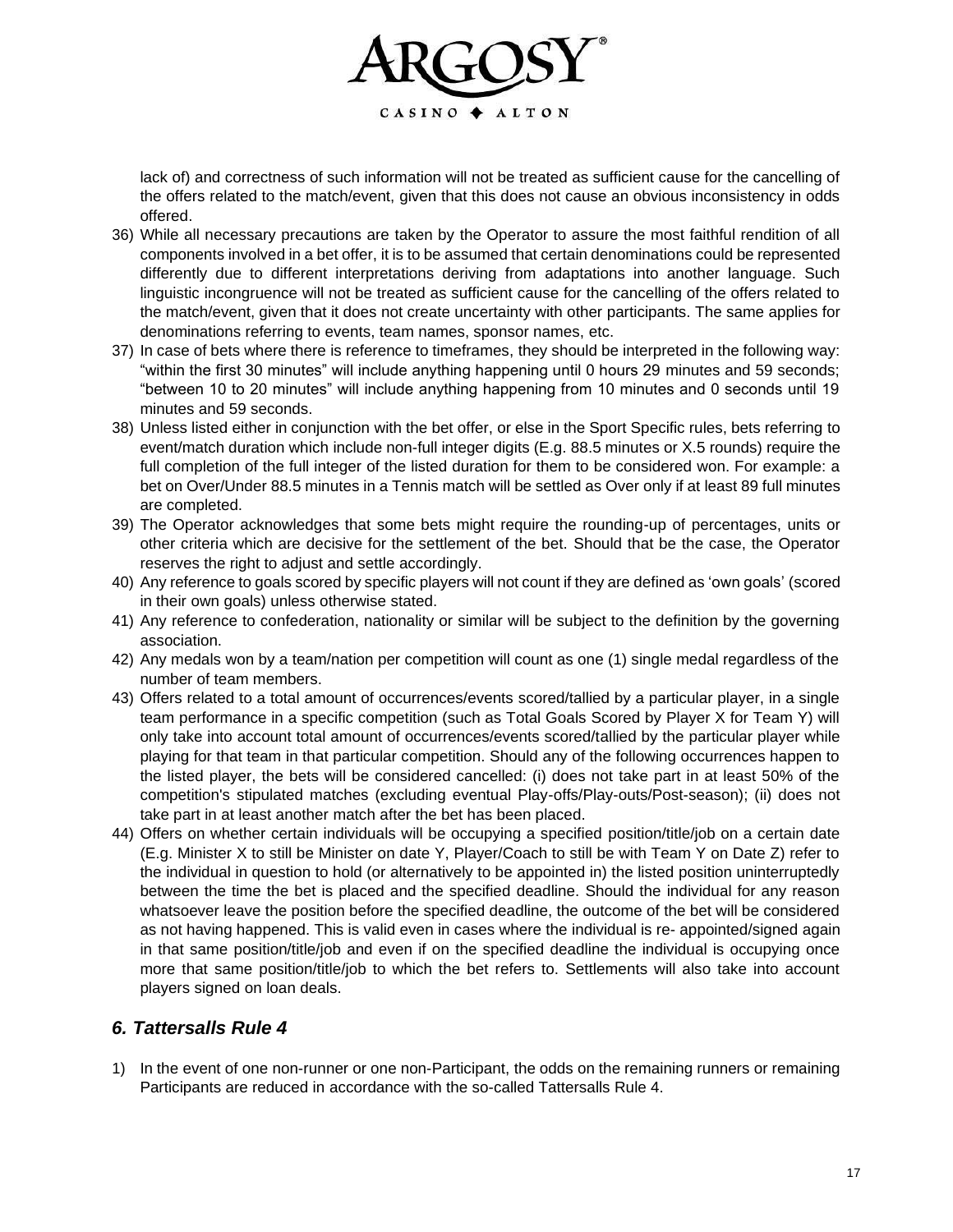

- a) Win Betting:
- Current odds of the withdrawn runner/Deductions in percentage of net gain

| 1.30 and lower   | 75%                |
|------------------|--------------------|
| 1.31 to 1.40     | 70%                |
| 1.41 to 1.53     | 65%                |
| 1.54 to 1.62     | 60%                |
| 1.63 to 1.80     | 55%                |
| 1.81 to 1.95     | 50%                |
| 1.96 to 2.20     | 45%                |
| 2.21 to 2.50     | 40%                |
| 2.51 to 2.75     | 35%                |
| 2.76 to 3.25     | 30%                |
| 3.26 to 4.00     | 25%                |
| 4.01 to 5.00     | 20%                |
| 5.01 to 6.50     | 15%                |
| 6.51 to 10.00    | 10%                |
| 10.01 to 15.00   | 5%                 |
| 15.01 and higher | No deductions made |
|                  |                    |

# **C. Sport Specific Rules**

#### *1. Olympic and Championship events (when approved)*

- 1) All conditions stated in this section have priority to any other rule or condition.
- 2) All bets are valid provided that the event is held and decided during the championship and the year it refers to, regardless of any venue changes.
- 3) This clause is applicable to offers which reasonably fulfil any of the following criteria:
	- a) the bet refers to events scheduled for the final phase of events forming part of Olympic, World and Continental competitions;
	- b) the final phase of the event is time restricted.

#### *2. American Football*

- 1) Unless otherwise stated, all bets on American Football are determined on the basis of the result after the so called extra (over) time.
- 2) All offers will be declared cancelled unless 55 minutes of play have been completed except for those the outcome of which have been decided prior to the abandonment and could not possibly be changed regardless of future events, which will be settled according to the decided outcome.
- 3) "Head to Head" and "Over/Under" bets involving one or more players' performance in the match/event/tournament are considered valid given that all listed players take part in the match/event/tournament at some stage for bets to stand.
- 4) Unless specifically stated or implied in the offer characteristics, settlement of Season bets will be based as per the classifications, definitions and tie-breaking rules as per NFL.com, or the official website of the competition (as applicable).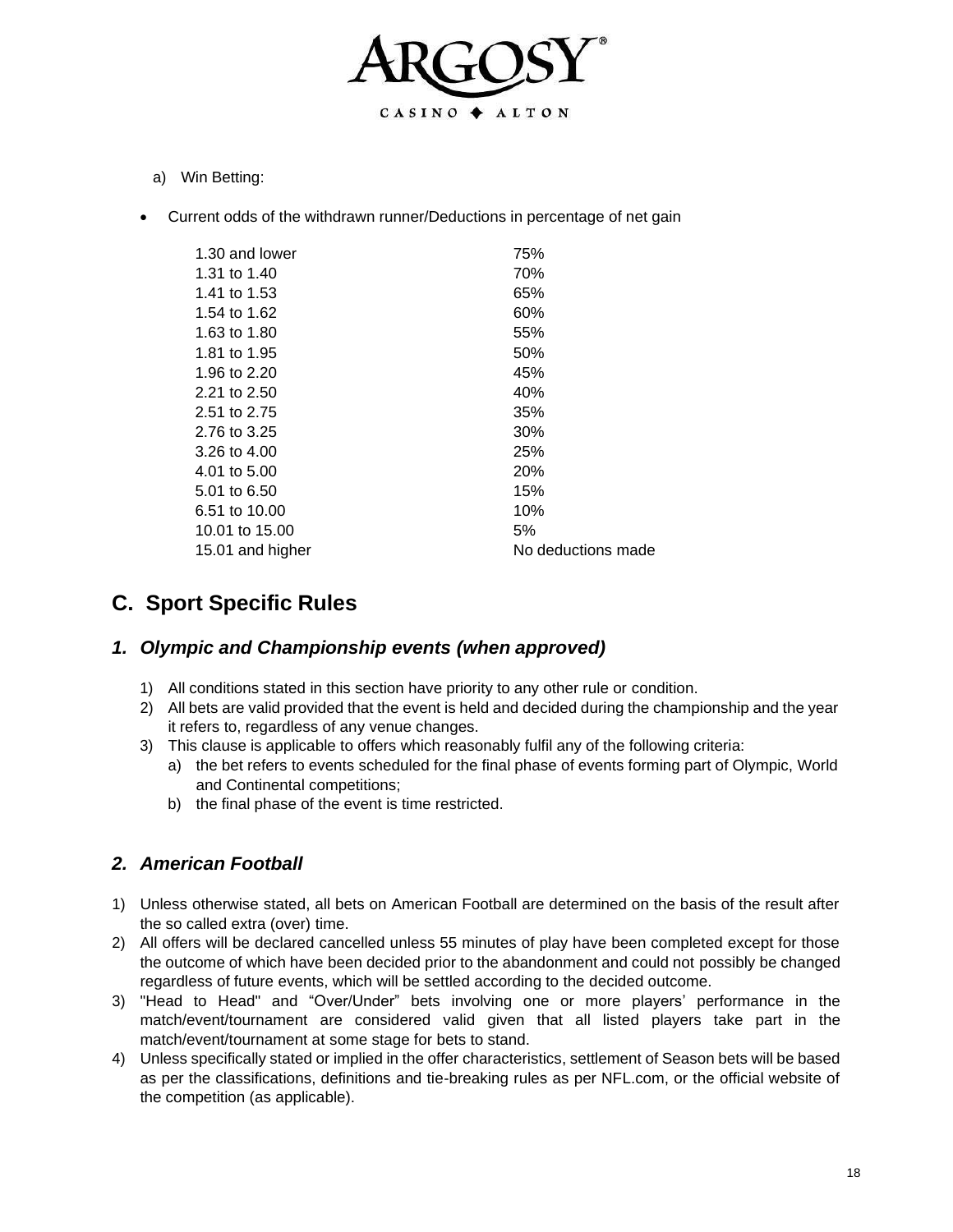

- 5) Unless otherwise specified, a typical NFL week/round schedule is considered as running from Thursday to the following Wednesday, as per local stadium time. Any events/offers not completed on the day ofthe scheduled event within the aforementioned timeframe will be settled as cancelled, except for thoseoffers the outcomes of which has already been decided and could not possibly be changed regardlessof future events, which will be settled according to the decided outcome.
- 6) Matchday/Weekly props is where it is possible to bet on the performances and outcomes of a predefined selection of teams and/or individual players' occurrences happening in a collection of matches/events on a specified week/round/day/match day (example: Total Points Scored in matches from a specific Conference, Highest/Lowest Scoring team, Player Yardage markets etc.). All applicable matches/events (including any rescheduling to be played within the aforementioned timeframe), must be completed and validated for the specified week/round/day/matchday for bets to stand except for those the outcomes of which has been decided prior to the abandonment and could not possibly be changed regardless of future events, which will be settled according to the decided outcome. In addition, offers referring to the performance of specified players require that all the specified players are active participants at any point of the applicable match for bets to stand.
- 7) All offers referring to player performances remain valid regardless of eventual player trades during any point in the season.
- 8) Offers referring to individual player performances' in a single match (example: Total Passing Yards Thrown by Player X) or confronting performances from 2 individual players during the course of a match (example: Which of Player X or Player Y will throw most Passing Yards), require all listed individuals to be an active participant in the applicable match for bets to stand.
- 9) Offers referring to individual player performances' over a particular period (example: Total Passing Yards Thrown by Player X during the Regular Season) or confronting performances from 2 individual players during the course of the season (example: Which of Player X or Player Y will throw most Passing Yards during the Regular Season), require all listed individuals to be an active participant in at least one more match applicable for the offer after bet acceptance for bets to stand.
- 10) Bets on Double Result (ie. predicting the outcome at Half Time combined with the result at the end of the 4th Quarter) will not take into account any outcomes deriving from Overtime.
- 11) First/Next Offensive Play markets are settled based on the first/next offensive play from scrimmage (as applicable), excluding Penalties. Should a kick-off be returned for a touchdown, bets will be settled with the outcome of the following kick-off. For settlement purposes, incomplete/intercepted passes, Quarter Back sacks or fumbles will be considered as "Pass Play". Fumbles on exchanges to the Running Back will be considered as "Run Play".
- 12) Settlement on offers referring to "Offensive Yards" will be based on the net number of yards including any sack yardage lost.
- 13) Offers referring to any team scoring a specified successive number of times unanswered will consider scorings tallied during eventual Overtime but excludes any PATs (points after Touchdowns or 2 point conversions).
- 14) Settlement on all penalty offers will be based on the penalty being accepted. Declined penalties do not count.
- 15) Bets referring to the outcome of a particular drive will be settled as cancelled in case of an incomplete drive. In cases where Team A has the ball and fumbles with the ball being recovered by Team B who successively fumbles it back to Team A, the outcome will be settled as a "Turnover". Turnover on Downs (failed 4th Down attempt), will also be considered as a "Turnover". Should it happen that a punt is fumbled by the receiving team and recovered by the kicking team, bets will be settled as "Punt".
- 16) Offers on whether a 1st Down will be made during the current drive will be settled as "YES" should a new set of "Downs" be achieved either by Run, Pass (including cases where a Touchdown is scored as a result) or an Automatic 1st Down Penalty. "Safety" or "Field Goal" (irrespective whether the Field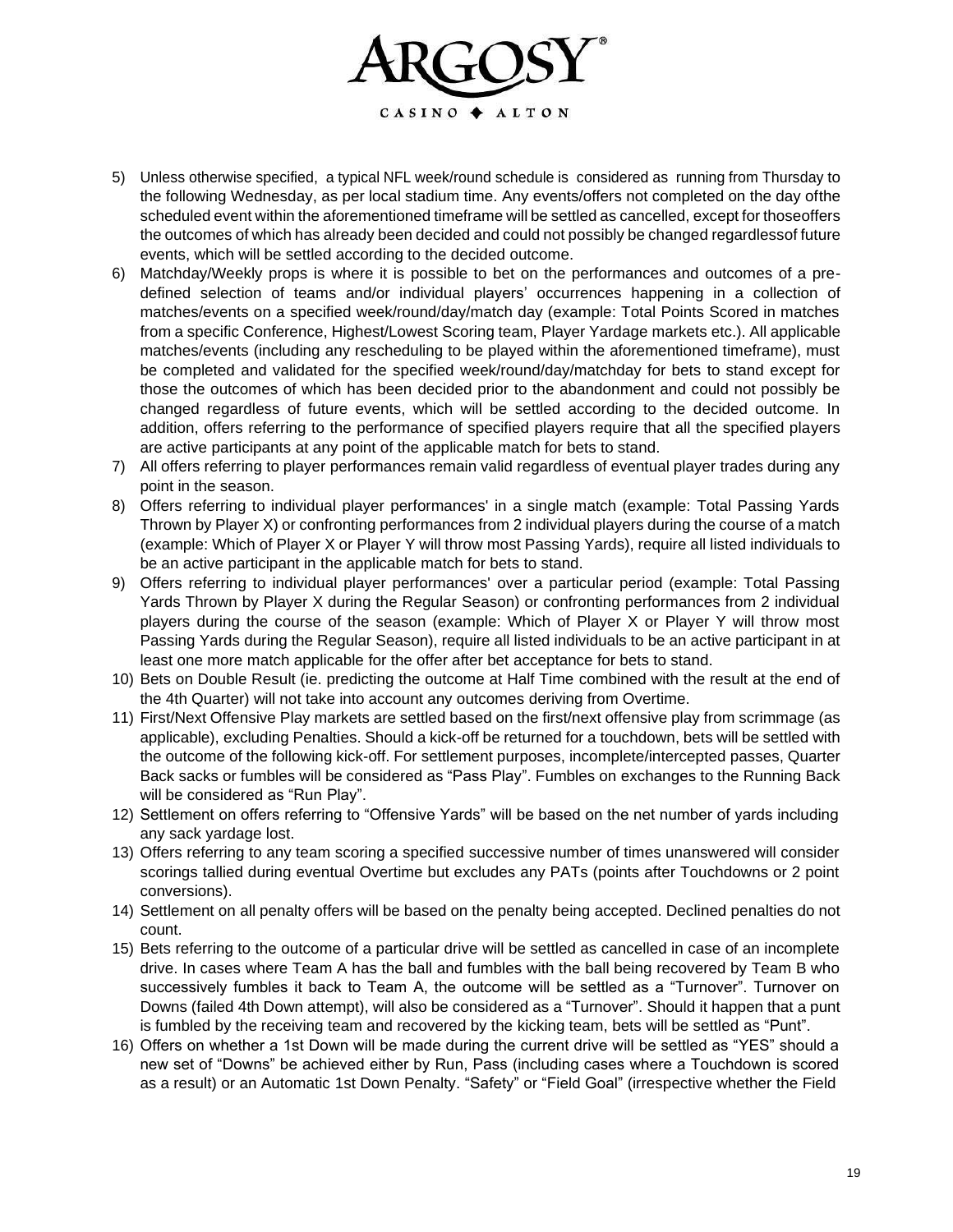

Goal being scored or not), will settle the offer as "NO". Any Down replayed due to non-automatic penalties will not be considered for settlement purposes unless committed with 5 yards or less to go.

17) Settlement on which team will gain most Passing/Rushing yards will be based on the gross number of yards thrown/run, including any negative yarding for rushing.

#### *3. Athletics*

- 1) Unless otherwise stated, all bets on Athletics are determined on the basis of the result after the final stage of that competition. If neither of the listed participants takes part in the final stage, all bets will be cancelled, unless the governing association follows specific tie-breaking procedures, in which case, these will be deemed valid.
- 2) All bet offers will be settled based on the first official result being presented. However, the Operator will take into account and settle/re-settle accordingly, following any changes to the official result issued within 24 hours after the event has taken place. For such eventuality to be considered, the protest must be attributable to incidents happening exclusively during the event, such as a line infringement, pushes or a false handover in a relay race, etc. No doping cases will be considered. The result available at the end of the aforementioned 24 hours will be deemed as binding regardless of any further protests, changes to the official result, etc.
- 3) If two or more participants take part in different heats during a competition, all Head-To-Head-offers between them will be considered cancelled, unless there is a later stage in the competition that at least one of them qualifies for.
- 4) A participant that is disqualified due to infringement of the start procedure (false start) will be deemed as having taken part in the event.

#### *4. Australian Rules Football*

- 1) Unless explicitly stated, should a match or else a specified period (ex. 1st Half, 3rd Quarter, etc.) end in a draw, all bets will be settled according to the so-called "dead-heat" rule. In such case the payout would be calculated after the odds are divided and then multiplied by the stake, irrespective of whether the net payout is lower than the Patron's stake.
- 2) Unless otherwise stated, all bets referring to matches will be settled on with the result at the end of  $4<sup>th</sup>$ Quarter (normal time).
- 3) All bets referring to player performance, as well as "Head to Head" and "Over/Under" bets involving one or more players' performances in a single match/event are considered valid given that the specified players play from the start of the match.
- 4) First Goal Scorer in the match/1st Quarter Stakes will be refunded on players who are not in the starting 21. Bets on First Goal Scorer in the match do not require the goal to be scored in the 1st Quarter. Should no goal be scored in the listed period all bets will be settled as cancelled.
- 5) First Goal Scorer in the 2nd, 3rd or 4th Quarter All bets stand irrespective of the player's participation (or lack thereof) in the listed Quarter and the match. Should no goal be scored in the listed quarter all bets will be settled as void.
- 6) Wire-to-Wire" betting refers to which team (if any) is leading the match at the end of each quarter.
- 7) Should any replay/extra matches be required to determine any position in the classification, league winners, etc., the outcomes deriving from these replays/extra matches will be used for the settlement of the respective bet offer.
- 8) For match betting on a Grand Final, the betting is specific to the upcoming match to be played, or the current match, in the case of live betting. Bets will not carry over to any replay and a new market will be added for any subsequent matches.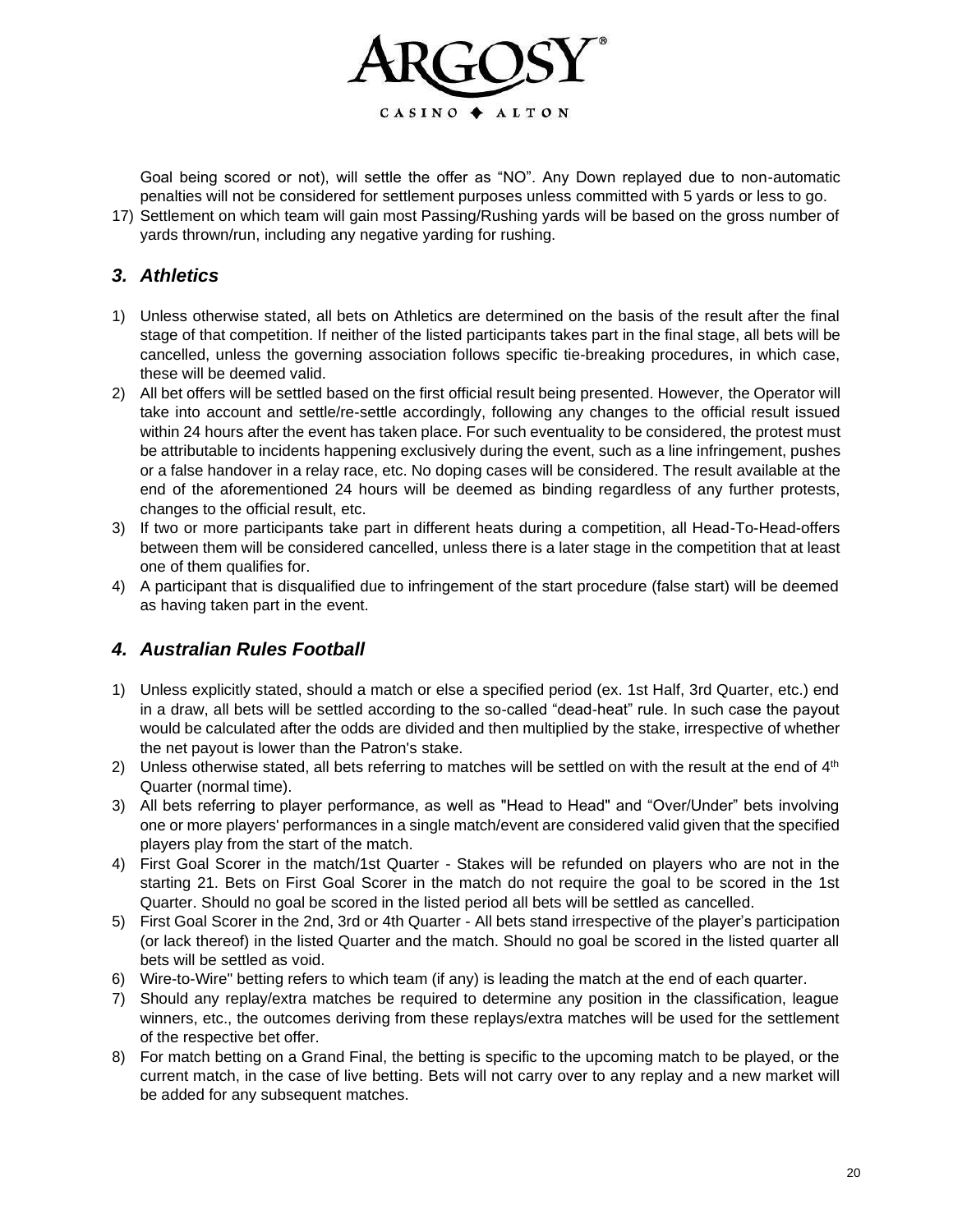

- 9) When settling offers which relate to the performances of two or more individuals/teams over a stipulated timeframe/competition, stages of elimination within the "Finals" will count for the settlement. Should two teams be eliminated at the same stage, the team that finished highest on the AFL ladder at the conclusion of the Regular Season will be considered as having achieved a better position.
- 10) All bets stand, regardless of change of venue.

# *5. Baseball*

- 1) Unless otherwise stated, bets on Baseball are determined on the basis of the result after any eventual extra innings, and regardless of the amount of innings played, as declared by the organizing association.
- 2) A bet is declared cancelled on a cancelled or postponed match which has not started, or in the case of a result not having been issued within twelve hours of the scheduled start time.
- 3) "Match" bets will be declared cancelled in case of a draw after the eventual extra innings. All other offers which could reasonably be settled (e.g. "Over/Under", "Handicap" and "Odd/Even") will be settled according to the result after the extra innings.
- 4) "Handicap", "Over/Under" and "Odd/Even" bets require all scheduled innings to be completed, or at least one half-inning less than the number of scheduled innings if the home team is in advantage, for bets to stand. This applies to all offers except those the outcome of which has been decided prior to the abandonment and could not possibly be changed regardless of future events. These will be settled according to the decided outcome.
- 5) With the exception of those offers where the start/participation of the listed pitcher(s) is specifically required for the market to be deemed valid, (example: Listed Pitcher Moneyline), whoever is chosen to be the starting pitcher of either team has no relevance on how offers are settled.
- 6) For settlement purposes "First Half" bets are deemed to be referring to the outcomes deriving from the first 5 innings. All 5 innings must be completed for bets to stand except for those offers the outcome of which has been decided prior to the abandonment and could not possibly be changed regardless of future events, which will be settled according to the decided outcome. For games played under a scheduled, shortened format, the first half innings will be shortened accordingly, for example "first half" bets in a 7 innings game refer to outcomes deriving from the first 4 innings.
- 7) "Head to Head" and "Over/Under" bets involving one or more players' performance in the match/event/tournament are considered valid given that all listed players take part in the match/event/tournament at some stage for bets to stand.
- 8) All bets referring to aggregated Tournament Totals (such as Runs, etc.) will be settled based on official statistics by the governing association. Unless otherwise stated, cumulative amounts of such bets will include eventual prolongations (e.g. Extra Innings).
- 9) "Match" bets (aka Moneyline) require a minimum of 5 full innings to be played or at least 4.5 innings in case the team batting second is leading at that particular point.
- 10) Bets on the outcome of a particular period (example Inning X) or occurrences achieved during a time limited period require the specified period to be completed with the exception of those offers the outcome of which is already determined before any interruption and/or any further continuance of play could not possibly produce a different outcome to said offers which will be settled accordingly.
- 11) Unless specifically stated or implied in the offer characteristics, settlement of Season bets will be based as per the classifications, definitions and tie-breaking rules as per MLB.com, or the official website of the competition (as applicable).
- 12) All offers referring to player performances remain valid regardless of eventual player trades during any point in the season.
- 13) Offers referring to individual player performances in a single match (example: Total Hits by Player X) or confronting performances from 2 individual players during the course of a match (example: Which of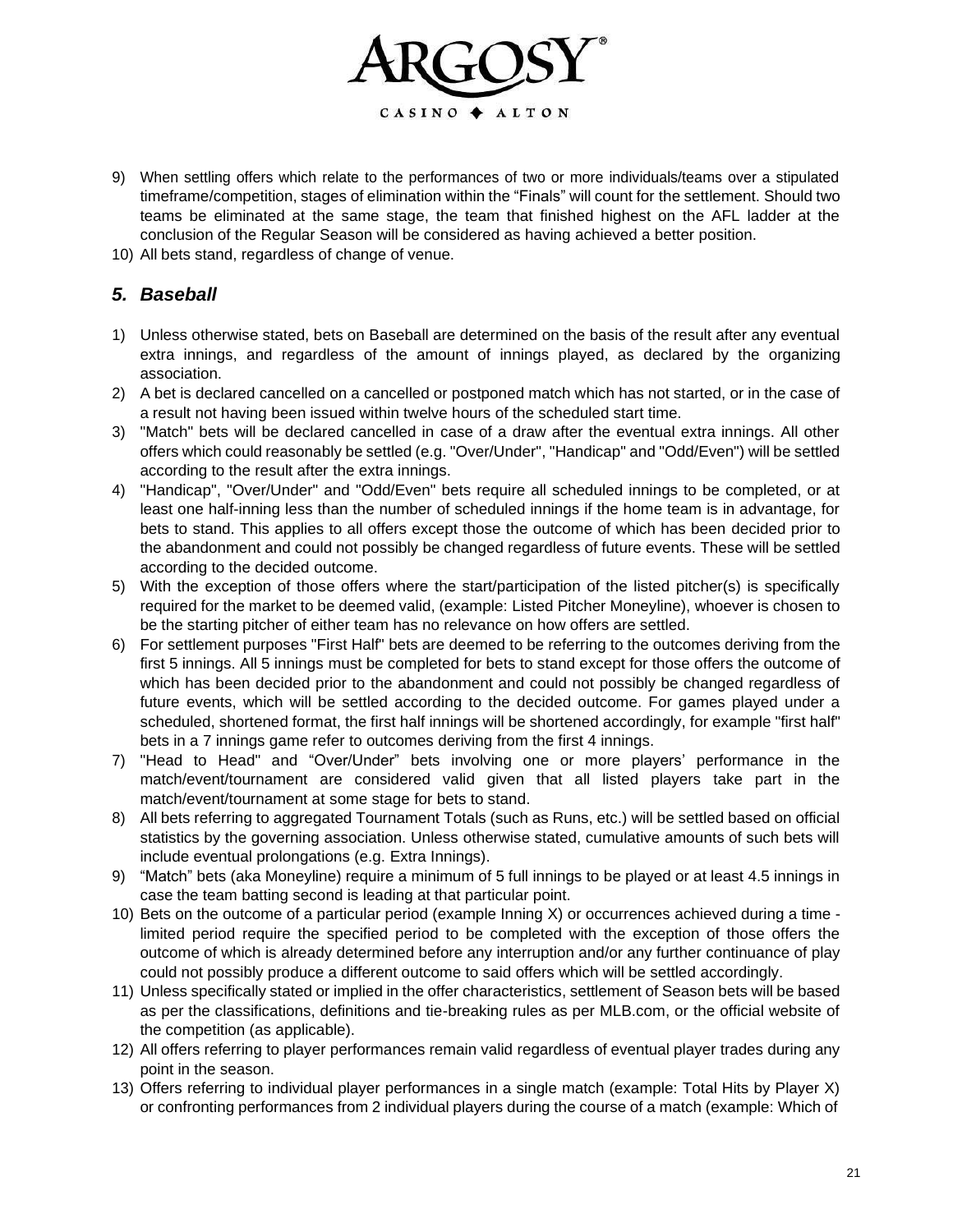

Player X or Player Y will have most Hits), require all listed individuals to be an active participant in the applicable match for bets to stand. All Pre-Match markets involving hitters require for the player to be listed as in the starting line-up, and to have at least one plate appearance. Those involving pitchers require the Player to throw at least one pitch for bets to stand. Offers referring to one or more players' performance in a given match require that all listed players are included in the starting line-up for bets to stand.

14) Offers referring to individual player performances' over a particular period (example: Total Runs Scored Player X during the Regular Season) or confronting performances from 2 individual players during the course of the season (example: Which of Player X or Player Y will score most Runs during the Regular Season), require all listed individuals to be an active participant in at least one more match applicable for the offer after bet acceptance for bets to stand.

# *6. Basketball*

- 1) A bet on Basketball is determined on the basis of the Result after the so-called extra (over) time, unless otherwise stated.
- 2) Bets referring to the match outcome (aka "Moneyline") from ties which are decided over two or more match-ups will have the "Including Overtime" offer cancelled in case the match ends in a draw and no further play is done in that particular match.
- 3) In multiple legged ties, all points collected during any overtime period will count for the final settlement of that particular match.
- 4) "Head to Head" and "Over/Under" bets involving one or more players' performance in the match/event/tournament are considered valid given that all listed players take part in the match/event/tournament at some stage for bets to stand.
- 5) All bets referring to aggregated Tournament Totals (such as Points, Rebounds, Assists, etc.) will be settled based on official statistics by the governing association. Unless otherwise stated, cumulative amounts of such bets will include eventual prolongations (e.g. Over Time).
- 6) Unless specifically stated or implied in the offer characteristics, settlement of Season bets will be based as per the classifications, definitions and tie-breaking rules as per NBA.com, or the official website of the competition (as applicable).
- 7) All offers referring to player performances remain valid regardless of eventual player trades during any point in the season.
- 8) Offers referring to individual player performances' in a single match (example: Total Points Scored by Player X) or confronting performances from 2 individual players during the course of a match (example: Which of Player X or Player Y will score most Points), require all listed individuals to be an active participant in the applicable match for bets to stand.
- 9) Offers referring to individual player performances' over a particular period (example: Total Points Scored by Player X during the Regular Season) or confronting performances from 2 individual players during the course of the season (example: Which of Player X or Player Y will score most Points during the Regular Season), require all listed individuals to be an active participant in at least one more match applicable for the offer after bet acceptance for bets to stand.
- 10) Bets on Double Result (i.e. predicting the outcome at Half Time combined with the result at the end of the 4th Quarter) will not take into account any outcomes deriving from Overtime.

#### *7. Beach Volleyball*

- 1) All bets will remain valid as far as the match/offer is played within the tournament framework regardless of any changes in schedule, conditions, etc., unless other arrangements have been agreed.
- 2) "Match" bet offers are based on the general principle of tournament progress or tournament win, depending on which phase of the competition the match refers to. The team progressing to the next round or winning the tournament is to be considered the winner of the bet regardless of match duration,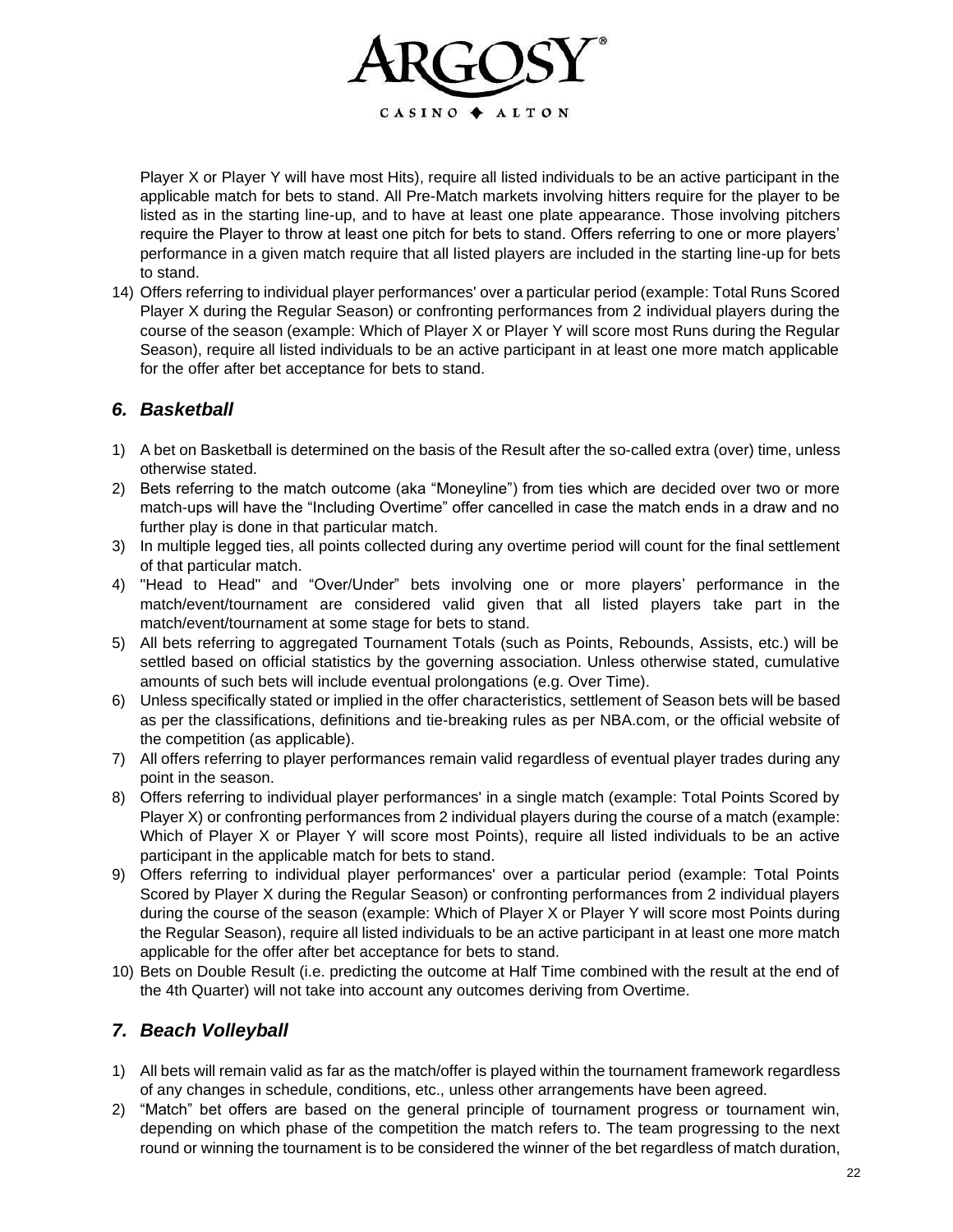

 $C A S I N O \Leftrightarrow A L T O N$ <br>withdrawals, disqualifications, etc. These bets require at least one set to be completed for bets to stand.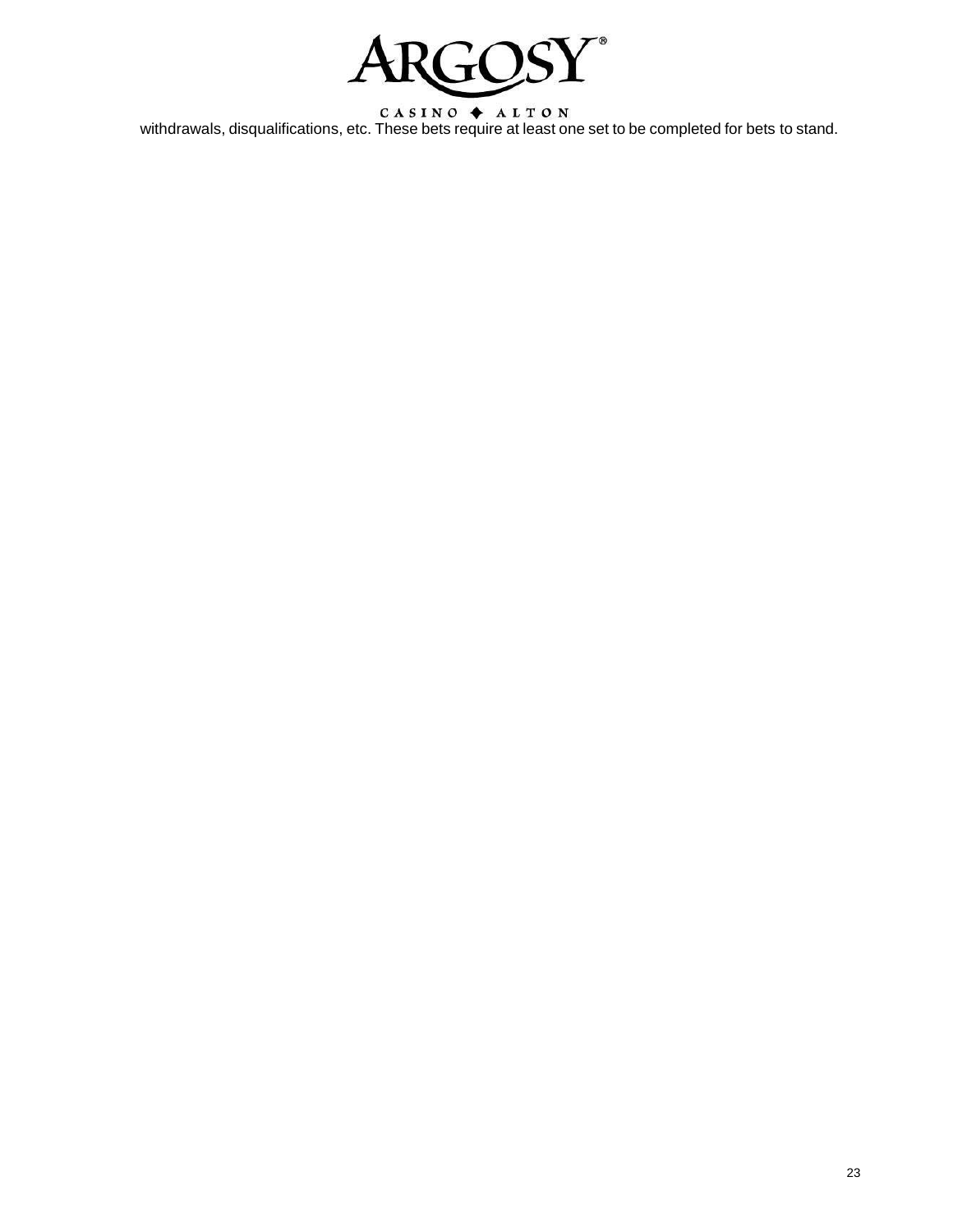

- 3) "Over/Under" offers on unfinished matches/events the outcome of which is already determined before the interruption and/or any further continuance of play could not possibly produce a different outcome to said offers, will be settled based on the result achieved until the interruption. For the calculation of these settlements, the minimum amount of occurrences which should have been needed to bring the offer to the natural conclusion will be added as necessary depending on the number of sets which the match is scheduled for. Should this calculation produce a situation where no possible alterations could affect the outcome of the offer, this will be settled as such. See examples from the Tennis section for reference.
- 4) "Handicap" offers require all scheduled sets to be completed for bets to stand except in those events the outcome of which is already determined before the interruption and/or any further continuance of play could not possibly produce a different outcome to said offers which will be settled accordingly. See examples from the Tennis section for reference.
- 5) All "Correct Score", "Odd/Even" and those offers which refer to the winner of a particular period in the match (example "E.g. Team to win the first set") require the relevant part of the match to be completed.

# *8. Boxing & MMA*

- 1) All offers will be settled according to the official result of the relevant governing body immediately as declared by the ring announcer at the end of the fight.
- 2) For settlement purposes, in case the match is interrupted for any reason in between rounds, e.g. retirement before the start of a round, disqualification, failure to answer the bell, the fight will be deemed to have finished at the end of the previous round.
- 3) Offers on fights declared as a "No Contest" or "Technical draw" will be settled as cancelled, except for those offers the outcome of which has been decided prior to the decision and could not possibly be changed regardless of future events, which will be settled according to the decided outcome.
- 4) If for any reason, the number of rounds in a fight is changed, offers which make specific reference to rounds, such as "Round betting", "Group of Rounds", "Over/Under", "Method of Victory" and "To go the distance" will be declared cancelled.
- 5) For settlement purposes, betting on rounds or groups of rounds refers to a fighter to win by KO (Knockout), TKO (Technical Knockout), or disqualification during that round or group of rounds. If for any reason, a points decision is awarded before the full number of scheduled rounds is completed, or a boxer is disqualified, bets will be settled on the round in which the fight was stopped. Bets which nominate 'to win on points' will only be deemed winners if the full number of rounds is completed.
- 6) For a match to be declared as having been decided by "points", (e.g. the different definition of "decision"), all scheduled rounds must be completed. All other decisions (e.g. KO, TKO, withdrawal, submission, disqualification, failure to answer the bell, clash of heads, low blow, etc.) will be settled as if the boxer has won the fight without the need of a decision, aka "before the bell".
- 7) Bets referring to round/fight duration represents the actual time passed in the round/fight, as applicable, depending on the scheduled round/fight duration. For example, a bet on Over 4.5 Total Rounds in a Boxing fight will be settled as Over once a minute and a half in the 5th Round has passed.

#### *9. Cricket*

- a. General Cricket Rules
- 1) In cases where no odds have been offered for a tie and the match/offer ends in a tie, bets would be settled according to the so-called "dead-heat" rule where the payout would be calculated after the odds are divided and multiplied by the stake, irrespective whether the net payout is lower than the Patron's stake. Should such provision be in place, it would be listed in conjunction with the bet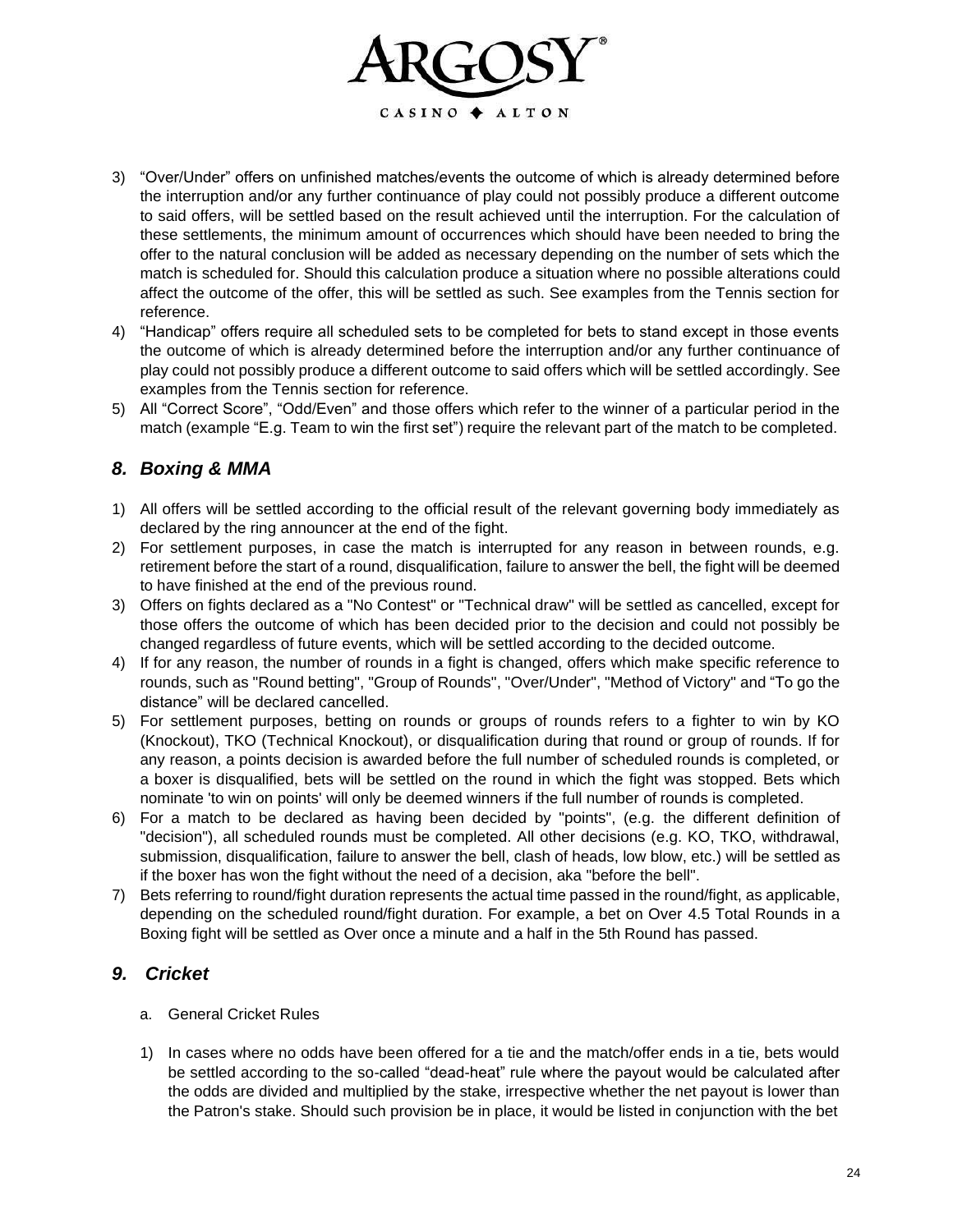

offer. In competitions where other means are used to determine a winner after a tie ('Bowl out' or 'Super over') then offers will be settled based on the result after such prolongations are completed.

- 2) "Highest Opening Partnership" requires that both sides complete their opening partnerships with the exception of those situations where an outcome has already been determined.
- 3) "Batting" Head to Heads require that both players be at the batting crease while a ball is bowled, though not necessarily facing a ball. In case either batsman's innings are not completed bets will be cancelled with the exception of those situations where an outcome has already been determined.
- 4) "Bowling" Head to Heads require that both players bowl at least 1 ball for bets to stand.
- 5) Total "Batsman Runs" (Over/Under) require the innings to be completed. In cases where a batsman's innings is ended by weather or bad light, all bets where a result has not been determined will be declared cancelled. A result is deemed to have been determined if a Batsman has passed the Run total at which the bet was accepted, has been dismissed or an innings is declared. For example, if a Batsman's score stands at 50 'Not-Out' when a game or innings is terminated due to bad light or rain, all bets on 50.5 Runs will be cancelled. However, all bets on "Over 49.5 Runs" will be considered as winning while bets on "Under 49.5 Runs" will be settled as losing. Should a batsman retire due to injury, his score at the end of his team's innings will be considered as the result for that bet.
- 6) In "Fall of Next Wicket" betting should either batsman retire due to injury before a result has been determined all bets will be declared cancelled. A result is deemed to have been determined if the Innings total has passed the Run total at which the bet was accepted. If a team declares or reaches their target, the total achieved by the batting team will be the result of the market. If a partnership is disrupted due to weather all bets will stand, unless there is no further play in the match. In such case all bets where a result has not been determined will be declared cancelled.
- 7) For "Next Over" betting (Over/Under & Odd/Even), extras are included for settlement purposes. Bets will be cancelled if the Over is not completed unless a result has already been determined. Market refers only to the listed Over (e.g. "5th Over" refers to Over number 5, i.e. the Over directly following Over Number 4).
- 8) In "Race to X Runs" both players must open the batting for bets to stand.
- 9) For "First Over" Runs the Over must be completed for bets to stand, unless the maximum range offered has already been achieved. Any Extras count for settlement purposes.
- 10) For "First Scoring Play" betting, should Runs be scored from a "No ball", extras will be deemed as the winner.
- 11) In "Wicket 1st Over" betting the Over must be completed for bets to stand, unless a wicket has already fallen.
- 12) In "Next Man Out" betting bets will be settled as cancelled if either player retires due to injury before the wicket falls or there are no further wickets. Both named Batsmen must be batting at the fall of the nominated wicket for bets to stand.
- 13) For "Method of Dismissal" betting bets will be cancelled if either player retires due to injury before the wicket falls or there are no further wickets. 'Any Other' includes hit wicket, handled ball, obstructing the field, timed out or hit the ball twice.
- 14) For Odd/Even betting a ball must be bowled for bets to stand.
- 15) "Top Batsman" and "Top Bowler" bets placed on any player not in the starting 11 will be declared cancelled. Bets on players who are selected but do not bat or field will be settled as losers.
- 16) Settlement of betting on "Wides" will be based on the "Runs" scored from "Wides" and not the number of "Wides" bowled.
- b. Limited Overs (including One-Day Internationals, Twenty20s & Domestic One- Day cricket)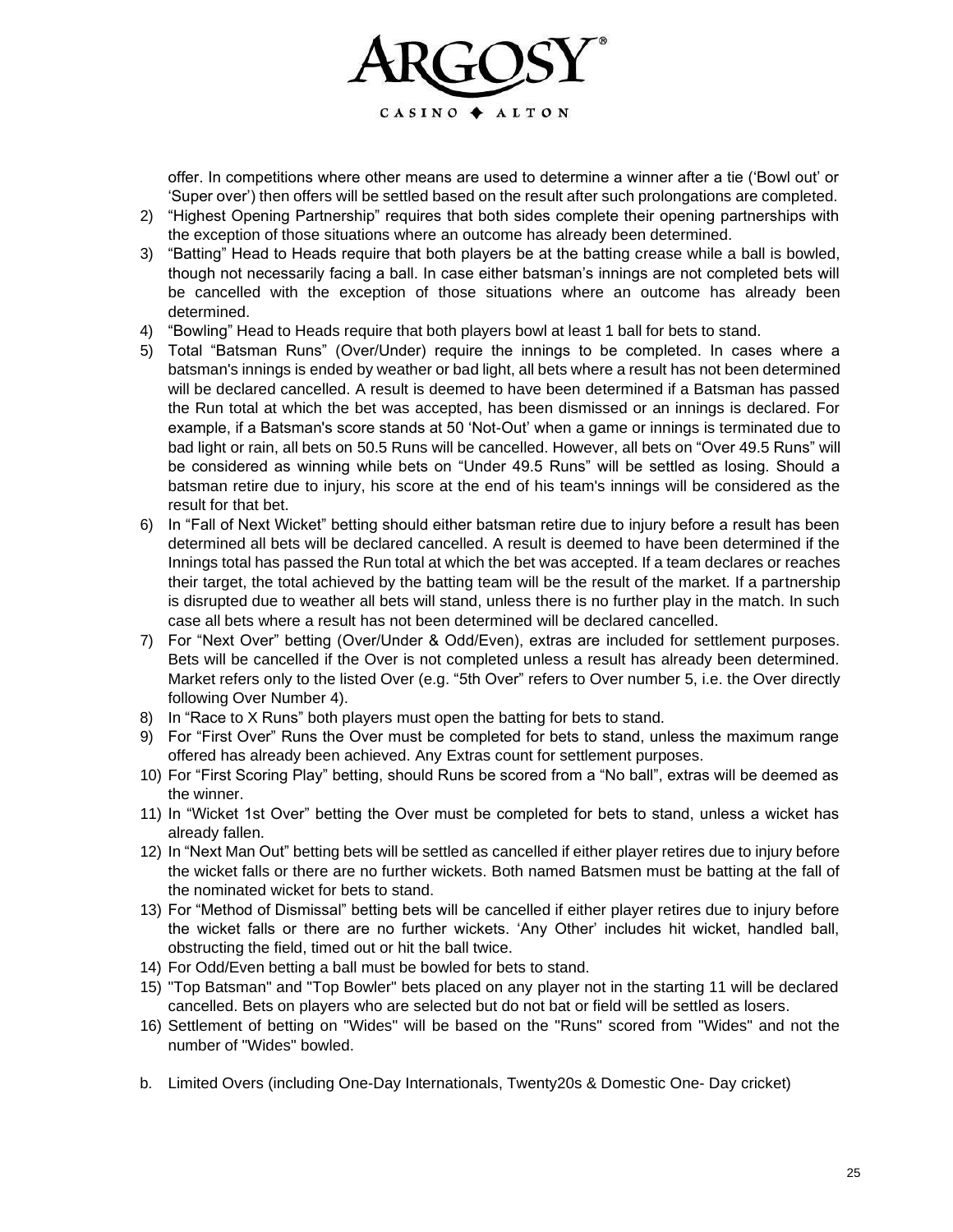

- 1) Should a match be transferred to a 'reserve' day, all bets will remain valid.
- 2) Head to Head betting pays on official result. In the event of a tie, dead heat rules as explained in Clause 1 of the General Cricket Rules might apply unless a subsequent tiebreaker method is used to determine the winner (e.g. super over, bowl-off), in which case the outcome will be settled on the result of this method. Should the match be declared a 'no-result' all bets will be settled as cancelled. Any other betting on the match (example High Bats, Most Sixes, Batting & Bowling Head to Heads etc.) will not include any outcomes deriving after the dispute of the tiebreaker.
- 3) "Top Batsman/Bowler" requires a minimum of 20 overs to be bowled per innings of a One Day Match, unless a team is All-Out or the match is completed, or a minimum of 5 overs to be bowled per innings of a Twenty 20 match, unless a team is All-Out or the match is completed.
- 4) For "Total Team Runs" betting, all bets will be declared as cancelled should the number of Overs be reduced due to weather, or any other reason, from the standard scheduled number of Overs in a Twenty 20 match or any other limited Overs match. Should the outcome of such offers be already decided before the interruption and no further play would possibly change the outcome of such bets, then these will be settled accordingly.
- 5) For "Highest 1st 6/15 Overs" bets will be cancelled if both teams do not face the full amount of overs unless target has been reached or the team has been bowled out. In the event of a tie dead heat rules as explained in Clause 1 of the General Cricket Rules might apply.
- 6) For "Most Fours/Sixes/Wides/Run-outs" betting, should the intervention of rain (or any other delay) result in the number of Overs being reduced from those initially scheduled at the time the bet was accepted, then all open bets will be declared cancelled granted that the reduction per Innings is of 3 or more Overs in a Twenty 20 match, and of 5 or more in other limited Overs matches. In case that the reduction per Innings is of 2 or less Overs in a Twenty 20 match, and of 4 or less Overs in other limited Overs matches bets will stand. Should the outcome of such offers be already decided before the interruption and no further play would possibly change the outcome of such bets, then these will be settled accordingly.
- 7) For "Total Fours/Sixes/Wides/Run-outs" betting, should the intervention of rain (or any other delay) result in the number of Overs being reduced from those initially scheduled at the time the bet was accepted, then all open bets will be declared cancelled granted that the reduction per Innings is of 3 or more Overs in a Twenty 20 match, and of 5 or more in other limited Overs matches. In case that the reduction per Innings is of 2 or less Overs in a Twenty 20 match, and of 4 or less Overs in other limited Overs matches bets will stand. Should the outcome of such offers be already decided before the interruption and no further play would possibly change the outcome of such bets, then these will be settled accordingly.
- 8) For "Winning Margin" bets are cancelled if there is any reduction in the original scheduled Overs for either team.
- 9) Highest Individual Score bets are cancelled if there is any reduction in scheduled Overs for either team unless a "Century" has already been scored.
- 10) In Team of Highest Individual Score there must be an official match result for bets to stand.
- 11) For "Team of Top Batsman" betting, should the intervention of rain (or any other delay) result in the number of Overs being reduced from those initially scheduled at the time the bet was accepted, then all open bets will be declared cancelled granted that the reduction per Innings is of 3 or more Overs in a Twenty 20 match, and of 5 or more in other limited Overs matches. In case that the reduction per Innings is of 2 or less Overs in a Twenty 20 match, and of 4 or less Overs in other limited Overs matches bets will stand. Should the outcome of such offers be already decided before the interruption and no further play would possibly change the outcome of such bets, then these will be settled accordingly. In the event of a tie, dead heat rules might apply as explained in Clause1 of the General Cricket Rules.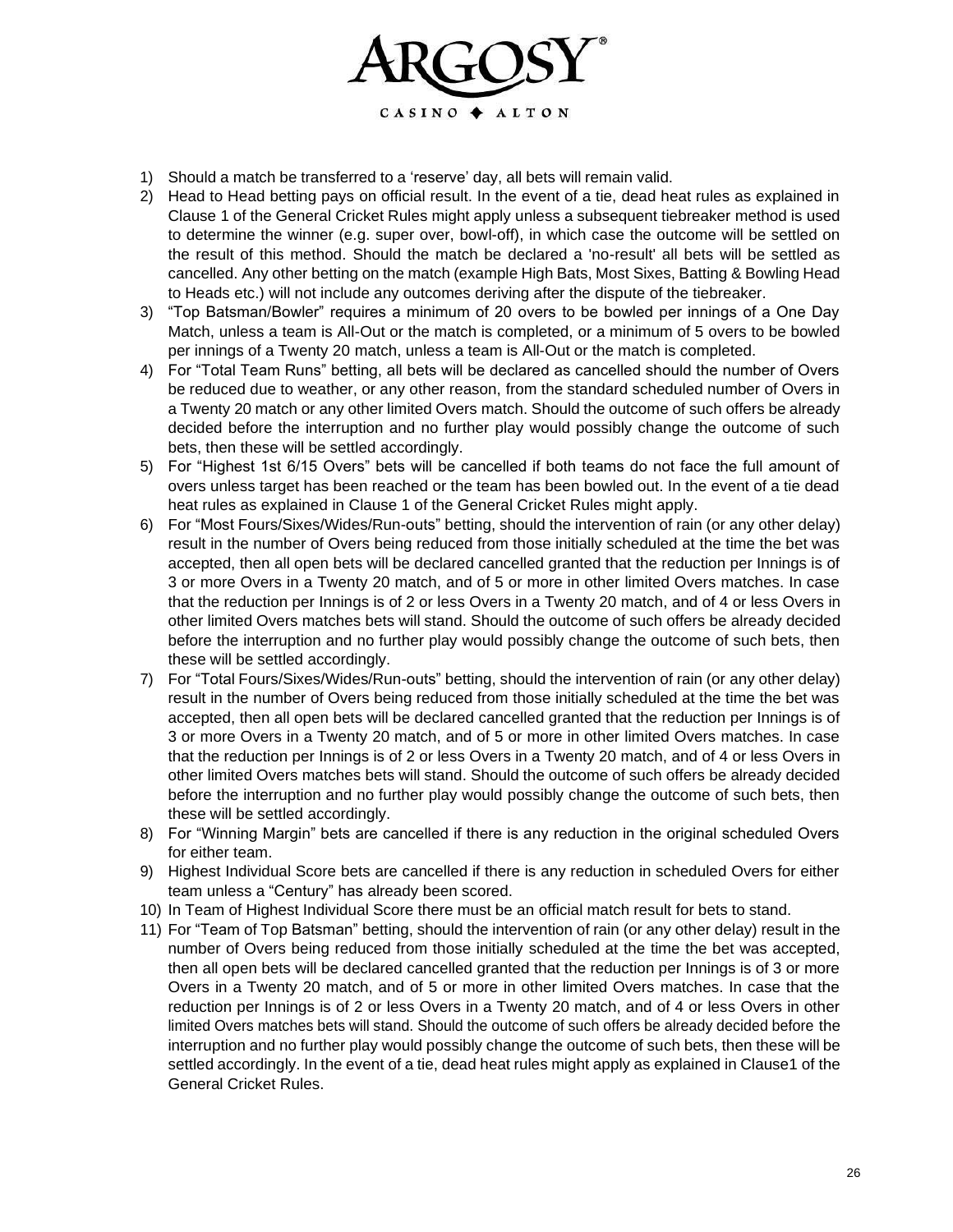

- 12) For "Fifty/Century in Match" betting, should the intervention of rain (or any other delay) result in the number of Overs being reduced from those initially scheduled at the time the bet was accepted, then all open bets on Most Sixes/Run-Outs will be declared cancelled granted that the reduction per Innings is of 3 or more Overs in a Twenty 20 match, and of 5 or more in other limited Overs matches. In case that the reduction per Innings is of 2 or less Overs in a Twenty 20 match, and of 4 or less Overs in other limited Overs matches bets will stand. Should the outcome of such offers be already decided before the interruption and no further play would possibly change the outcome of such bets, then these will be settled accordingly.
- c. Test Matches/First Class Matches (including domestic cricket e.g. Sheffield Shield)
- 1) If a match is officially abandoned (e.g. due to dangerous pitch conditions) then all undecided bets on the match are cancelled.
- 2) In "Match Result" betting in the event of a tie (where both teams have completed two innings each and have the same score) all bets to win on either team might be paid as a dead heat, as explained in Clause 1 of the General Cricket Rules, while bets on the draw are losing bets.
- 3) In "Draw No Bet" offers, bets are cancelled if the match finishes in a draw or tie.
- 4) In "Double Chance" offers, bets will be cancelled if the match finishes in a tie. Settlement of "Most Points" offers will be based on who has most points awarded for the match (e.g. Sheffield Shield).
- 5) "Top Batsman/Bowler" (innings) offers require 50 Overs to be completed for bets to stand, unless the Innings has reached its natural conclusion (including 'Innings declared').
- 6) "Top Batsman/Bowler" (match) offers require 50 Overs to be completed for bets to stand, unless the Innings has reached its natural conclusion (including 'Innings declared').
- 7) For "Innings Runs" offers all bets will be cancelled if 50 overs are not bowled, unless an innings has reached its natural conclusion, or is declared. If an innings is declared at any point bets will be settled on the declaration total.
- 8) "Session Runs" betting requires 20 overs to be bowled in a session for bets to stand.
- 9) For "Test Match Finish" offers, where a match finishes in a draw, the winner will be deemed as 'Day 5, Session 3'.
- 10) "Highest Opening Partnership" offers apply to first innings only.
- 11) "First Innings Lead" offers require both teams to be bowled out or declare their first innings for bets to stand. In the event of a tie, dead heat rules as explained in Clause 1 of the General Cricket Rules might apply.
- 12) "First Innings Century" offers require 50 overs to be bowled unless a result has already been determined or the innings has reached its natural conclusion (including innings declared).
- 13) For "Fifty/Century/Double Century in match" in either Test or First class matches, bets will be cancelled in drawn matches where the number of Overs bowled is less than 200, unless a result has already been determined.
- 14) For "Fifty/Century/Double Century in match" in 'Home/Away 1st Innings' of either Test or First class matches, bets will be cancelled unless the Innings reaches its natural conclusion (including 'Innings declared') or a result has already been determined.
- 15) For "Fifty/Century/Double Century in match" in Either 1st Innings of either Test or First class matches, bets will be cancelled unless both Innings reach their natural conclusion (including 'Innings declared') or a result has already been determined.
- 16) For "Fifty/Century/Double Century in match" in 'Home/Away 2nd Innings' of either Test or First class matches, bets will be cancelled in case the number of Overs bowled for that Innings is less than 50, unless a result has already been determined.
- d. Series/Tournament Betting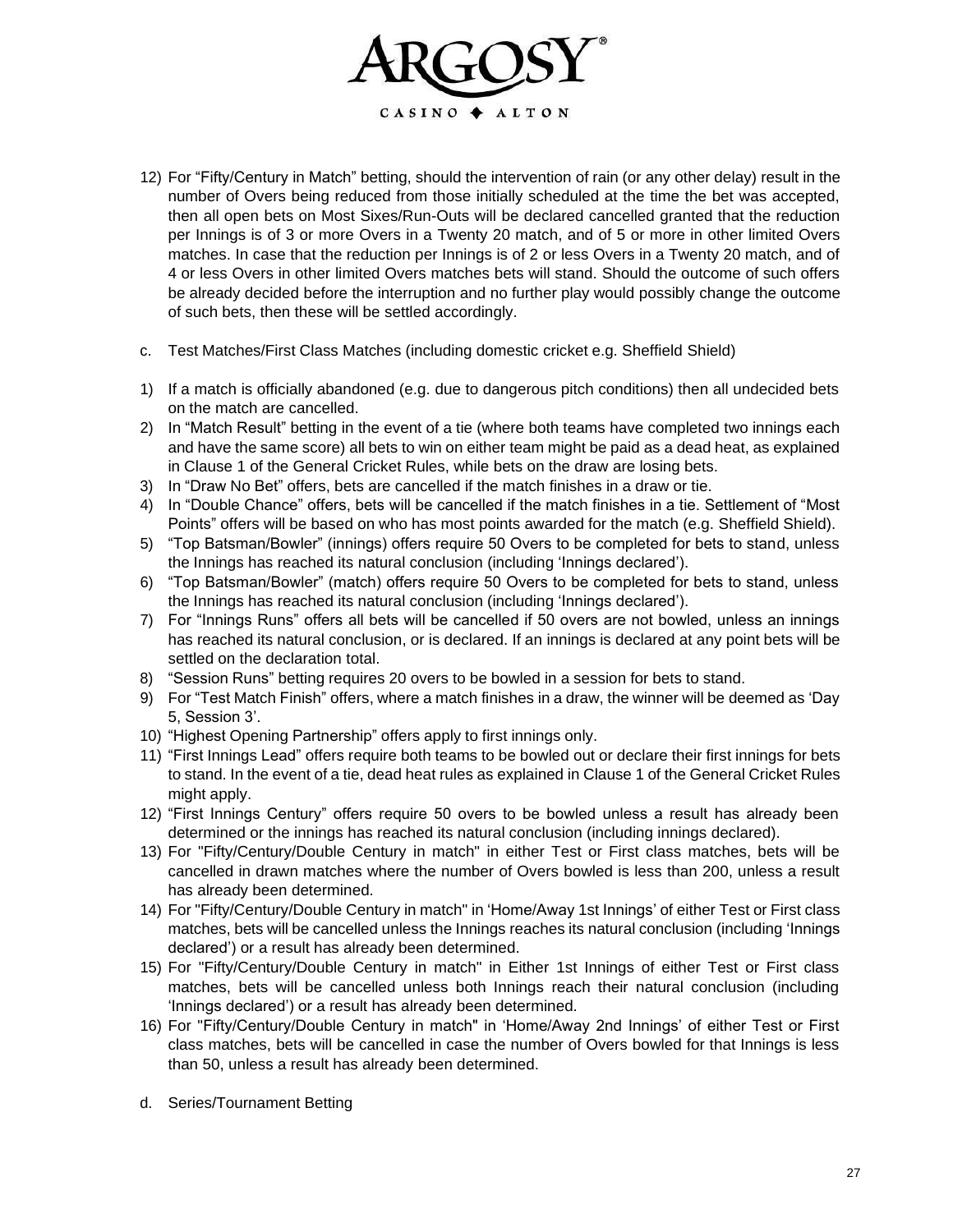

- 1) Should no draw odds be offered for a "Series Winner" bet and the series is drawn, all bets will be declared cancelled.
- 2) If a tournament is not completed but a winner or winners are declared by the governing body, bets are paid on the winner(s) as declared (dead heat rules as explained in Clause 1 of the General Cricket Rules might apply). Should no winner be declared then all bets will be settled as cancelled.
- 3) All tournament betting includes Finals, unless otherwise stated.
- 4) If for any reason, the number of matches in a Series is changed and does not reflect the number envisaged in the offer all "Series Correct Score" offers will be declared cancelled.
- 5) In "Top Series Runscorer/Wicket Taker" offers where a tie occurs, dead heat rules apply, as explained in Clause 1 of the General Cricket Rules. At least one game must be completed in the tournament/series for bets to stand.
- 6) Bets referring to a particular player/teams' performances in a Series/Tournament will not take into account any statistics accumulated from warm-up matches.

# *10.Curling*

1) Settlement of all bets referring to Curling will be based on the result after eventual extra innings, unless specifically specified.

# *11. Cycling (Track & Road)*

- 1) Settlement of offers will be based upon the rider/team achieving the highest position at the end of the stage/event.
- 2) The decisive factor in settling bets will be the highest placing in the specified event as listed by the official organization at the time of the podium presentation, disregarding subsequent disqualifications, changes to the official result, etc.
- 3) All "Head to Head" and "Over/Under" bets featuring the performance of one or more riders in an event/stage are considered valid given that all listed riders start the relative event/stage and at least one completes the said event/stage.
- 4) Bets referring to the outcome upon completion of the event require that the specified event is considered as completed in full and its result is declared, otherwise bets will be declared cancelled, unless the result is already determined. In case the full number of stages for an event is not totally completed, or if the organizers decide to remove the result of certain stages from the computation of the official result, then the bets will be deemed valid granted that the number of the excluded stages does not exceed 25% of the pre-established number of stages (excluding prologue) at the beginning of the competition.
- 5) All bets will be deemed as valid provided that the Event, or the relative stage to which the bet refers to, is played within the same year, unless other arrangements have been agreed to.
- 6) Bets on performances in a particular stage stand regardless of any route modifications which the organizers might deem fit to consider and apply during the stage. Exception to this is the case where a stage which has particular characteristics (e.g.: a Mountains stage) is changed by the organizers, before the stage starts, into a stage which has other predominant characteristics (E.g.: Time Trial or low-lying stage). In such case bets which have been placed before the announcement of the change in stage concept will be declared cancelled.
- 7) Unless otherwise specified, in a team/rider performance bet offer in a specific event (such as Total Stage wins by Team/Rider X in Tour Y) or "Head to Head" bet offers involving two riders/teams performances in specific events, occurrences happening in events which are given any of the following denominations will not count towards the settlement: Prologue, Team Time Trial.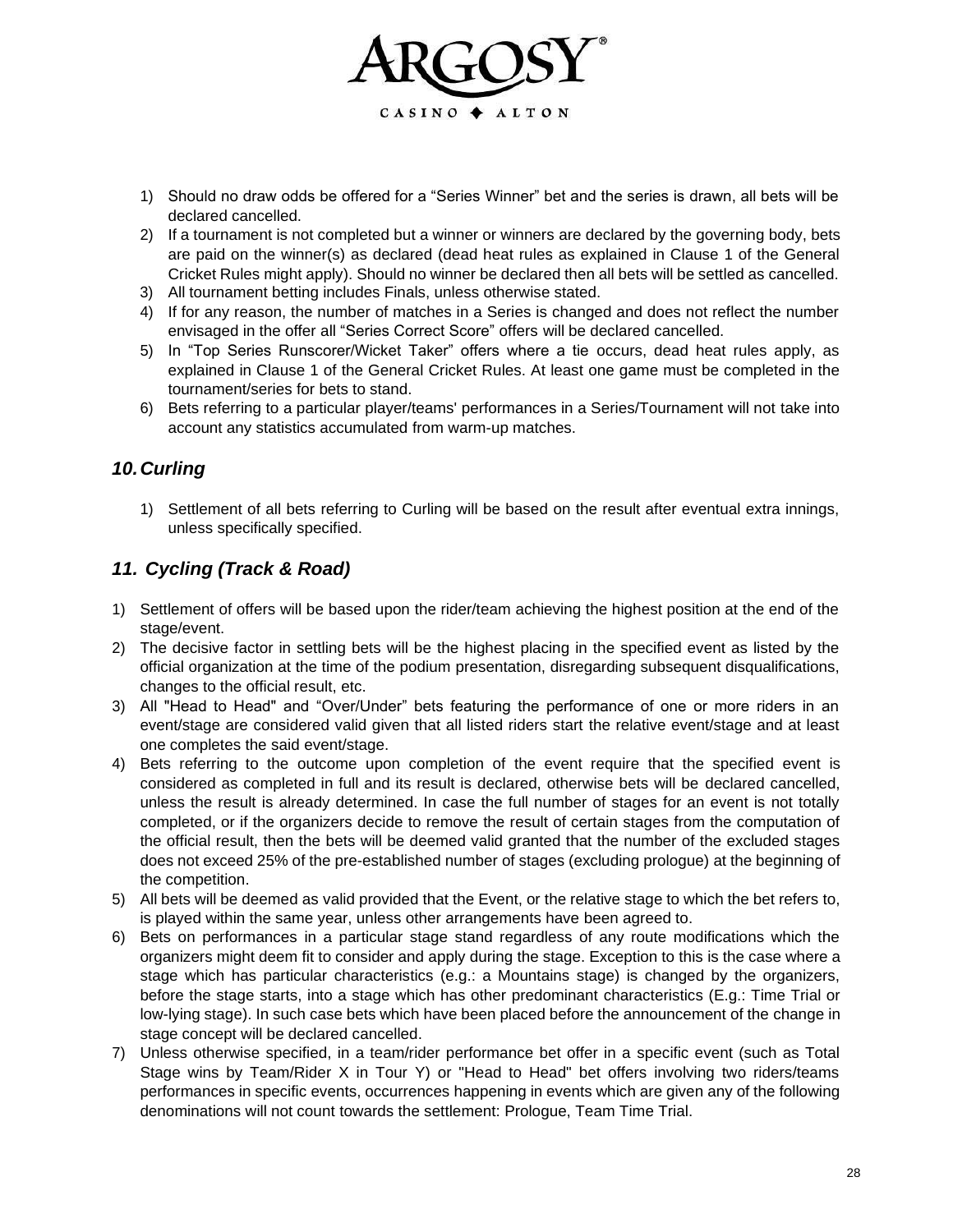

# *12. Cyclo Cross*

1) House Rules stated for Cycling apply where applicable.

#### *13. Soccer*

- 1) First Goal Scorer The bet refers to a specific player being the scorer of the first goal either during a particular timeframe of the event (E.g. "First goal in the match" or "First goal in the 2nd Half"), or else being the first scorer for his team (E.g. "First Goal Scorer – Team X)". Stakes will be refunded on players who do not take part in the match or else come on the field of play after the goal to which the bet refers to has been scored. Own goals do not count for the settlement of this offer. Should the goal to which the bet refers to be deemed as an own goal, the next player to score a goal which is not an own goal and conforms with the bet offer parameters will be deemed as the winning outcome. In case no goals (or no further goals, as applicable) is/are scored which are not own goals and fulfil the remaining bet offer parameters, all bets will be considered lost.
- 2) Last Goal Scorer The bet refers to a specific player being the scorer of the last goal either during a particular timeframe of the event (E.g. "Last goal in the match" or "Last goal in the 1st Half"), or else being the last scorer for his team (E.g. "Last Goal Scorer – Team X)". Stakes will be refunded only on players who do not take part in the match at all. In all other instances bets will remain valid, irrespective of the time of inclusion/substitution of the player. Own goals do not count for the settlement of this offer. Should the goal to which the bet refers to be deemed as an own goal, the previous player to score a goal which is not an own goal and conforms with the bet offer parameters will be deemed as the winning outcome. In case no goals (or no previous goals, as applicable) is/are scored which are not own goals and fulfil the remaining bet offer parameters, all bets will be considered lost.
- 3) "Scorecast" and "Matchcast" are bet offers where it is possible to bet simultaneously on a particular occurrence (e.g. First Goal Scorer) combined with another from the same, or related event (e.g. Correct Score in the match, or match outcome). Should the bet refer to First or Last Goal Scorer, House Rules as stated in <Section C, Para 13.1> and <Section C, Para 13.2> will apply, where applicable. Stakes will be refunded on players who do not take part in the match at all. In all other instances bets will remain valid, irrespective of the time of inclusion/substitution of the player. Own goals do not count for the settlement of this offer.
- 4) Unless otherwise specified, or indicated in conjunction with the bet offer, all other goal-related bets will require the listed player(s) to play from the start of the match to be valid. Own goals will never count as a goal scored for any selected player.
- 5) On all bets related to yellow/red cards, booking points, etc., only cards shown to players which at that moment are on the pitch are valid for settlement purposes. Cards, disciplinary actions, suspensions, imposed on any other individual which at the moment of the sanction is not, or should not, be actively playing on the pitch, as well as disciplinary measures taken after the game has officially ended, are disregarded.
- 6) All disciplinary-related bets referring to individual(s) (e.g. yellow card, red card, number of fouls), will require the listed player(s) to play from the start of the match to be valid.
- 7) "Booking Points" are calculated according to the following rules: Yellow card = 10 points, Red card = 25 points. Maximum points for one player are 35.
- 8) "Head to Head" and "Over/Under" bets involving the performance of one or more players in the match are considered valid given that all listed players start the match for bets to stand.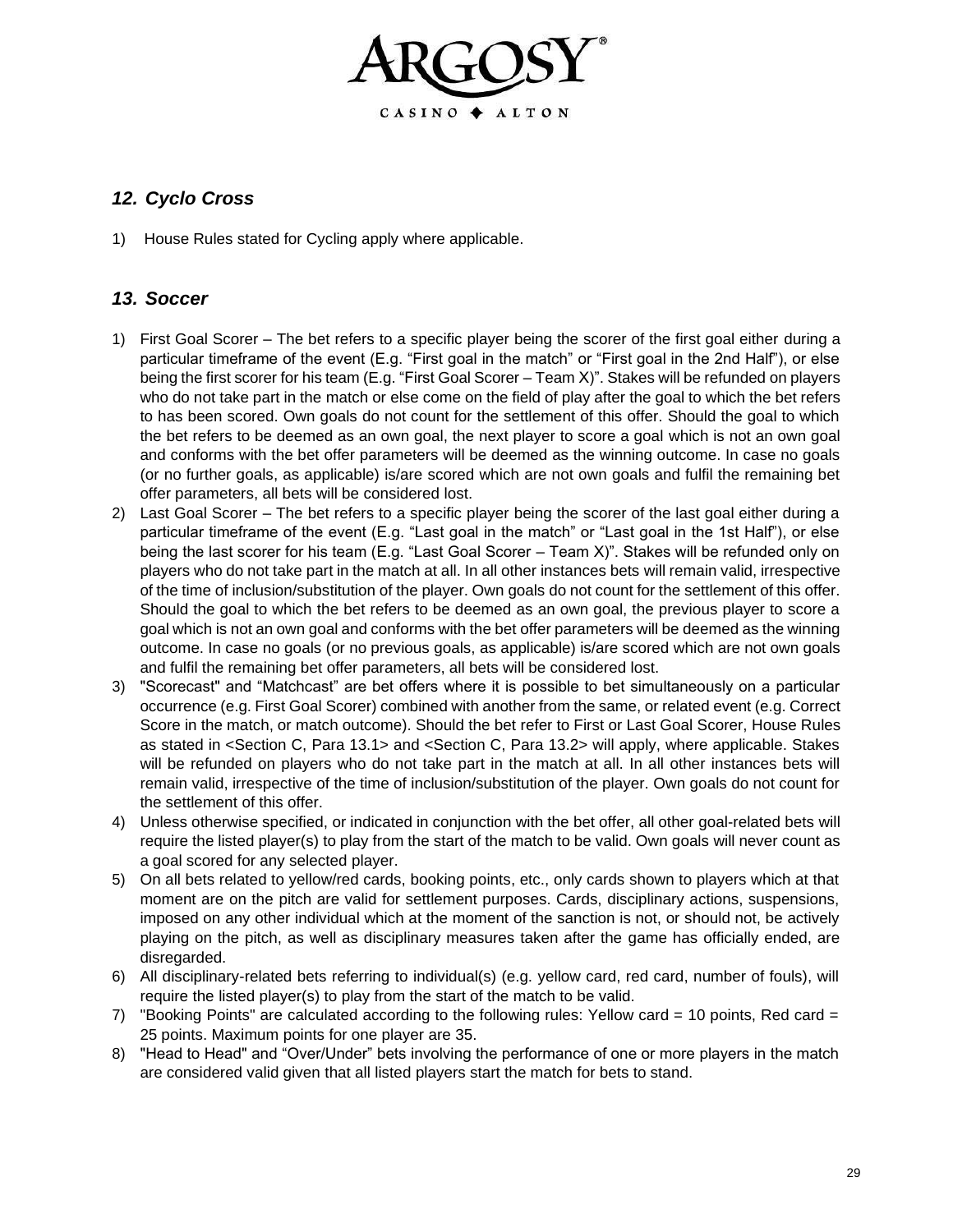

- 9) "Head to Head" and "Over/Under" bets involving the performance of one or more players in the event/tournament are considered valid given that all listed players take part in the event/tournament at some stage for bets to stand.
- 10) All bets referring to aggregated Tournament Totals (such as Goals, Corners, Cards, Penalties, etc.) will be settled based on official statistics by the governing association. Unless otherwise stated, cumulative amounts of such bets will include eventual prolongations (e.g. Extra Time) but not Penalty Shoot Outs.
- 11) Unless specifically stated, all bets referring to a particular team winning a number/selection of trophies in the same season will be based on the particular team's performance within the following competitions: the domestic league, the apparent equivalent of the respective FA Cup and League Cup as well as the Champions League or Europa League. Other trophies (e.g. domestic and European Super Cup, World Club Cup) do not count.
- 12) The "Domestic Double" is to be considered as the team's victory in the apparent equivalent of the respective domestic league and FA Cup.
- 13) For settlement purposes, bets referring to the number of cards shown by the referee will be counted as follows:
	- Yellow card  $= 1$
	- $Red$  card = 2
	- One yellow and a red  $= 3$
	- Two yellow cards and a red  $= 3$

The maximum cards for one player is 3 cards. Only cards shown to players currently eligible as per C.14.5 will be taken into consideration.

- 14) Bets on whether a particular player(s) will manage to score from certain areas of the pitch (E.g. from outside the 'penalty box') will be settled based on the position of the ball at the time the shot was struck by the player, irrelevant of any further deflections which the ball trajectory might incur following the initial shot. For the sake of clarity, it is to be understood that the lines delineating the 'penalty box' are to be considered as an integral part of such area of the pitch. Thus, should a shot be struck with the ball hovering above, or touching, even partially, said lines, the shot will not be considered as having been effected from outside the box.
- 15) Bets on whether a particular player(s) will manage to hit the cross bar, goal post or any other part of the frame delineating the goal area will only be settled as having accomplished such feat if the shot does not result directly in a goal being awarded exactly after the ball hits a part of the goal frame. Settlement will only take into consideration shots aimed at the goal frame defended by the opponents of the listed player(s) team. Should a player have a shot which hits the post their team defends this will not be considered as having accomplished such feat.
- 16) During certain events the Operator might decide to offer for betting a reduced selection of participants (E.g. Any unlisted Team X player) or else a single participant as a representation of the whole squad (E.g. "Any Team X player"). In both cases for settlement purposes, all unlisted squad members are to be deemed as starters (and settled as such), including substitutes regardless whether they take part in the match or not.
- 17) Bets on the performance of players starting the match on the bench will be settled as cancelled if the player is either listed in the starting XI or does not take part in the match at all.
- 18) On offers such as Next Goal Scorer, Next Carded player, Next Assist and Man of the Match, stakes will be refunded should the chosen player not take part in the match at all. Results for this offer will include any outcomes obtained during eventual Extra Time but not during Penalty Shoot-outs.
- 19) Bets on "Next Assist" for a particular goal will be settled as cancelled should the governing association declare the specified goal as having been unassisted, the specified goal is an own goal and/or no more goals are scored in the match. Results for this offer will include any goals scored during eventual Extra Time but not during Penalty Shoot-outs.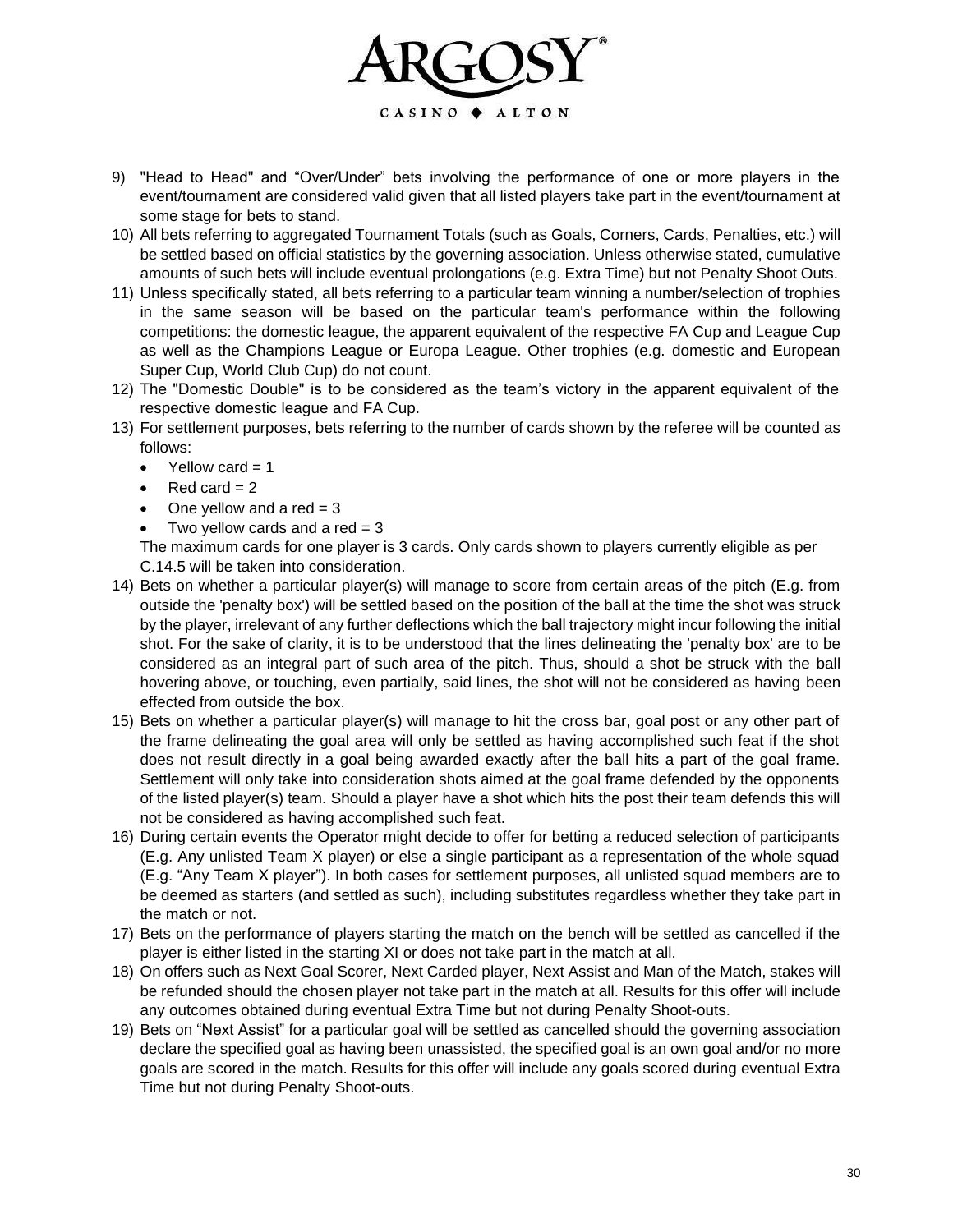

20) Bets referring to penalty kicks conversion and/or outcome will be settled according to the outcome occurred on the field of play as per the rules governing that specific scenario and in cases of penalty shoot-outs will remain valid regardless of the format employed by the governing association during the shoot-out. Bets stand in case the penalty is ordered to be re-taken and will be settled with the outcome achieved from the re-taken penalty.

As a general principle, settlement will be based on the concept that unless the penalty kick results in a goal being awarded (and settled accordingly), the first person/object/location (as applicable) which the ball initially touches after being kicked will be considered as the winning outcome, disregarding any other persons/objects the ball hits in its subsequent trajectory following any previous deflection, if any. The following examples are being issued as a general guideline on settlement:

"Goal" would be the winning outcome in case of the following scored penalties scenarios:

- Any penalty kick which ends up as a goal without it being deflected;
- Goalkeeper touches the penalty kick but ball ends up as goal;
- Penalty kick touches the woodwork before ending up in goal.

"Save" would be the winning outcome in case of the following missed penalties scenarios:

- Goalkeeper deflects the penalty kick to outside the goal frame;
- Goalkeeper deflects the penalty kick onto the post/crossbar.

"Woodwork" would be the winning outcome in case of the following missed penalties scenarios:

- 1) Penalty kick hits the woodwork before it is touched/saved by the goalkeeper;
- 2) Penalty kick hits the woodwork and ball goes outside the goal frame.

"Any other Miss" would be the winning outcome in case of any penalty kick which without any deflection either by the goalkeeper or by the woodwork ends up outside the goal frame:

Exception to the above scenarios would be in in case of penalty shoot-outs, should the ball hit the woodwork, bounce on the goalkeeper and end in goal, such penalty will be considered as having been scored while should said situation occur during any other part of the match which is not a penalty shoot-out, the penalty taker would be considered as having missed to score and "hitting the woodwork" will be considered as the winning outcome.

21) Any decision taken by the Video Assistant Referee (VAR) which conflicts with the original decision sanctioned by the officials on the pitch (including non-decisions like allowing play to continue before reviewing the video), thus altering the understood state of the match at the time of bet placement, will result in all bets placed in the timeframe between the actual occurrence of the original incident and the referee's final decision on the incident being deemed as cancelled, unless the odds offered on the specific bet offer are unaffected by the use of VAR or have already been accounted for in the odds offered at the time of bet acceptance. Settlement on all other unrelated bet-offers, including those determined by any play between the time of the original incident and the decision following the VAR review, which are not influenced/altered by the VAR decision will stand.

For resulting purposes VAR reviews are to be considered as having happened at the time of the original incident for which the VAR would be eventually used even if play has not been immediately interrupted. The Operator reserves the right, in accordance with <Section A, Para 6.1>, to reverse or resettle any previously settled offers where the settlement becomes inaccurate following the final referee decision,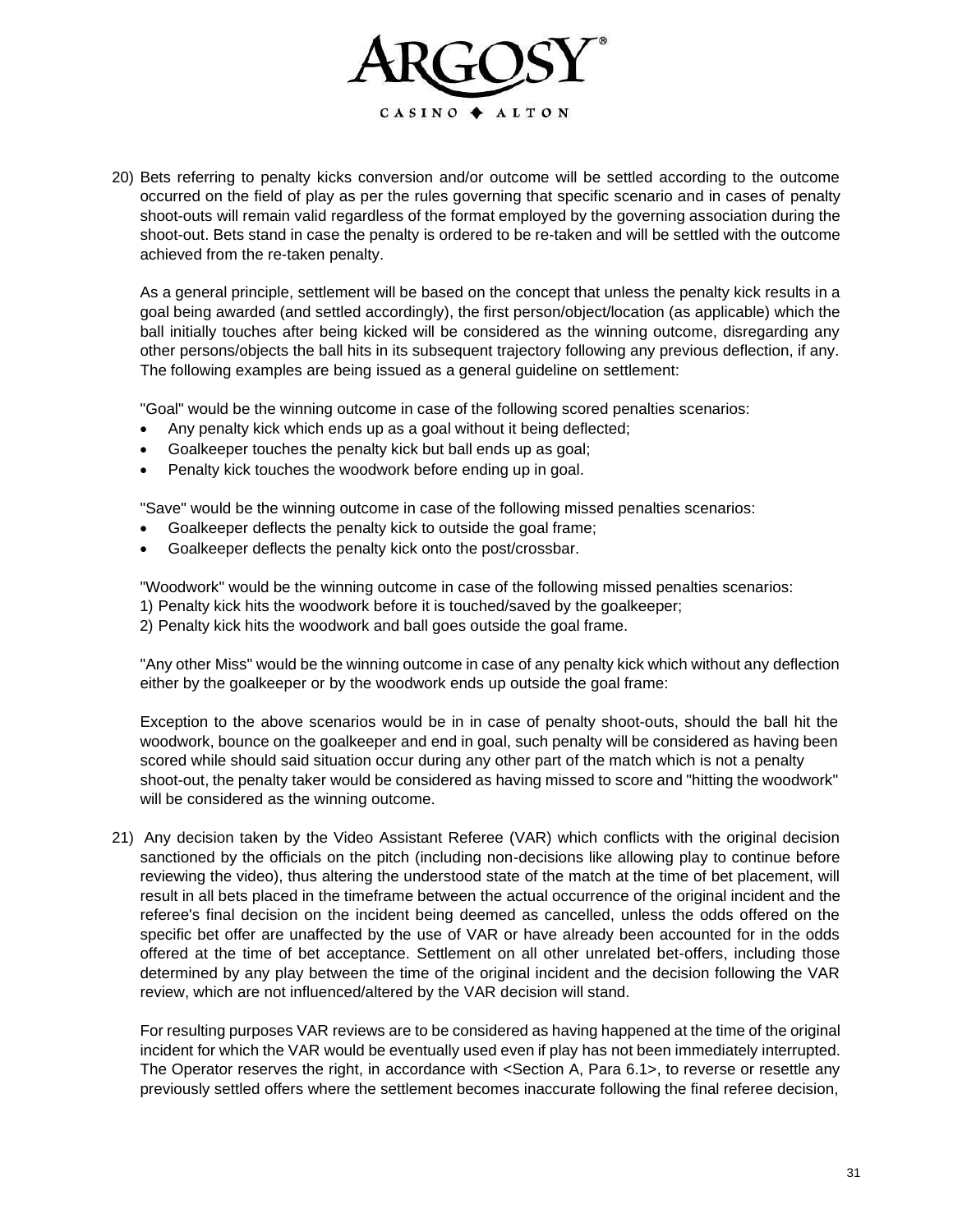

providing said decision is taken and communicated before the conclusion of the match and/or timeframe listed.

In order to avoid any doubts, the Operator will consider the VAR as having been used if it is understood from the referee's gestures (ex. hand gestures, stopping the match to review the incident themselves), and/or the VAR usage is confirmed by the match report issued by the official organization. In cases where it is unclear whether the VAR has been used due to missing TV coverage and/or conflicting reports, the Operator will settle the bets based on the information acquired from feed providers and generally reputable online sources on the basis of equity.

- 22) For settlement purposes, markets referring to team to be shown the next Card (booking) and/or "Total Cards" will always consider a Red Card as 2 instances of a card being shown and will be settled accordingly. The following examples are being listed as a guideline:
	- First card shown in a match is a straight Red Card. The team to which the card is awarded will be settled as the winning selection for the offers: Cards #1 and #2;
	- First card shown in a match is a Yellow Card followed by a straight Red Card to the same player without a second yellow card being shown. The team to which the cards are awarded will be settled as the winning selection for the offers: Cards #1, #2 and #3;
	- First card shown in a match is a Yellow Card followed by a second Yellow Card with the subsequent Red Card to the same player. The team to which the cards are awarded will be settled as the winning selection for the offers: Cards #1, #2 and #3.
- 23) Markets referring to which specific player will be the next to be booked/receive a card are to be understood and settled as per the order of the instance in which each single player gets booked/sent off by the referee. The card color shown by the referee will not be given any consideration in the settlement of this offer and the decisive criteria will always be the order in which the single player is considered to have gone into the referee's book. For settlement purposes it is possible for a single player to be listed twice as the "Next Carded player" as much as both bookings occur during different interruptions of play. Should 2 or more players be booked during the same interruption of play, bets on this offer will be settled as cancelled.
- 24) Any reference to "Free Kicks" both when presented as a single outcome, as well as an occurrence will also take into consideration instances awarded for offsides and any other violation except those sanctioned with a penalty.
- 25) For selected events, and without prejudice to <Section A, Para 5, Clause 4>, the Operator will allow users to place bets combining outcomes and occurrences from the same event (aka intra-event combinations), either through pre-established combinations present in its Sportsbook or through the BetBuilder functionality. Unless otherwise stated, either in conjunction with the bet offer or in the Sportspecific rules, settlement will be based as per the rules governing the particular sport the bet refers to. All listed occurrences must be fully accomplished for the bet to be considered as winning and any ties will be considered as a LOST outcome, unless otherwise stated within the offer (Example: A bet on Team X to win and have more than 8 corners will be considered as LOST should the listed team win and have exactly 8 corners). Should any part of an intra-event combination be settled as "CANCELLED" in accordance with the respective Sport-Specific rules (Example: the intra-event combination included a bet on Player X to score but the listed player did not start the game when the Sport-Specific rules required them to), the related selections emanating from the same event will also be settled with odds 1.00. In cases of abandoned events, all pending bets will be settled as cancelled with the exception of those the outcome of which has already been decided and no further play could produce a different outcome.

#### *14. Golf*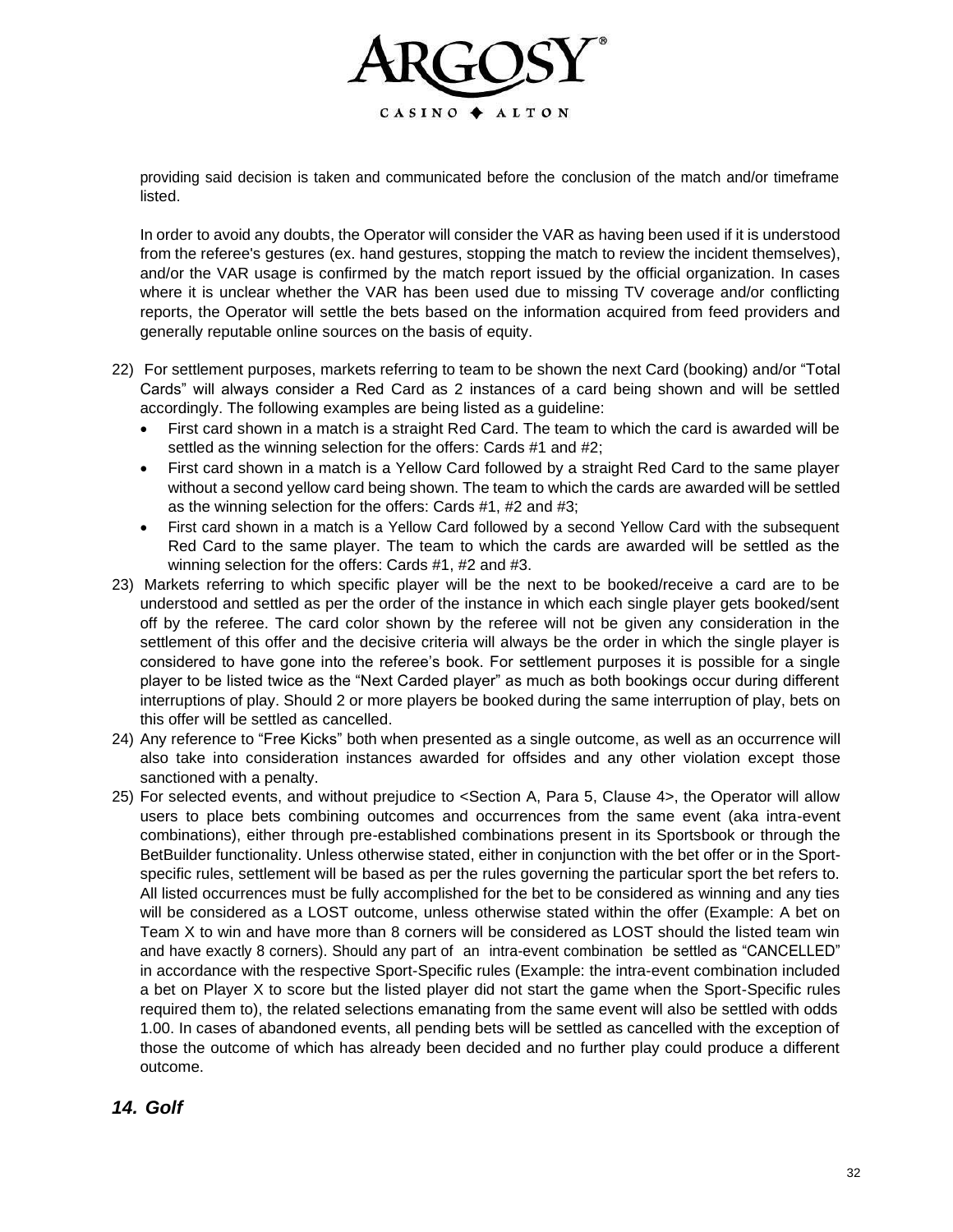

- 1) All bets will be deemed as valid as much as the Tournament, or the relative round to which the bet refers to, is played within the same year, irrespective of any time delays, unless other arrangements have been agreed to.
- 2) All bets referring to Tournament Performance (Winner, Place, Group Betting, Top Nationality, Individual Final Position, etc.) will be deemed valid as long as 36 holes have been completed by the eligible players, and an official result has been declared by the organization.
- 3) Bet offers already decided are considered as valid bets even though 36 holes are not played and/or an official result has not been issued by the organization.
- 4) Any result deriving from officially-sanctioned playoffs will count towards the settlement of the offers.
- 5) Bets on players who start the tournament but withdraw voluntarily or are disqualified will be settled as losing bets, unless the result of the offer which the bet refers to is already determined. If a player doesn't start the tournament and the wager is based solely on that player's individual performance, the wager will be refunded.
- 6) In outright bets which include a limited selection of participants, such as Top Nationality, Group Betting, etc., the Operator reserves the right to apply Tattersalls Rule 4 on any non-starter. Dead Heat rules will apply except for cases where a play-off has determined a better finishing position.
- 7) All "Head to Head" bet offers require all participants to start in the event/round to which the bet refers to.
- 8) In "Head to Head" bets featuring only two players, stakes will be refunded if both participants share the same finishing position and no draw option has been offered. In "Head to Head" bets featuring three players, should two or more participants share the same finishing position, stakes will be divided in accordance with <Section B, Para 5.19>.
- 9) Settlement of "Head to Head" bet offers involving the performance of two or more players (e.g. Best Finishing Position in the tournament) will be based upon the best finishing position/lowest score (as applicable) achieved in the relative event/round which the bet refers to.
- 10) Any reference to Make/Miss the "Cut" requires an official cut/exclusion effected by the organizers for bets to stand. In the case of tournaments where players are eliminated during more than one phase, settlement will be based on a whether the player has qualified or not following the first "Cut" made.
- 11) Disqualification/withdrawals by a player before the "Cut" is made, will result in the player being considered as having missed the "Cut". Disqualification/withdrawals subsequent to the "Cut" being made will be irrelevant towards the original settlement of the "Make the Cut" offers.
- 12) In "Head to Heads" based on the best finishing position in the tournament, in case one player misses the cut then the other player will be settled as the winner. If both participants fail to make the "Cut" the player with the lowest score at the "Cut" will be considered as the winner. Should both players fail to make the "Cut" with the same score then the bet will be cancelled. A player disqualified after the "Cut" has been made is deemed to have beaten a player who has failed to make the "Cut".
- 13) Any reference to "Majors" will be based on the tournaments for that particular season to which the PGA attributes said definition, irrespective of any venue, date, or any other changes.

#### *15. Handball*

1) "Head to Head" and "Over/Under" bets involving the performance of one or more players in the match/event/tournament are considered valid given that all listed players take part in the match/event/tournament at some stage for bets to stand.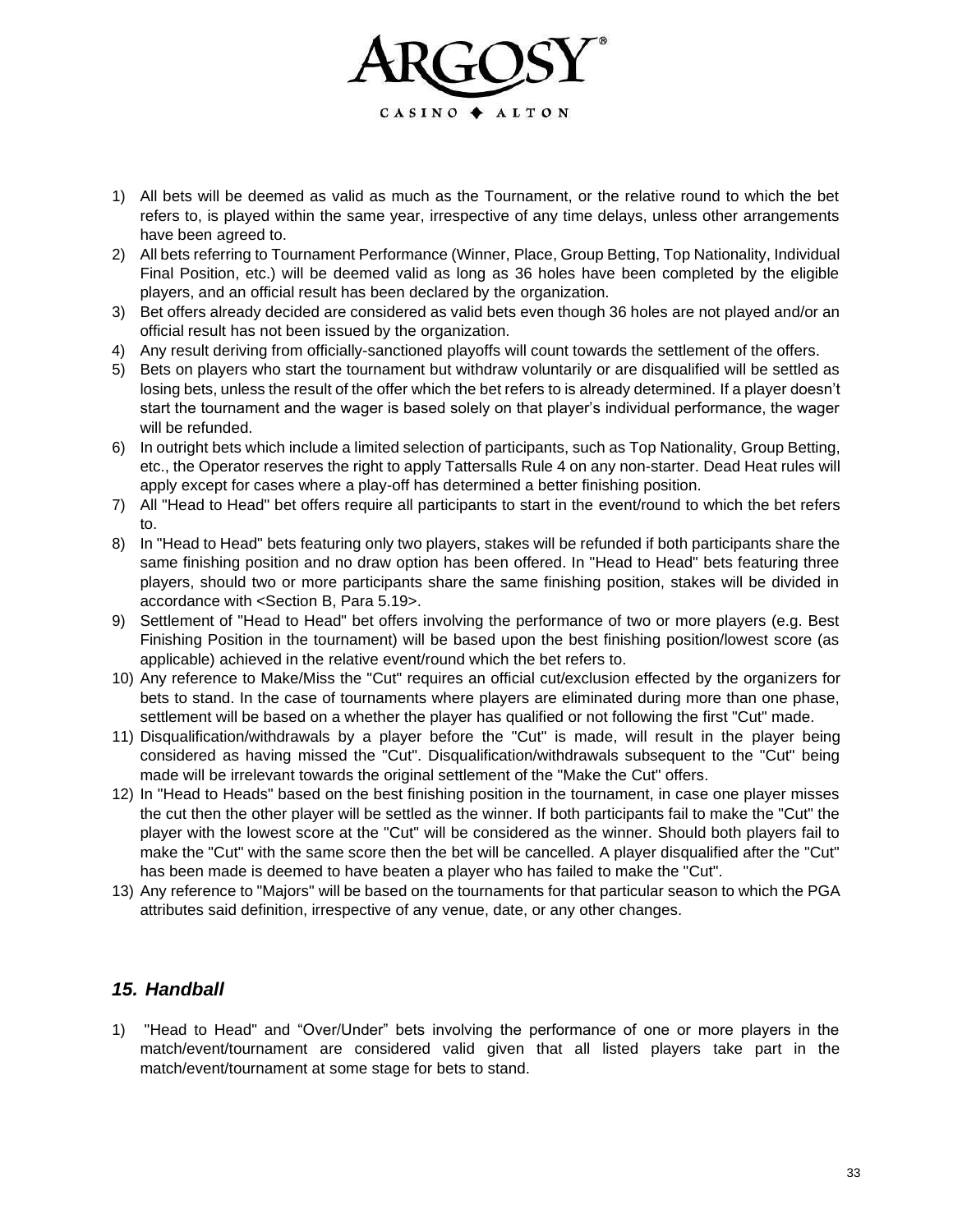

- 2) All bets referring to aggregated Tournament Totals will be settled based on official statistics by the governing association. Unless otherwise stated, cumulative amounts of such bets will include eventual prolongations (e.g. Extra Time) but not Penalty Shoot Outs.
- 3) Settlement of player related bets in a specific match will be based on the result after the end of the 2nd half (Regular Time), unless otherwise stated.

# *16. US Fixed Odds Racing Rules (when approved)*

- 1) All races are settled on the basis of the official result issued by the local Horse Racing Authority including any amendments affected after eventual steward inquiries and objections. Any changes to the result after the first official result has been posted will not be considered.
- 2) All bets placed in the race winner market are Win Only and will be settled at the odds taken at the time of the bet. In the event of a dead heat the winning stake will be divided by the number of selections that dead heated for the win. No place or show betting is available.
- 3) All bets are placed on the horse name only, coupled runners are not considered in any fixed odds markets and will not be considered for settlement purposes. Therefore, when multiple horses are running with the same cloth number (coupled runners), a bet on any such horse is considered a bet on the named selection only and will not include any other selections with the same cloth number.
- 4) In the event of a non-runner, deductions to the price taken on any bets placed prior to the horse being scratched from market will be applied according the price of the non-runner at the time of the nonrunner's withdrawal. Deductions will be applied according to the table below.

| <b>Decimal odds</b> | <b>Fractional odds</b> | <b>Net deductions</b> |
|---------------------|------------------------|-----------------------|
| 1.12 or lower       | 1/9 or shorter         | 90%                   |
| $1.13 - 1.19$       | $1/8 - 2/11$           | 85%                   |
| $1.20 - 1.27$       | $1/5 - 1/4$            | 80%                   |
| $1.28 - 1.33$       | $7/25 - 8/25$          | 75%                   |
| $1.34 - 1.44$       | $1/3 - 11/25$          | 70%                   |
| $1.45 - 1.57$       | $4/9 - 14/25$          | 65%                   |
| $1.58 - 1.66$       | $4/7 - 13/20$          | 60%                   |
| $1.67 - 1.83$       | $4/6 - 4/5$            | 55%                   |
| $1.84 - 1.99$       | $5/6 - 49/50$          | 50%                   |
| $2.00 - 2.24$       | Evens - 31/25          | 45%                   |
| $2.25 - 2.59$       | $5/4 - 39/25$          | 40%                   |
| $2.60 - 2.79$       | $8/5 - 7/4$            | 35%                   |
| $2.80 - 3.39$       | $9/5 - 23/10$          | 30%                   |
| $3.40 - 4.19$       | $12/5 - 3/1$           | 25%                   |
| $4.20 - 5.40$       | $16/5 - 22/5$          | 20%                   |
| $5.50 - 6.99$       | $9/2 - 23/4$           | 15%                   |
| $7.00 - 10.99$      | $6/1 - 9/1$            | 10%                   |
| 11.00 and higher    | 10/1 and higher        | No deduction          |

5) In instances where a race is taken off the turf and ran on a dirt / AW surface, all bets will stand including those placed before the track announced the change of surface.

6) All bets on non-runners as deemed so by the racetrack stewards on the day will be refunded in full. Ifa horse refuses leave the stalls, unseats their jockey or fails to complete due to any reason, all bets will stand unless the stewards deem it a non-runner.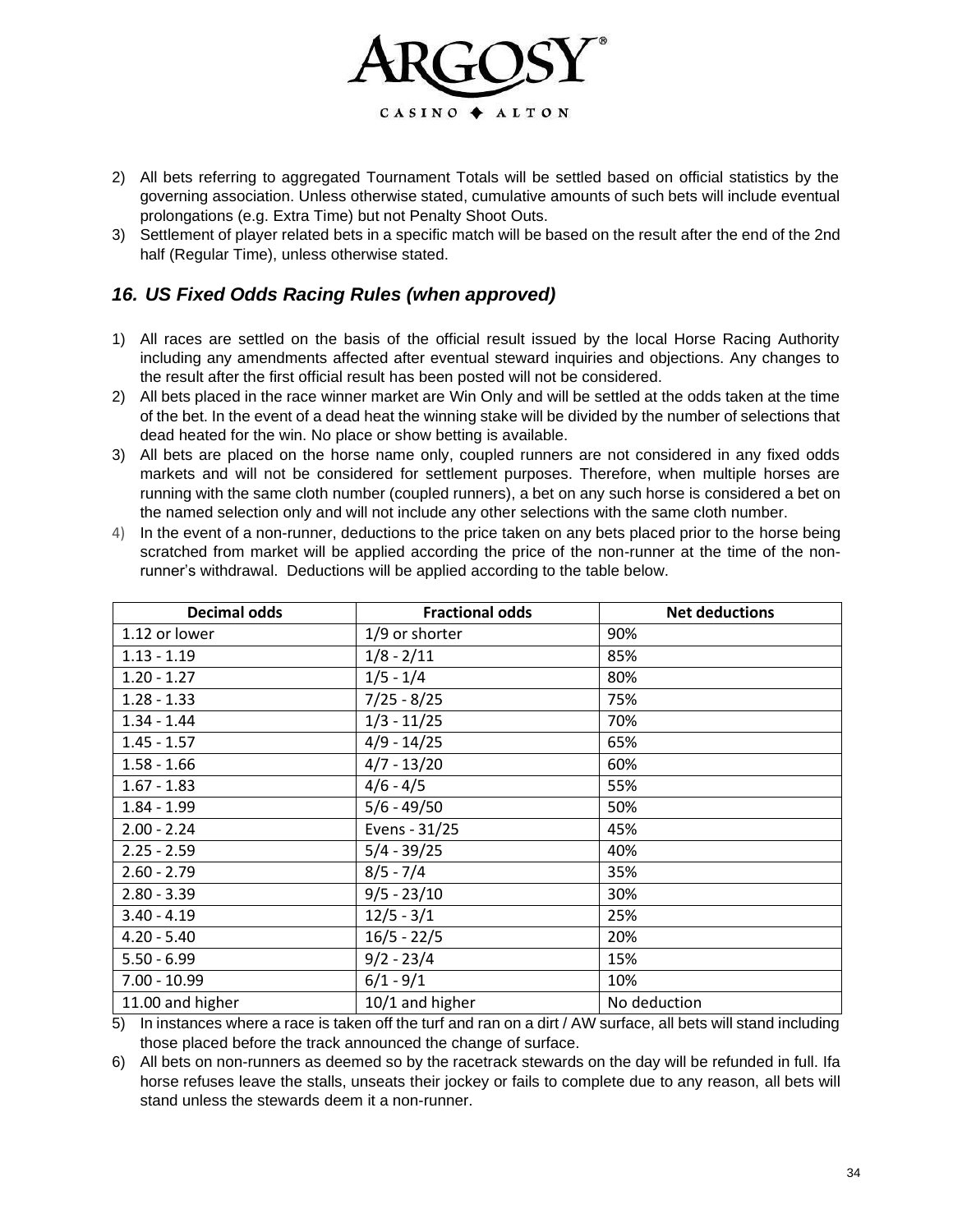

- 7) Head to Head / Match bets Where a head to head / match bet if offered, the winning selection is the horse with the best finishing position. If one of the horses in the head to head is scratched before the race, all bets on the both selections are cancelled and will be refunded.
- 8) If one of the selections does not complete the race and is deemed a runner, bets on that selection will be settled as losing with the other selection winning. If both horses in the head to head fail to complete the race or finished dead heated with each other all bets will be refunded.
- 9) All bets will be declared cancelled in the event of a race being abandoned or declared cancelled by the racetrack stewards.

#### *17. Ice Hockey*

- 1) Settlement of player related and team total bets in a league/competition/tournament (such as Goals, Assists, Points, Penalty Minutes, etc.) will be settled based on official statistics by the governing association. Unless otherwise stated, cumulative amounts of such bets will include eventual prolongations (e.g. Over Time) but not Penalty Shoot Outs.
- 2) "Head to Head" and "Over/Under" bets involving the performance of one or more players in the match/event/tournament are considered valid given that all listed players take part in the match/event/tournament at some stage.
- 3) Settlement of player related bets in a specific match will be based on the result after the end of the 3rd period (Regular Time), unless otherwise stated.
- 4) For the purpose of settlement, "Over/Under" bets referring to Total Goals Scored in the match including any eventual goals scored in Overtime and Penalty Shootouts, will be settled by counting as only "1" the goals scored by either team during the prolongations. The following examples can be used for consideration:
	- Example 1 Over/Under (Regular Time): Match ends 2-2 at the end of the 3rd period. Total Goals will be settled as 2-2 (4 goals in total).
	- Example 2 Over/Under (Including OT and Penalty Shootout): Match ends 2-2 at the end of the 3rd period and Team A scores in OT. Total Goals will be settled as 3-2 (5 goals in total).
	- Example 3 Over/Under (Including OT and Penalty Shootout): Match ends 2-2 at the end of the 3rd period. OT ends 0-0 while during the Penalty Shootout Team A scores 1 and Team B scores 2. Total Goals will be settled as 2-3 (5goals in total).
- 5) Unless specifically stated or implied within the offer, all bets on Ice Hockey are determined on the basis of the result at the end of Regular Time (i.e. end of 3rd Period).
- 6) Unless specifically stated or implied in the offer characteristics, settlement of Season bets will be based as per the classifications, definitions and tie-breaking rules as per NHL.com, or the official website of the competition (as applicable).
- 7) All offers referring to player performances remain valid regardless of eventual player trades during any point in the season.
- 8) Offers referring to individual player performances' in a single match (example: Total Goals Scored by Player X) or confronting performances from 2 individual players during the course of a match (example: Which of Player X or Player Y will score most Goals), require all listed individuals to be an active participant in the applicable match for bets to stand.
- 9) Offers referring to individual player performances' over a particular period (example: Total Goals Scored by Player X during the Regular Season) or confronting performances from 2 individual players during the course of the season (example: Which of Player X or Player Y will score most Goals during the Regular Season), require all listed individuals to be an active participant in at least one more match applicable for the offer after bet acceptance for bets to stand.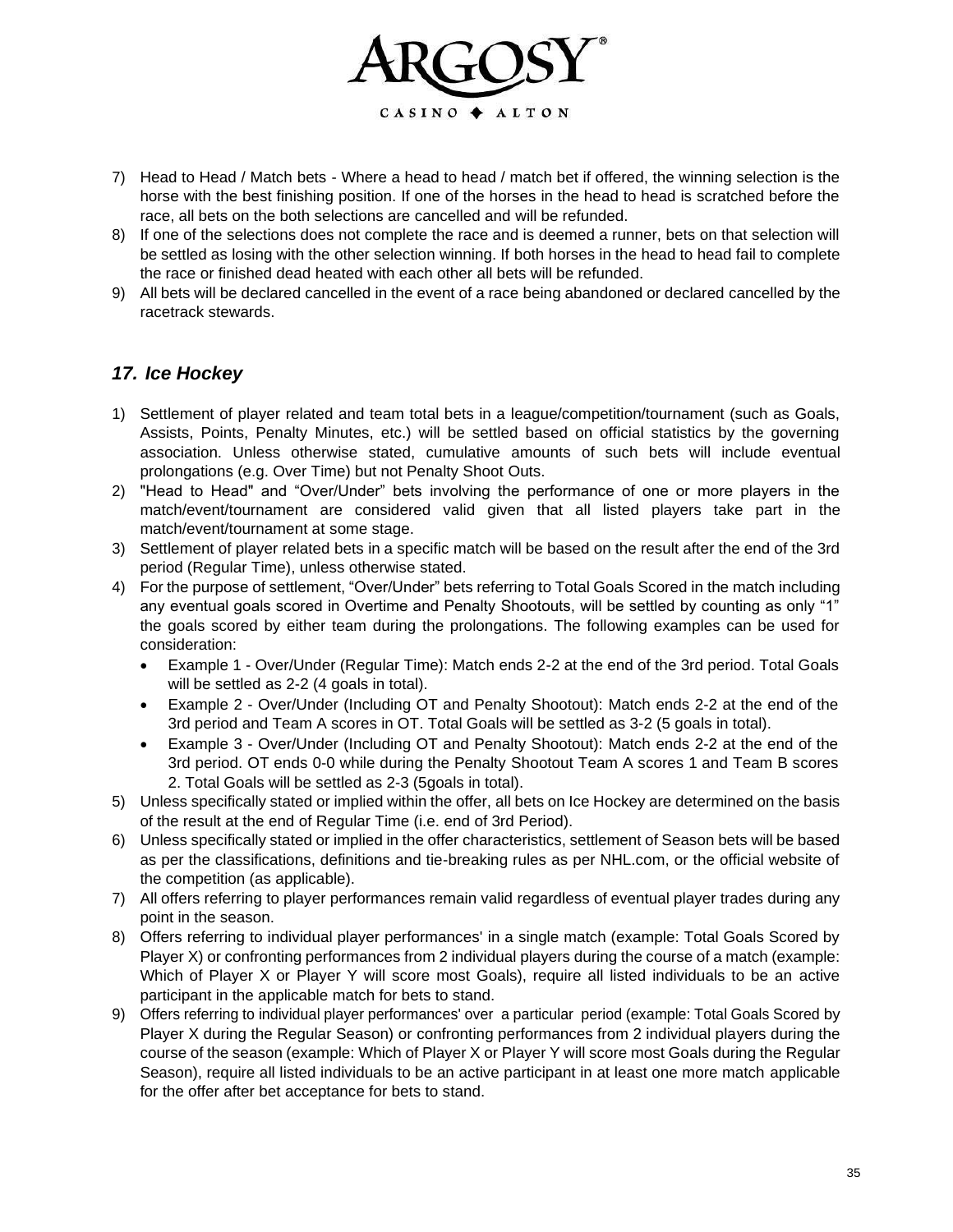

#### *18.Motor Sports*

- 1) This section is valid for all sports related to Motor Racing, such as: Formula One, A1 GP, CART, Indy Car, Nascar, Circuit Racing, Touring Cars, DTM, Endurance, Rally, Rally-cross, Motorcycling, Superbike.
- 2) Bets are settled according to the publication of live timing and classification as shown on TV at the time of podium presentations, or at the end of the session/race/event (as applicable). Should the information required for the settling of the offer be missing/not shown and/or incomplete, the first official information on the official site will be deemed binding, regardless of subsequent promotions, demotions, appeals and/or penalties inflicted after the termination of the session/race which the bet refers to.
- 3) Events being shortened due to weather conditions or other situations but are deemed official by the governing association will be settled accordingly, regardless of any changes which said associations might make due to the incompletion of the race.
- 4) Should an event/race/session/lap/heat be restarted from the beginning, bets will stand and will be settled according to the result issued after the restart, except for those bets the outcome of which has already been determined.
- 5) For settlement purposes, a driver/rider who has taken part in an officially-sanctioned practice or qualification session is considered to have taken part in the event, regardless of his eventual participation in the actual race.
- 6) In "Head to Head" bets all listed participants must take part in the session to which the bet refers to for bets to stand, irrespective of whether a driver manages to get an official time.
- 7) Settlement for any offer with reference to "Race completion" will be based on official regulations as issued by the governing association.
- 8) A "Head to Head" bet where both drivers/riders fail to complete the race is determined on the basis of the most laps completed. In case the participants fail to complete the race and are recorded for the same number of laps, the bet is declared cancelled, except in cases of Rally where at least one of the listed participants must complete the event, otherwise the bets will be declared cancelled.
- 9) Time penalties inflicted by the governing Association during the qualifying session(s) will count. Other grid demotions/promotions are disregarded.
- 10) A Race is considered to have started when the warm-up lap starts (where applicable), thus all drivers/riders taking part in the warm-up lap are deemed to have started. In case of a participant whose start is delayed, or starts the race from the pit lane, the participant is also deemed to have taken part.
- 11) Settlement of seasonal markets will take into account the classification issued exactly after the completion of the last race of the season including any decisions taken by the organizing association during the season, given that said decision is issued before the last race of the season. Any decision (even on appeal) taken after the end of the last stipulated race is deemed as irrelevant.
- 12) All bets which make reference to teams' performances will stand regardless of any driver/rider changes.
- 13) Bets will stand regardless of any schedule/location/circuit changes as far as the race/event is held on the scheduled date, irrespective of any time delays, calendar order, etc., except for those bets placed after 00:00CET of the Monday of the week for which the race/event is scheduled which will be refunded should the race/event/session that the offer refers to not be held on the scheduled date.
- 14) Bets referring to specific teams' performance during the race require the initially stipulated number of vehicles from each team to start the race for bets to stand, otherwise they will be declared cancelled (e.g. in Formula 1, two cars from each team should start the race).
- 15) Settlement of bets referring to the inclusion of the "Safety Car" will not take into account those occurrences in which the actual race starts behind the "Safety Car".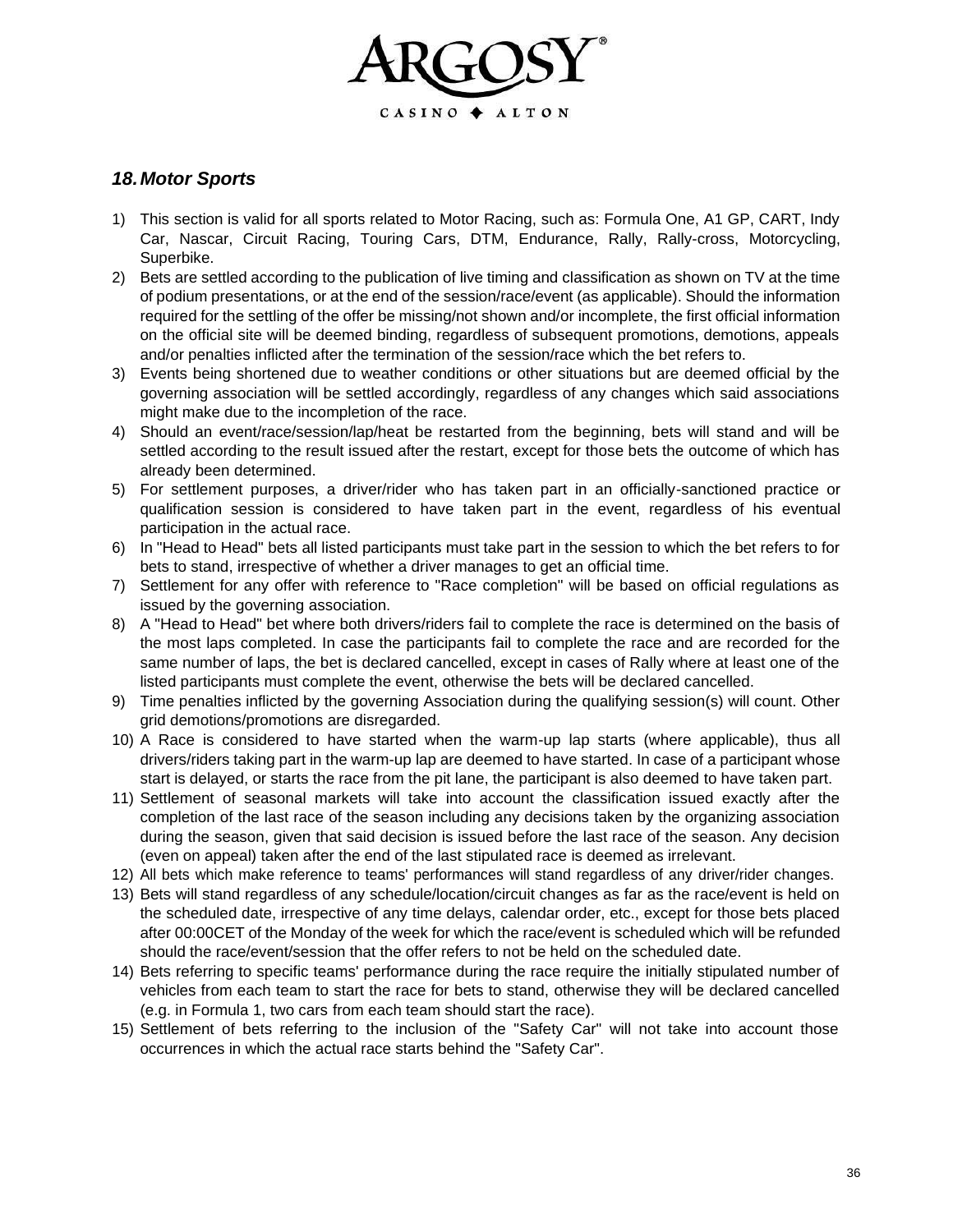

- 16) Settlement of offers on the first driver/car to retire will be based on the actual lap in which the driver is considered to have withdrawn from the race. Thus if two or more drivers retire during the same lap bets will be settled in accordance with <Section B, Para 5, Clause 14>.
- 17) Bets on the First/Next Driver to retire during the race will include only the outcomes deriving after the official start of the race. Any retirements/withdrawals previous to the actual start of the GP (including those during the warm-up lap) will not be considered for settlement purposes.

# *19.Rugby League*

- 1) Unless otherwise stated, settlement of bets on Rugby League is determined on the basis of the result after the so called extra (over) time or Golden Point Rule, as applicable.
- 2) "Margin Betting" and "Half/Time Full Time" offers are settled with the outcome at the end of the 80 minutes' play.
- 3) Certain competitions/events might have offers that are relevant to a specific period/match that can end in a draw, either at the end of the normal 80 minutes of play or even after eventual extra (over) time is played. In such cases bets are settled according to the so-called "dead-heat" rule where the payout would be calculated after the odds are divided and then multiplied by the stake, irrespective of whether the net payout is lower than the Patron's stake. Should such provision be in place it would be listed in conjunction with the bet offer.
- 4) Try Scorers (First/Last/Anytime/Team) All bets include any potential extra (over) time. Any bets placed on players in the game day 17 stand regardless of the player's participation (or lack thereof) in the match. Stakes on players not included in game day 17 will be refunded.
- 5) Unless otherwise specified, all other bets involving the performance of one or more players will require the listed participant(s) to play from the start of the match to be valid.
- 6) Settlement of player-related bets in match/event/tournament will be based on the result after potential over (extra) time, unless otherwise stated.
- 7) All bets stand, regardless of change of venue.

# *20.Rugby Union*

- 1) Unless otherwise specified all bets referring to the match and team performances, etc. are settled in accordance with the result at the end of the 2nd half (after 80 minutes play).
- 2) Certain competitions/events might have offers that are relevant to a specific period/match that can end in a draw, either at the end of the normal 80 minutes of play or even after eventual extra (over) time is played. In such cases bets are settled according to the so-called "dead-heat" rule where the payout would be calculated after the odds are divided and then multiplied by the stake, irrespective of whether the net payout is lower than the Patron's stake. Should such provision be in place it would be listed in conjunction with the bet offer.
- 3) Try Scorers (First/Last/Anytime/Team) All bets include any potential extra (over) time. Any bets placed on players in game day 22 stand regardless of the player's participation (or lack thereof) in the match. Stakes on players not included in game day 22 will be refunded.
- 4) Unless otherwise specified, all other bets involving the performance of one or more players will require the listed participant(s) to play from the start of the match to be valid.
- 5) Settlement of player-related bets in match/event/tournament will be based on the result after potential over (extra) time, unless otherwise stated.
- 6) All bets stand, regardless of change of venue.

# *21.Squash*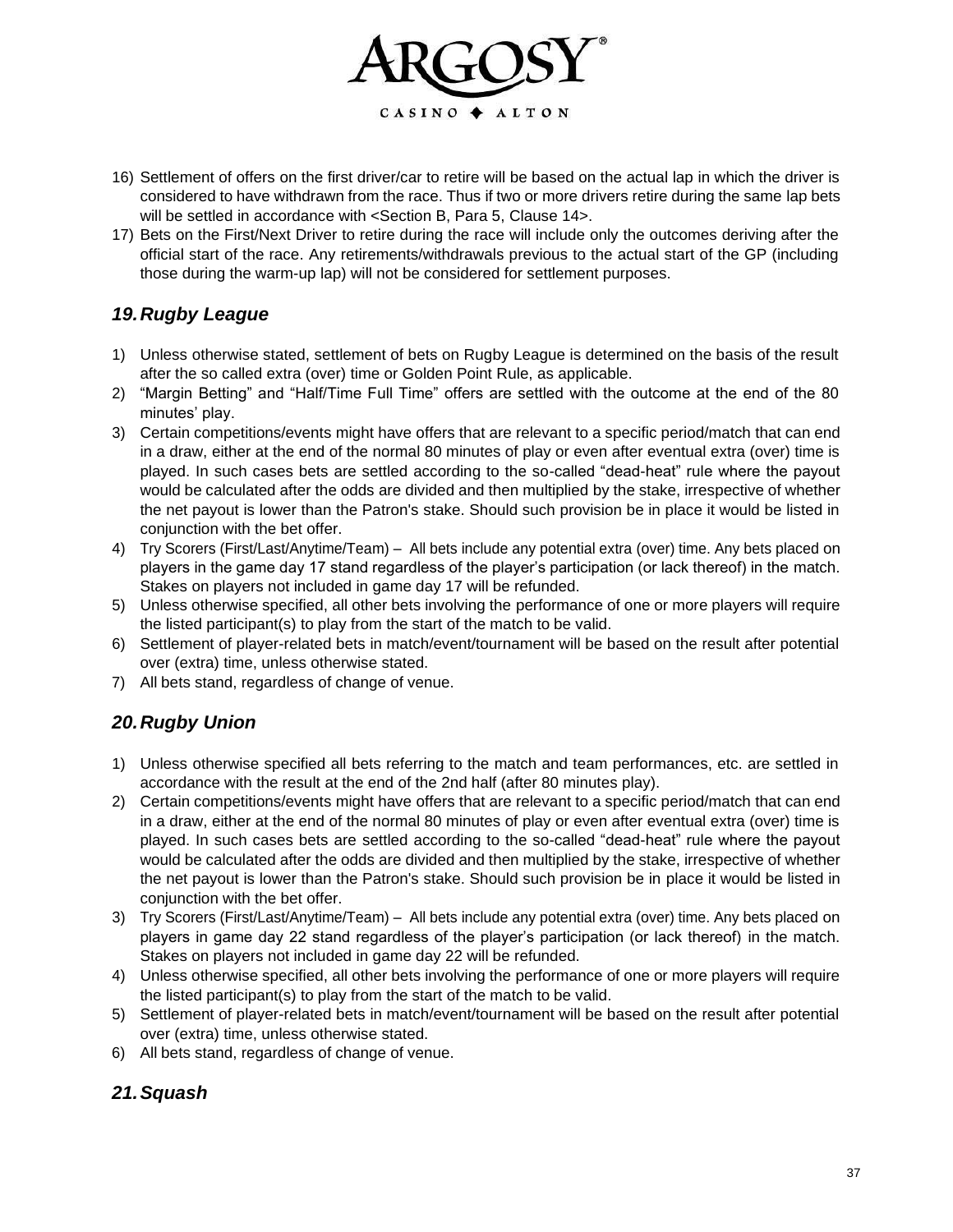

1) All House Rules stated for Tennis apply where applicable.

# *22.Speedway*

- 1) All offers will be settled based on the official result declared by the governing association at the completion of the last scheduled heat. Subsequent promotions, demotions, appeals and/or penalties inflicted after the termination of the event which the bet refers to are disregarded.
- 2) "Match" bets between two teams/riders are settled according to the official result, regardless of the number of heats completed.
- 3) "Over/Under" offers on unfinished matches/events the outcome of which is already determined before the interruption and/or any further continuance of play could not possibly produce a different outcome to said offers, will be settled based on the result achieved until the interruption. For the calculation of these settlements, the minimum amount of occurrences which should have been needed to bring the offer to the natural conclusion will be added as necessary depending on the number of sets which the match is scheduled for. Should this calculation produce a situation where no possible alterations could affect the outcome of the offer this will be settled as such. See examples from the tennis-section for reference.
- 4) "Handicap" offers require all scheduled heats to be completed for bets to stand except in those events the outcome of which is already determined before the interruption and/or any further continuance of play could not possibly produce a different outcome to said offers which will be settled accordingly. See examples from the tennis-section for reference.
- 5) All "Head to Head" and "Over/Under" bets featuring the performance of one or more riders in an event/heat are considered valid given that all listed riders take part in at least one heat for bets to stand.
- 6) Bets referring to a specific heat require the specific heat to be completed and all listed participants to take part in the particular heat for bets to stand.

# *23.Surfing*

- 1) All bets stand, regardless of any postponement, change of venues, etc., granted that the event is held within the official waiting period as declared by the governing body.
- 2) Matchups referring to the performance of one or more surfers are considered valid given that all listed surfers start in the listed heat/event.
- 3) Certain competitions/events might have offers that are relevant to the performance in an event where two or more listed surfers are eliminated in the same stage. In this case bets would be settled according to the so-called "dead-heat" rule where the payout would be calculated after the odds are divided and then multiplied by the stake, irrespective of whether the net payout is lower than the Patron's stake. Should such provision be in place it would be listed in conjunction with the bet offer.

# *24.Swimming*

- 1) Unless otherwise stated, all bets on Swimming are determined on the basis of the result after the final stage of that competition. If neither of the listed participants takes part in the final stage, all bets will be cancelled, unless the governing association follows specific tie-breaking procedures, in which case, these will be deemed valid.
- 2) All bet offers will be settled based on the first official result being presented. However, the Operator will take into account and settle/re-settle accordingly, any changes to the official result issued within 24 hours after the event has taken place. For such eventuality to be considered, the protest must be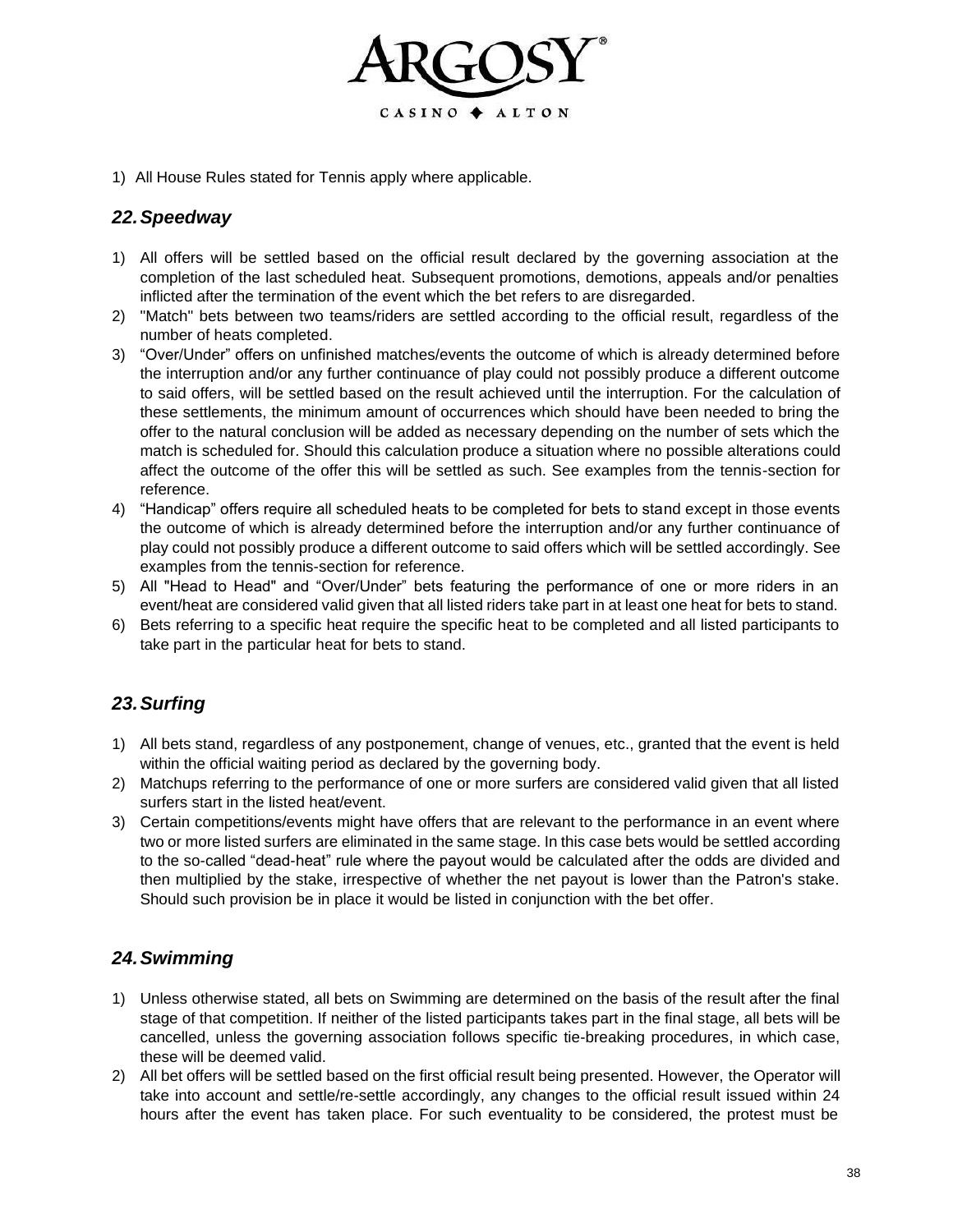

attributable to incidents happening exclusively during the event, such as a lane infringement or an early start in a relay race, etc. No doping cases will be considered. The result available at the end of the aforementioned 24 hours will be deemed as binding regardless of any further protests, changes to the official result, etc.

- 3) If two or more participants take part in different heats during a competition, all Head-To-Head-offers between them will be considered cancelled, unless there is a later stage in the competition that at least one of them qualifies for.
- 4) A participant who is disqualified due to the infringement of the start procedure (false start) will be deemed to have taken part in the event.

# *25.Tennis and Racket Sports (Badminton, Rackleton, Squash & Table Tennis)*

- 1) All bets will remain valid as far as the match/offer is played within the tournament framework regardless of any changes (either before or during the match), in conditions (indoor/outdoor) and/or surface types, unless other arrangements have been agreed.
- 2) "Match" bet offers are based on the general principle of tournament progress or tournament win, depending on which phase of the competition the match refers to. The player/team progressing to the next round or winning the tournament is to be considered as the winner of the bet regardless of match duration, withdrawals, disqualifications, etc. These bets require at least one set to be completed for bets to stand.
- 3) "Over/Under" and "Handicap" offers on unfinished matches the outcome of which is already determined before the interruption of play and/or where any further continuance of play could not possibly produce a different outcome to said offers, will be settled based on the result achieved until the interruption. For the calculation of these settlements, the minimum amount of occurrences which should have been needed to bring the offer to the natural conclusion will be added as necessary depending on the number of sets which the match is scheduled for. Should this calculation produce a situation where no possible alterations could affect the outcome of the offer this will be settled as such. The following examples can be used for consideration:
	- Example 1 Over/Under: A retirement occurs in a match scheduled for three sets with the score 7- 6, 4-4. The offers: "Total Games Set 2 – 9.5" (or any lines lower than that amount) & "Total Games Played in the Match – 22.5" (or any lines lower than that amount) will be settled with "Over" bets as winning and "Under" bets as losing. Bets on lines higher than that will be settled as cancelled.
	- Example 2 Handicap: A retirement occurs at the start of the 3rd set in a match scheduled for 5 sets with the score at 1-1. Bets on +2.5/-2.5 Sets will be settled as winners and losers respectively. Offers on any lines lower than that amount will be settled as cancelled.
- 4) All "Correct Score" (namely Set Betting and Game Betting), "Odd/Even", and those offers which refer to the winner of a particular period in the match (example "Which player will win the first set?" and "Set 2 – Game 6: Winner" require the relevant part of the match to be completed.
- 5) All type of offers not specified above require at least one set to be completed for bets to stand, except for those offers the outcome of which is already determined before the interruption of play and any further continuation of play could not possibly produce a different outcome.
- 6) In a Doubles match, all bets will be declared cancelled if any of the stated players are being replaced.
- 7) Any reference to "Grand Slams" will be based on the tournaments for that particular season to which the ITF attributes said definition, irrespective of any venue, date, or any other changes.
- 8) Unless explicitly stated, all bets on Davis Cup matches will be cancelled in case it is decided that the match is played in any other format than "Best of 5 Sets", (e.g. Best of 3 Sets).
- 9) Offers relative to the Davis Cup are offered with the explicit assumption that the particular match-up will form part of the so-called "rubbers" for the next available Singles session, which usually consists of two Singles matches per session. All bets will be cancelled on matches which are intended for the first or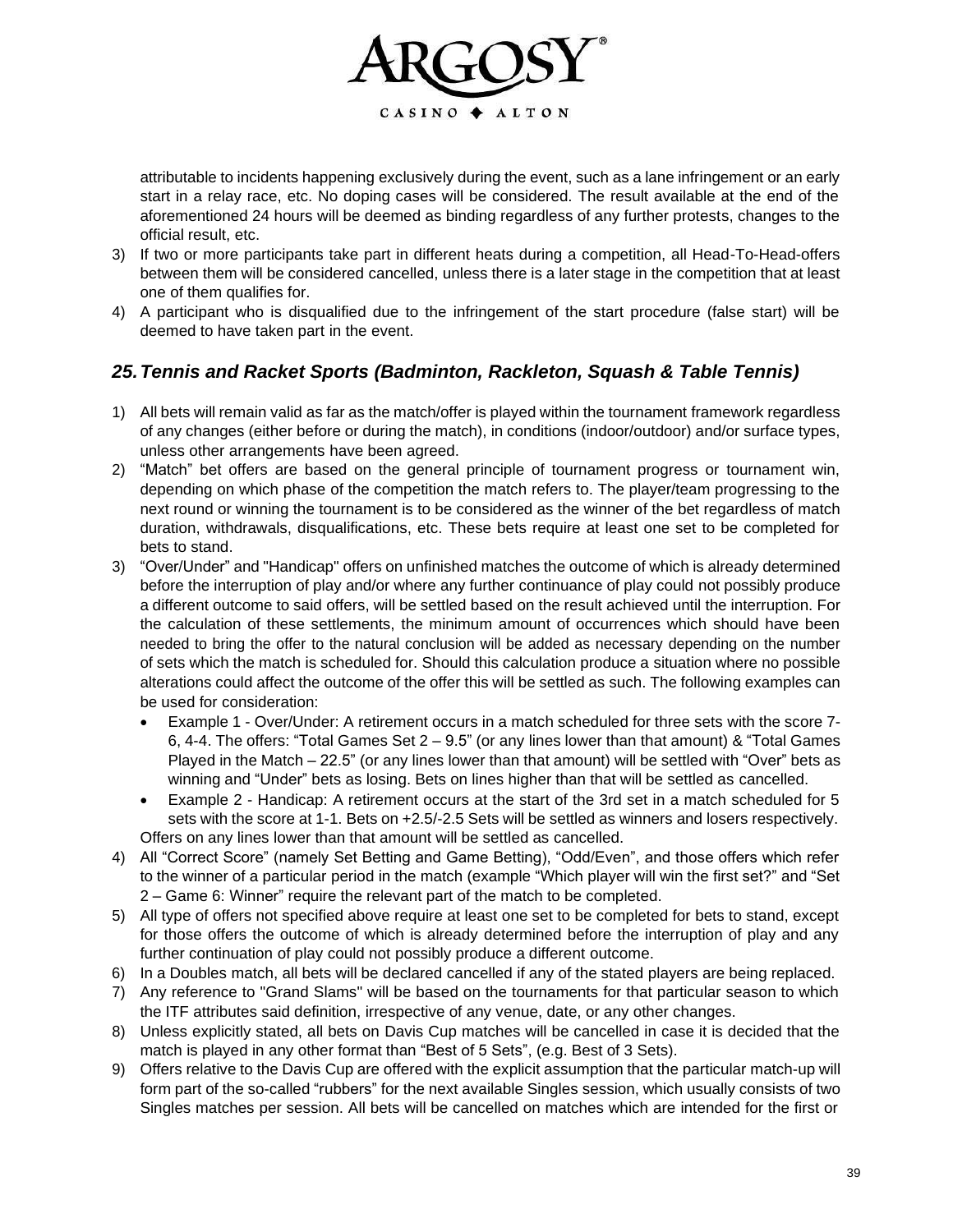

second rubber (usually Friday Singles matches) which had the listed participants changed, regardless of the fact that the same encounter could actually happen during other match-ups of the same tie/round.

- 10) Results acquired in a "Pro Set" will be valid only for the following offers: "Match", "Set Handicap", "Set Betting" and "Total Sets". All other types of offers will be settled as cancelled, with the exception of offers the outcome of which is already determined.
- 11) In cases where a "Match Tie-Break" is used by the organizing committee/federation as the deciding factor in determining the outcome of the match, said "Match Tie-Break" will only count as 1 "Game" as applicable. (Example: A match with the following scores: 6-4 (Set 1), 2-6 (Set 2) and 10-8 (Match tiebreak) will be resulted in Participant/Team A winning 9 Games (6+2+1) while Participant/Team B will be considered as won 10 (4+6+0).

#### *26.Volleyball*

- 1) Any points tallied during the so called "Golden Set" will not count for the settlement of the offers relating to that particular match, with the exception of any bets referring to tournament progression and Tournament Totals.
- 2) Settlement of player-related bets in match/event/tournament will be based on the result after potential over (extra time, unless otherwise stated.
- 3) "Head to Head" and "Over/Under" bets involving the performance of one or more players in the match/event/tournament are considered valid given that all listed players take part in the match/event/tournament at some stage.
- 4) "Over/Under" and "Handicap" offers on unfinished matches the outcome of which is already determined before the interruption of play and/or where any further continuance of play could not possibly produce a different outcome to said offers, will be settled based on the result achieved until the interruption. For the calculation of these settlements, the minimum amount of occurrences which should have been needed to bring the offer to the natural conclusion will be added as necessary depending on the number of sets which the match is scheduled for. Should this calculation produce a situation where no possible alterations could affect the outcome of the offer, this will be settled as such. See examples from the tennis-section for reference.
- 5) All "Correct Score" offers, "Odd/Even", and those offers which refer to the winner of particular period/timeframe in the match (example "Which team will win the 1st set?" and "Set 2 – Race to 15 points" require the relevant part of the match to be completed.
- 6) All type of offers not specified above require at least one set to be completed for bets to stand, except for those offers the outcome of which is already determined before the interruption of play and any further continuation of play could not possibly produce a different outcome.

#### *27.Winter Sports (when approved)*

- 1) This section is valid for the following sports: Alpine Skiing, Biathlon, Cross Country Skiing, Freestyle, Nordic Combined, Short Track, Ski Jumping, Snowboard & Speed Skating.
- 2) Results from a competition will be deemed valid if it is declared as a valid competition for the relevant category, by the governing association for that sport. This applies in case of an event being shortened, such as only consisting of one run/jump instead of two, or an event being moved to another venue.
- 3) In cases of abandoned/uncompleted events, all those offers the outcome of which is already determined before the interruption of play and any further continuation of play could not possibly produce a different outcome are deemed valid and will be settled accordingly.
- 4) All offers will be settled as cancelled if the original/stated format of an event is completely changed, like the size of hill in Ski Jumping, style in Course Country Skiing, etc.